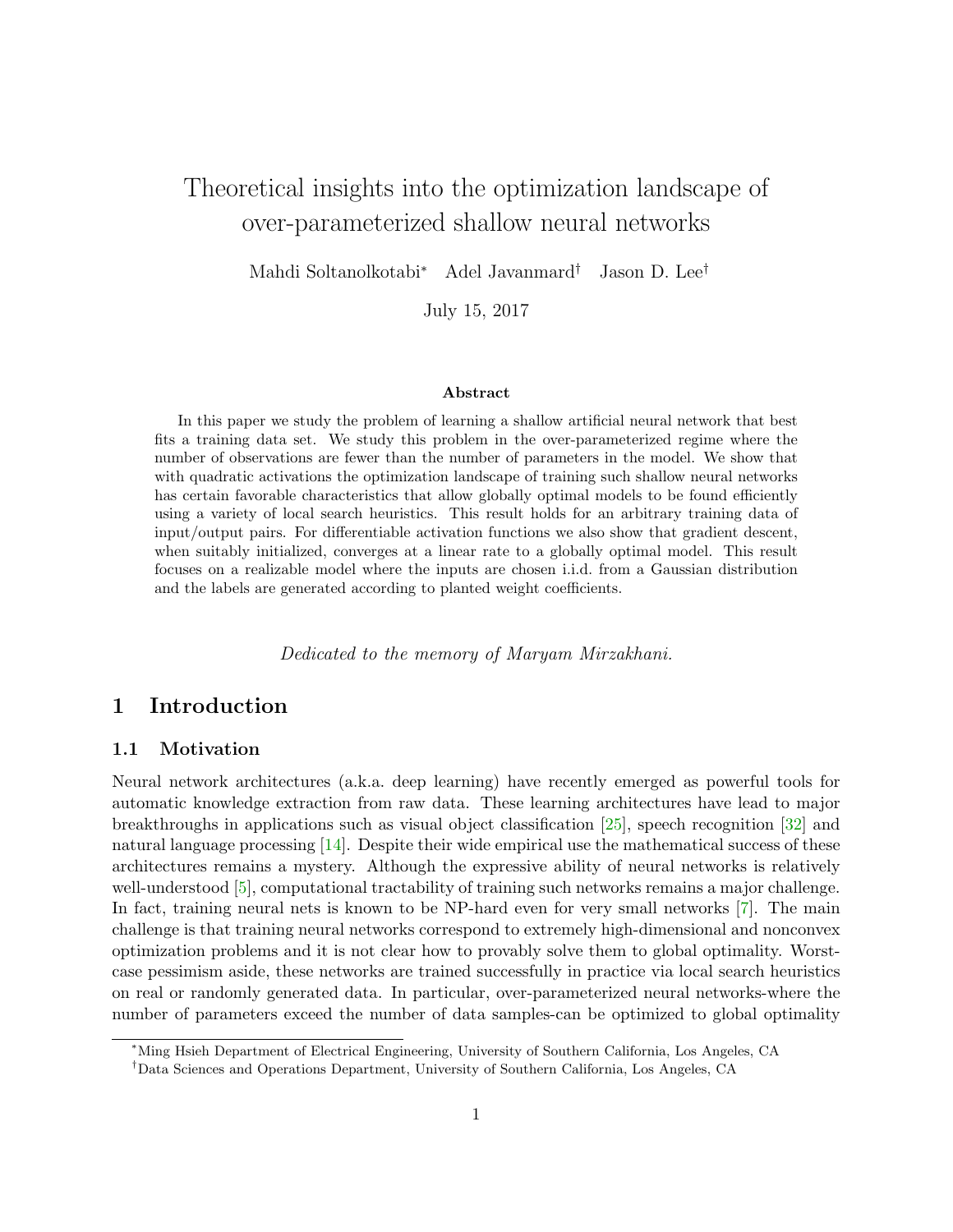using local search heuristics such as gradient or stochastic gradient methods [\[47\]](#page-35-0). In this paper we wish to provide theoretical insights into this phenomenon by developing a better understanding of optimization landscape of such over-parameterized shallow neural networks.

#### 1.2 Problem formulation and models

A fully connected artificial neural network is composed of computational units called neurons. The neurons are decomposed into layers consisting of one input layer, one output layer and a few hidden layers with the output of each layer fed in (as input) to the next layer. In this paper we shall focus on neural networks with only a single hidden layer with  $d$  inputs,  $k$  hidden neurons and a single output. The overall input-output relationship of the neural network in this case is a function  $f : \mathbb{R}^d \to \mathbb{R}$  that maps the input vector  $x \in \mathbb{R}^d$  into a scalar output via the following equation

<span id="page-1-0"></span>
$$
\boldsymbol{x} \mapsto f_{\boldsymbol{v},\boldsymbol{W}}(\boldsymbol{x}) \coloneqq \sum_{\ell=1}^k \boldsymbol{v}_\ell \phi(\langle \boldsymbol{w}_\ell, \boldsymbol{x} \rangle). \tag{1.1}
$$

In the above the vectors  $\mathbf{w}_{\ell} \in \mathbb{R}^d$  contains the weights of the edges connecting the input to the  $\ell$ <sup>th</sup> hidden node and  $v_\ell \in \mathbb{R}$  is the weight of the edge connecting the  $\ell$ th hidden node to the output. Finally,  $\phi : \mathbb{R} \to \mathbb{R}$  denotes the activation function applied to each hidden node. For more compact notation we gathering the weights  $w_{\ell}/v_{\ell}$  into larger matrices  $W \in \mathbb{R}^{k \times d}$  and  $v \in \mathbb{R}^{k}$  of the form

$$
\boldsymbol{W} = \begin{bmatrix} \boldsymbol{w}_1^T \\ \boldsymbol{w}_2^T \\ \vdots \\ \boldsymbol{w}_k^T \end{bmatrix} \quad \text{and} \quad \boldsymbol{v} = \begin{bmatrix} v_1 \\ v_2 \\ \vdots \\ v_k \end{bmatrix}.
$$

We can now rewrite our input-output model  $(1.1)$  in the more succinct form

$$
x \mapsto f_{v,W}(x) \coloneqq v^T \phi(Wx). \tag{1.2}
$$

Here, we have used the convention that when  $\phi$  is applied to a vector is corresponds to applying  $\phi$  to each entry of that vector. When training a neural network, one typically has access to a data set consisting of n feature/label pairs  $(x_i, y_i)$  with  $x_i \in \mathbb{R}^d$  representing the feature and  $y_i$  the associated label. We wish to infer the best weights  $v, W$  such that the mapping  $f_{v,W}$  best fits the training data. More specifically, we wish to minimize the misfit between  $f_{v,W}(x_i)$  and  $y_i$  via an optimization problem of the form

<span id="page-1-1"></span>
$$
\min_{v,W} \mathcal{L}(v,W),\tag{1.3}
$$

where

$$
\mathcal{L}(\boldsymbol{v}, \boldsymbol{W}) \coloneqq \frac{1}{2n} \sum_{i=1}^{n} (y_i - f_{\boldsymbol{v}, \boldsymbol{W}}(\boldsymbol{x}_i))^2 = \frac{1}{2n} \sum_{i=1}^{n} (y_i - \boldsymbol{v}^T \phi(\boldsymbol{W} \boldsymbol{x}_i))^2.
$$
 (1.4)

In this paper we wish to understand the landscape of optimization problems of the form [\(1.4\)](#page-1-1).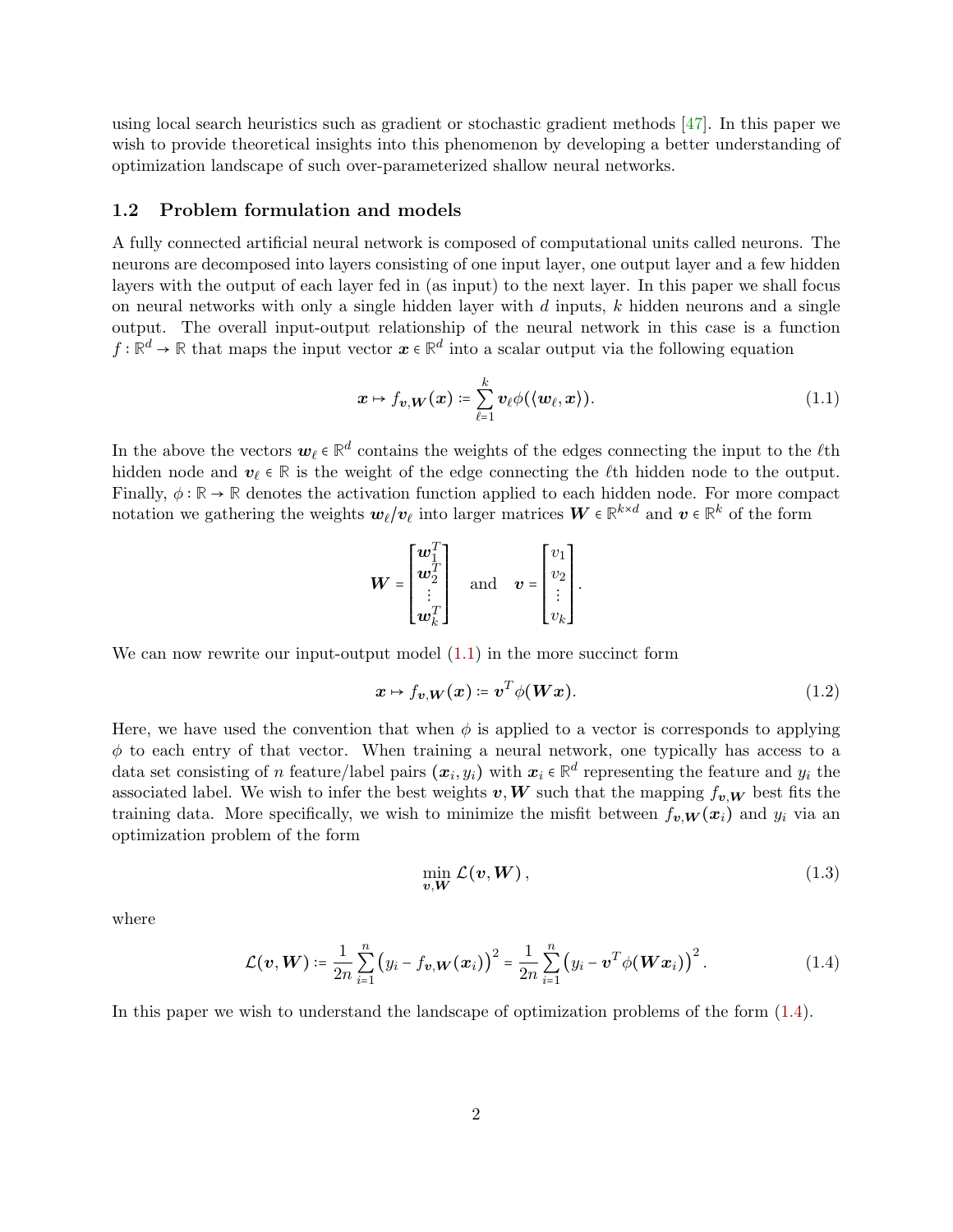## 2 Main results

In this section we discuss the main results of this paper. The first set of results focus on understanding the global landscape of neural network optimization with one hidden layer with a particular activation function. We also discuss how this landscape characterization enables algorithms to find a global optima in polynomial time. The second set of results focuses on the local convergence of gradient descent but applies to a broad set of activation functions.

### <span id="page-2-1"></span>2.1 Global landscape analysis with quadratic activations

<span id="page-2-0"></span>We begin by discussing some global properties of the loss function of training neural networks.

**Theorem 2.1** Assume we have an arbitrary data set of input/label pairs  $x_i \in \mathbb{R}^d$  and  $y_i$  for  $i = 1, 2, \ldots, d$  $1, 2, \ldots, n$ . Consider a neural network of the form

$$
x\mapsto v^T\phi(Wx),
$$

with  $\phi(z) = z^2$  a quadratic activation and  $W \in \mathbb{R}^{k \times d}$ ,  $v \in \mathbb{R}^k$  denoting the weights connecting input to hidden and hidden to output layers. We assume  $k \geq 2d$  and set the weights of the output layer v so as to have at least d positive entries and at least d negative entries. Then, the training loss as a function of the weights  $W$  of the hidden layer

$$
\mathcal{L}(\boldsymbol{W}) = \frac{1}{2n} \sum_{i=1}^{n} (y_i - \boldsymbol{v}^T \phi(\boldsymbol{W} \boldsymbol{x}_i))^2,
$$

obeys the following two properties.

- There are no spurious local minima, i.e. all local minima are global.
- All saddle points have a direction of strictly negative curvature. That is, at a saddle point  $W_s$  there is a direction  $U \in \mathbb{R}^{k \times d}$  such that

$$
\mathrm{vect}(\boldsymbol{U})^T \nabla^2 \mathcal{L}(\boldsymbol{W}_s) \mathrm{vect}(\boldsymbol{U}) < 0.
$$

Furthermore, if the data inputs  $x_i$  are distributed i.i.d.  $\mathcal{N}(\mathbf{0}, \mathbf{I}_d)$  as long as

$$
d \le n \le cd^2,
$$

then with probability at least  $1-ne^{-b_1\sqrt{n}}-n^{-1}-2ne^{-b_2d}$  the global optimum of  $\mathcal{L}(\boldsymbol{W})$  is zero. Here,  $b_1, b_2, c > 0$  are fixed numerical constants.

The above result states that given an arbitrary data set, the optimization landscape of fitting neural networks have favorable properties that facilitate finding globally optimal models. In particular, by setting the weights of the last layer to have diverse signs all local minima are global minima and all saddles have a direction of negative curvature. This in turn implies that gradient descent on the input-to-hidden weights, when initialized at random, converges to a global optima. All of this holds as long as the neural network is sufficiently wide in the sense that the number of hidden units exceed the dimension of the inputs by a factor of two  $(k \geq 2d)$ .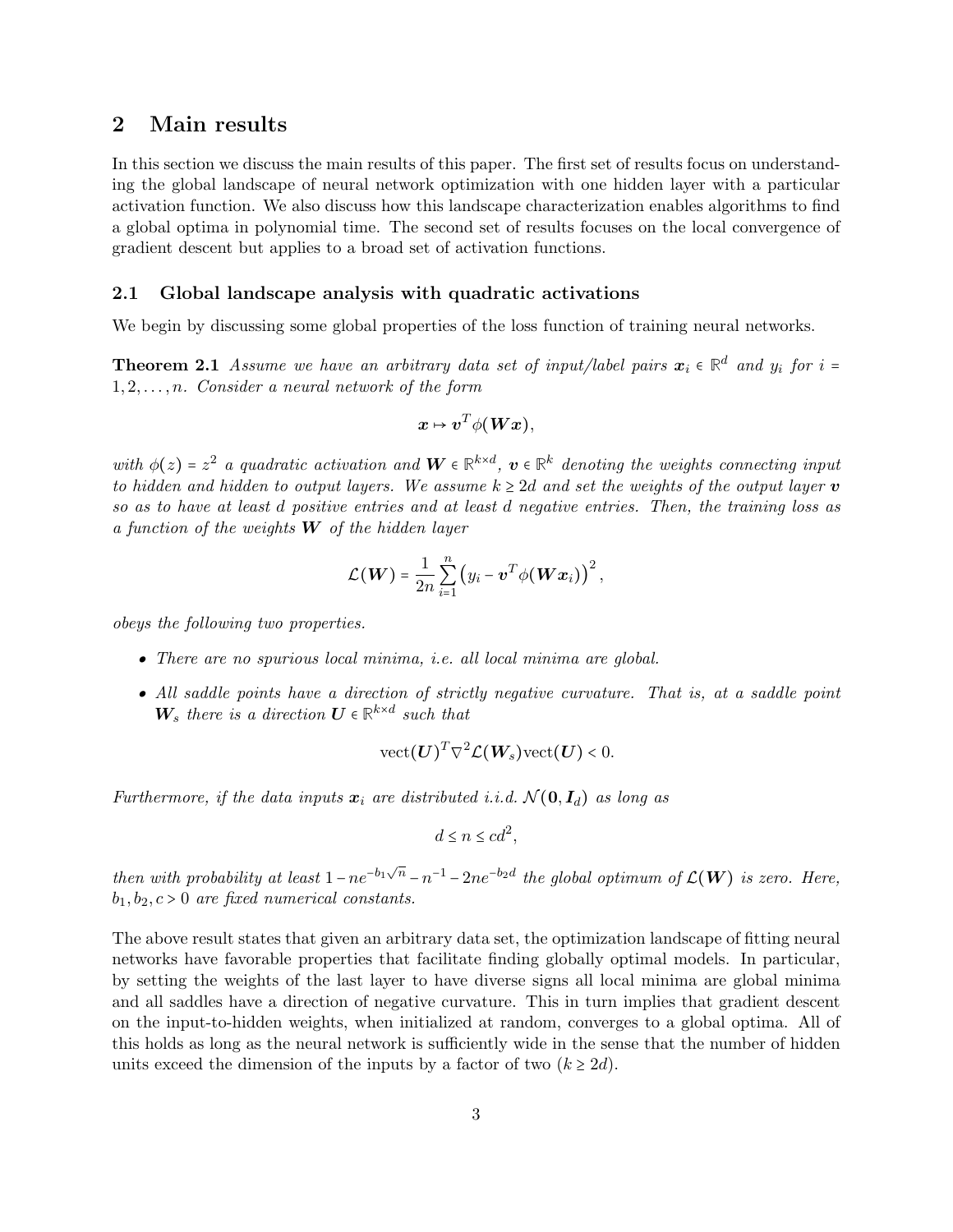An interesting and perhaps surprising aspect of the first part of this theorem is its generality: it applies to any arbitrary data set of input/label pairs of any size! However, this result only guarantees convergence to a global optima but does not explain how good this global model is at fitting the data. Stated differently, it does not provide a bound on the optimal value. Such a bound may not be possible with adversarial data. However, at least intuitively, one expects the optimal value to be small when the input data  $x_i$  are sufficiently diverse and the neural network is sufficiently over-parameterized. The second part of Theorem [2.1](#page-2-0) confirms that this is indeed true. In particular assuming the input data  $x_i$  are distributed i.i.d.  $\mathcal{N}(0, I_d)$ , and the total number of weights  $(kd)$  exceeds the number of data samples  $(n)$ , the globally optimal model perfectly fits the labels (has optimal value of 0). The interesting part of this result is that it still holds with arbitrary labels. Thus, this theorem shows that with random inputs, and a sufficiently diverse choice of the hidden-output weights, using gradient descent to iteratively update the input-hidden layer weights converges to a model that provably fits arbitrary labels! This result is also inline with recent numerical evidence in  $\left[47\right]$  that demonstrates that stochastic gradient descent learns deep, over-parametrized models with zero training error even with an arbitrary choice of labels.

While the above theorem shows that the saddles are strict and there is a direction of negative curvature at every saddle point, the margin of negativity is not quantified. Thus, the above theorem does not provide explicit convergence guarantees. In the theorem below we provide such a guarantee albeit for a more restrictive data model.

**Theorem 2.2** Assume we have a data set of input/label pairs  $\{(\boldsymbol{x}_i, y_i)\}_{i=1}^n$  with the inputs  $\boldsymbol{x}_i \in \mathbb{R}^d$ distributed i.i.d.  $\mathcal{N}(\mathbf{0}, \mathbf{I}_d)$  and the labels  $y_i \in \mathbb{R}$  generated according to a planted two layer neural network model of the form

<span id="page-3-0"></span>
$$
y_i = \langle \boldsymbol{v}^*, \phi(\boldsymbol{W}^*\boldsymbol{x}_i) \rangle,
$$

with  $\phi(z) = z^2$  a quadratic activation and  $W^* \in \mathbb{R}^{k \times d}$ ,  $v^* \in \mathbb{R}^k$  the weights of the input-hidden and hidden-output layer with  $\sigma_{\min}(\mathbf{W}^*) > 0$ . Furthermore, assume  $k \geq d$  and that all the non-zero entire extendent with the non-zero entries of  $v^*$  have the same sign (positive or negative). We set the hidden-output weights to a vector  $v \in \mathbb{R}^k$  with non-zero entries also having the same sign with at least d entries strictly nonzero<br>(assitive if the nonverse entries of  $v^*$  are noticed in and nontine otherwise). Then no law as (positive if the nonzero entries of  $v^*$  are positive and negative otherwise). Then, as long as

$$
d \le n \le cd^2,
$$

with c a fixed numerical constant, then the training loss as a function of the input-output weights W of the hidden layer

$$
\mathcal{L}(\boldsymbol{W}) = \frac{1}{2n} \sum_{i=1}^n (y_i - \boldsymbol{v}^T \phi(\boldsymbol{W} \boldsymbol{x}_i))^2,
$$

obeys the following two properties.

- There are no spurious local minima, i.e. all local minima are global optima.
- All saddle points have a direction of negative curvature. That is, at a saddle point  $W_s$  there is a direction  $U \in \mathbb{R}^{k \times d}$  such that

$$
\mathrm{vect}(\boldsymbol{U})^T \nabla^2 \mathcal{L}(\boldsymbol{W}_s) \mathrm{vect}(\boldsymbol{U}) < 0.
$$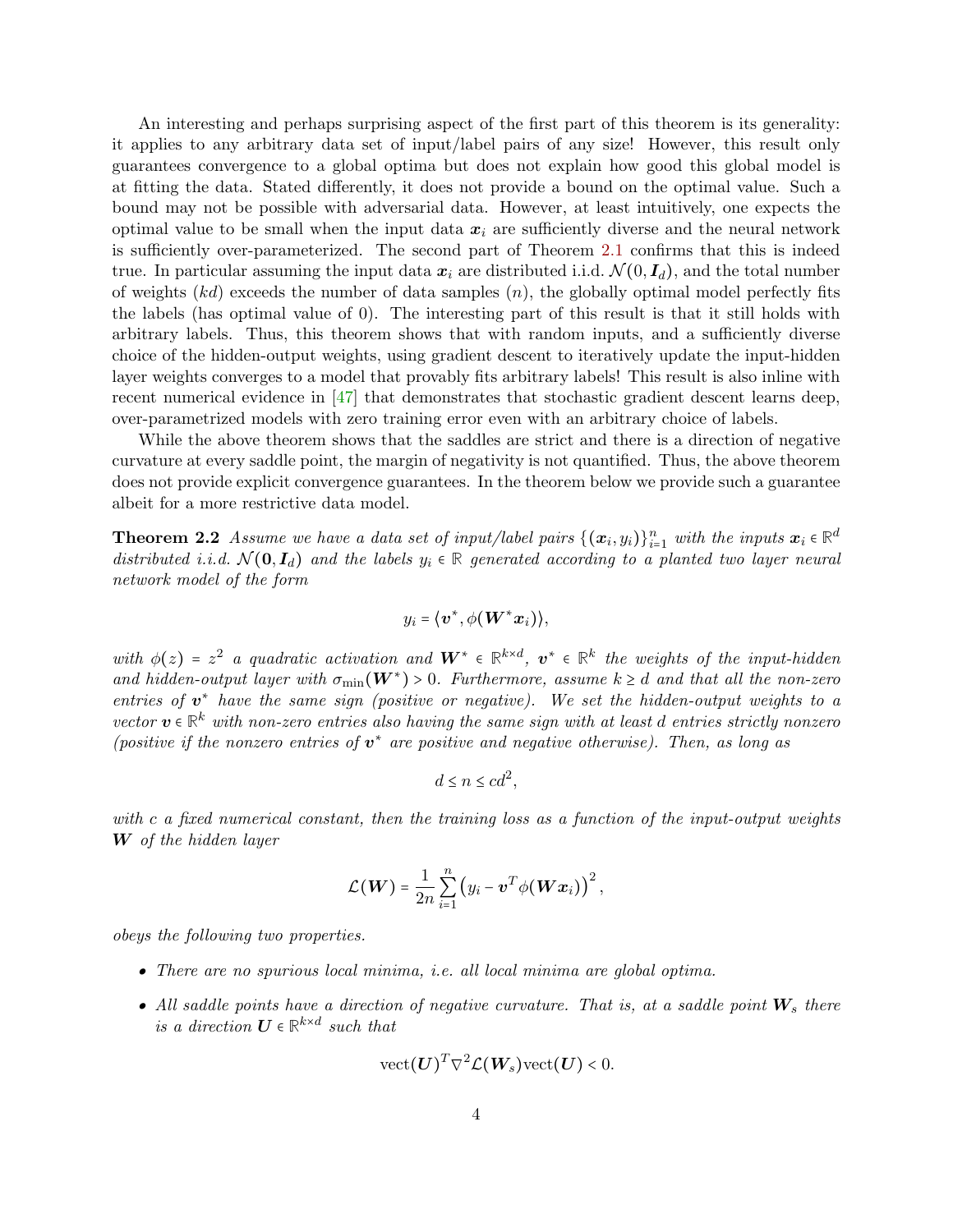• With probability at least  $1 - ne^{-b_1\sqrt{n}} - n^{-1} - 2ne^{-b_2d}$  the global optima has loss value equal to zero  $(\mathcal{L}(\boldsymbol{W}) = 0)$ . Here,  $b_1$  and  $b_2$  are fixed numerical constants.

Furthermore, assume  $k > d$  and  $cd \log d \le n \le Cd^2$  for fixed constants c and C. Also assume we set all entries of **v** to  $\nu$  (i.e.  $\mathbf{v} = \nu \mathbf{1}$ ) with  $\nu$  having the same sign as the nonzero entries of  $\mathbf{v}^*$ .

• Then all points  $W$  satisfying the approximate local minima condition

<span id="page-4-0"></span>
$$
\|\nabla \mathcal{L}(\boldsymbol{W})\|_{F} \le \epsilon_{g} \quad \text{and} \quad \nabla^{2} \mathcal{L}(\boldsymbol{W}) \ge -\epsilon_{H} \boldsymbol{I}, \tag{2.1}
$$

obey

$$
\mathcal{L}(\boldsymbol{W}) \leq \frac{\epsilon_g}{\sqrt{\nu}} \max \left( \sqrt{1 + 14 \left\| \boldsymbol{W}^{*T} \boldsymbol{D}_{\boldsymbol{v}^*} \boldsymbol{W}^* \right\|_{*}}, 4 \frac{\epsilon_g}{\sqrt{\nu}} \right) + \frac{\epsilon_H}{2\nu} \left\| \boldsymbol{W}^{*T} \boldsymbol{D}_{\boldsymbol{v}^*} \boldsymbol{W}^* \right\|_{*},
$$

with probability at least  $1 - 12de^{-\gamma d} - 8/d$ . Here  $\gamma$  is a fixed numerical constant.

The above result considers the setting where the input-output data set is generated according to a neural network model with Gaussian random input vectors. We show that if the data is generated according this model, then as long as the neural network is over-parameterized  $(n \leq kd)$  then all points obeying condition [\(2.1\)](#page-4-0) have small objective value.

The reason this result is useful is that points obeying the approximate local minimum condi-tion [\(2.1\)](#page-4-0) can be found in time depending polynomially on  $\frac{1}{\epsilon_g}$  and  $\frac{1}{\epsilon_H}$ . Algorithms that provably work in this setting include cubic regularization  $[33]$ , trust region methods  $[15]$ , approximate cubic regularization schemes [\[3,](#page-32-1) [11,](#page-33-3) [12\]](#page-33-4), randomly initialized and perturbed (stochastic) gradients [\[21,](#page-33-5) [16,](#page-33-6) [28,](#page-34-3) [29,](#page-34-4) [21\]](#page-33-5). Therefore, the above theorem demonstrates that a weight matrix with small training error(i.e.  $\mathcal{L}(W) \leq \epsilon$ ) can be found in a computationally tractable manner (specifically with  $\operatorname{poly}(\frac{1}{\epsilon})$  $\frac{1}{\epsilon}$ ) computational effort).

#### 2.2 Local convergence analysis with general activations

We now extend our analysis to general activations functions. However, our results in this section require a sufficiently close initialization to the global optimum. Starting from such a sufficiently close initialization we apply gradient descent updates based on the loss function [\(1.4\)](#page-1-1). Our results apply to any differentiable activation function with bounded first and second order derivatives. We believe our result will eventually extend also to non-differentiable activations by smoothing techniques but we do not pursue this direction in this paper.

<span id="page-4-2"></span>Before we state our theorem, we make a technical assumption regarding the activation  $\phi$ .

**Assumption 2.3** For  $\sigma \in \mathbb{R}_{\geq 0}$ , define  $\mu(\sigma) = E[\phi'(\sigma g)]$  and  $\gamma(\sigma) = E[\phi''(\sigma g)]$  where  $g \sim \mathcal{N}(0, 1)$ . We consider activations  $\phi$  such that  $\mu(\sigma)$  is zero/nonzero everywhere. Likewise, we assume that one of the following holds true for  $\gamma(\sigma)$ :

- (a) Function  $\gamma(\sigma)$  is nonzero everywhere.
- (b) Function  $\gamma(\sigma)$  is identical to zero.

<span id="page-4-1"></span>We note that  $\mu(\sigma)$  and  $\gamma(\sigma)$  can be thought of as the average slope and curvature of the activation function. Thus the assumption on  $\mu(\sigma)$  can be interpreted as the activation should have a nonzero average slope for all  $\sigma > 0$  (i.e. the mapping is somewhat correlated with the identity mapping  $\phi(x) = x$ , under any gaussian measure) or has average slope equal to zero for all  $\sigma > 0$  (i.e. the mapping has no correlation with the identity mapping, under any gaussian measure).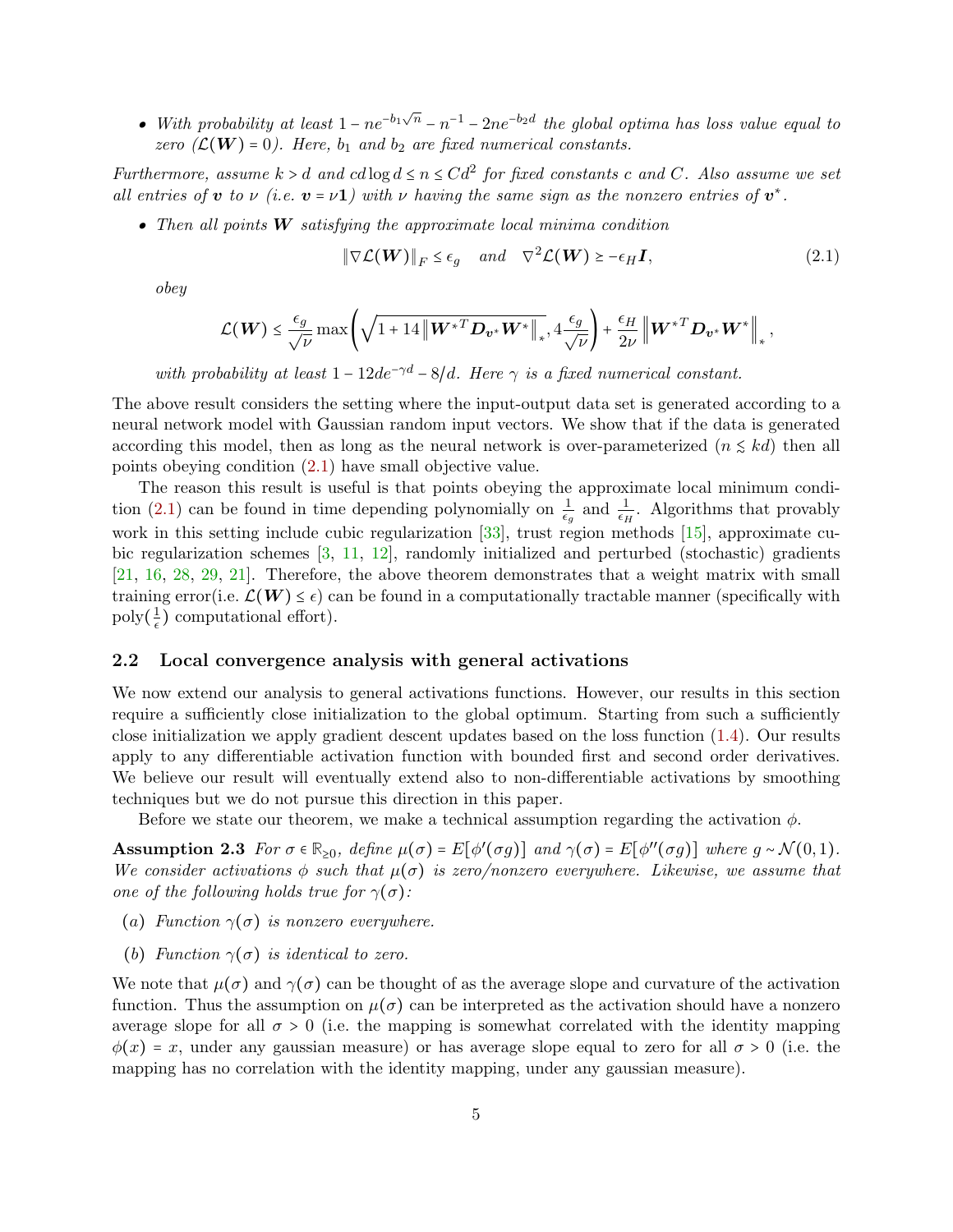<span id="page-5-0"></span>

Figure 1: Different activations from Example [2.4](#page-4-1) with  $b = 4$  along with the ReLU activation.

Example 2.4 We provide several examples of an activation function that satisfy Assumption [2.3.](#page-4-2)

- 1. (Softplus)  $\phi_b(z) = \frac{1}{b}$  $\frac{1}{b} \log(1 + e^{bz})$ , for a fixed  $b > 0$ .
- 2. (Sigmoid)  $\phi_b(z) = \frac{1}{1+e^z}$  $\frac{1}{1+e^{-bz}}$ , for a fixed  $b > 0$ .
- 3. (Erf)  $\phi(z) = \frac{2}{\sqrt{3}}$  $\overline{\pi}$  J z  $e^{-t^2/2}dt$ .
- 4. (Hyperbolic Tangent)  $\phi(z) = \tanh(z)$ .

Note that all of these activations obey  $\mu(\sigma) > 0$  as they are all strictly increasing. Furthermore, the Softplus activation satisfies Assumption [2.3](#page-4-2) (a) because it is strictly convex, while the other three activations satisfy Assumption [2.3](#page-4-2) (b), because  $\phi''$  is an odd function in these cases. These activations along with the popular ReLU activation  $(\phi(z) = \max(0, z))$  are depicted in Figure [1.](#page-5-0)

We now have all the elements to state our local convergence result.

**Theorem 2.5** Assume we have a data set of input/label pairs  $\{(\bm{x}_i, y_i)\}_{i=1}^n$  with the inputs  $\bm{x}_i \in \mathbb{R}^d$ distributed i.i.d.  $\mathcal{N}(\mathbf{0}, \mathbf{I}_d)$  and the labels  $y_i \in \mathbb{R}$  generated according to a planted two layer neural network model of the form

<span id="page-5-2"></span><span id="page-5-1"></span>
$$
y_i = \langle \boldsymbol{v}^*, \phi(\boldsymbol{W}^*\boldsymbol{x}_i) \rangle,
$$

Here,  $\phi : \mathbb{R} \to \mathbb{R}$  is any activation function with bounded first and second derivatives, satisfying Assumption [2.3\(](#page-4-2)a). Further,  $W^* \in \mathbb{R}^{k \times d}$ ,  $v^* \in \mathbb{R}^k$  are the weights of the input-hidden and hiddenoutput layer. We also assume that the planted weight vector/matrix  $\mathbf{v}^* / \mathbf{W}^*$  obey

$$
0 < v_{\min} \le |v_{\ell}^*| \le v_{\max} \quad 0 < w_{\min} \le \|w_{\ell}^* \|_{\ell_2} \le w_{\max} \quad \text{for } \ell = 1, 2, \dots, k \,, \tag{2.2}
$$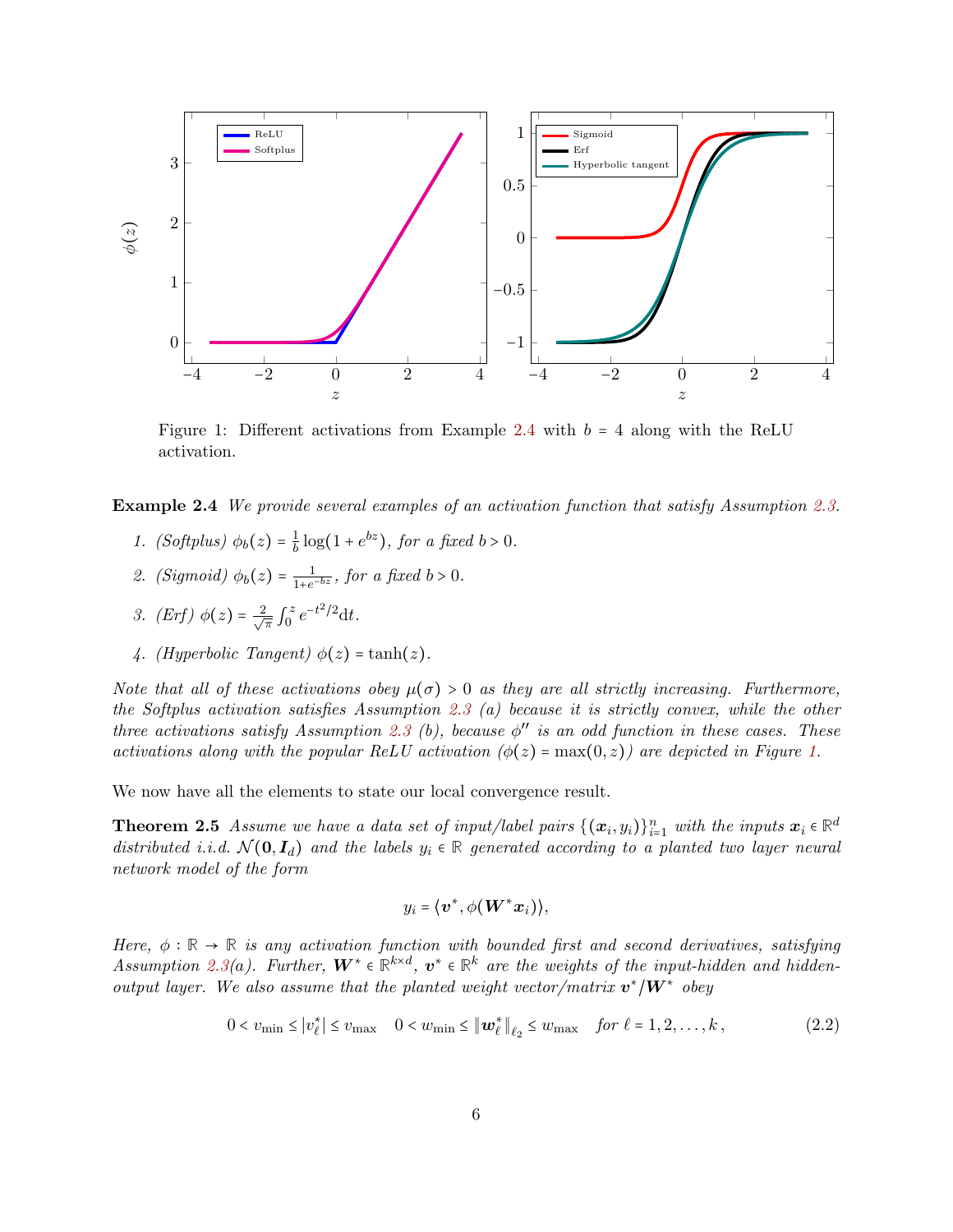for some fixed constants  $v_{\text{min}}$ ,  $v_{\text{max}}$ ,  $w_{\text{min}}$ , and  $w_{\text{max}}$ . Further, assume that  $k \geq d$  and

<span id="page-6-3"></span><span id="page-6-1"></span><span id="page-6-0"></span>
$$
d \le n \le c_0 \frac{\sigma_{\min}^4(\boldsymbol{W}^*)}{\sigma_{\max}^8(\boldsymbol{W}^*)} d^2
$$
\n(2.3)

for a sufficiently small constant  $c_0 > 0$ .

To estimate the weights  $v^*$  and  $W^*$ , we start from initial weights  $v_0$  and  $W_0$ 

$$
\|\mathbf{W}_0 - \mathbf{W}^*\|_F \le C_0 \frac{\sigma_{\min}^3(\mathbf{W}^*)}{\sigma_{\max}(\mathbf{W}^*)} \cdot \frac{d^{2.5}}{n^{1.5}k},
$$
\n(2.4)

$$
\|\boldsymbol{v}_0 - \boldsymbol{v}^*\|_{\infty} \le C_0 \frac{\sigma_{\min}^3(\boldsymbol{W}^*)}{\sigma_{\max}(\boldsymbol{W}^*)} \cdot \frac{d^{2.5}}{n^{1.5}k^{1.5}},
$$
\n(2.5)

and apply gradient descent updates of the form

<span id="page-6-2"></span>
$$
\boldsymbol{v}_{\tau+1} = \boldsymbol{v}_{\tau} - \alpha \nabla_{\boldsymbol{v}} \mathcal{L}(\boldsymbol{v}_{\tau}, \boldsymbol{W}_{\tau}), \n\boldsymbol{W}_{\tau+1} = \boldsymbol{W}_{\tau} - \alpha \nabla_{\boldsymbol{W}} \mathcal{L}(\boldsymbol{v}_{\tau}, \boldsymbol{W}_{\tau}),
$$
\n(2.6)

with the learning rate obeying  $\alpha \leq 1/\beta$ . Then there is an event of probability at least  $1-n^{-1}-2ne^{-b\sqrt{d}}$ , such that on this event starting from any initial point obeying  $(2.4)-(2.5)$  $(2.4)-(2.5)$  $(2.4)-(2.5)$  the gradient descent updates [\(2.6\)](#page-6-2) satisfy

$$
\mathcal{L}(\boldsymbol{v}_\tau, \boldsymbol{W}_\tau) \leq \left(1 - c\alpha \frac{d}{n}\right)^\tau \mathcal{L}(\boldsymbol{v}_0, \boldsymbol{W}_0).
$$

Here,  $\beta$  is given by

$$
\beta \coloneqq C\left(\sigma_{\max}^2(\boldsymbol{W}^*)+1\right)k\,,\tag{2.7}
$$

and b,  $C_0$ ,  $c_0$ ,  $C$ ,  $c > 0$  are fixed numerical constants.

Remark 2.6 We note that the above theorem is still valid if Assumption [2.3](#page-4-2) (b) holds in lieu of Assumption [2.3](#page-4-2) (a). The only change is that the term  $\sigma_{\min}(\mathbf{W})$  should be now replaced by one in Equations  $(2.3)$ ,  $(2.4)$  and  $(2.5)$ .

The above result considers the setting where the input-output data set is generated according to a neural network model with a general activation and Gaussian random input vectors. We show that if the data is generated according this model, then as long as the neural network is overparameterized ( $n \leq kd$ ) then gradient descent converges to the planted model when initialized close to this planted model. This implies that a training error of zero can be achieved locally, using gradient descent. We would like to note that assumptions [\(2.2\)](#page-5-1) on the weights of the planted neural networks are only made to avoid unnecessarily complicated expressions in the statement of the theorem. As it will become clear in the proofs (Section [5\)](#page-12-0) our result continues to hold without these assumptions.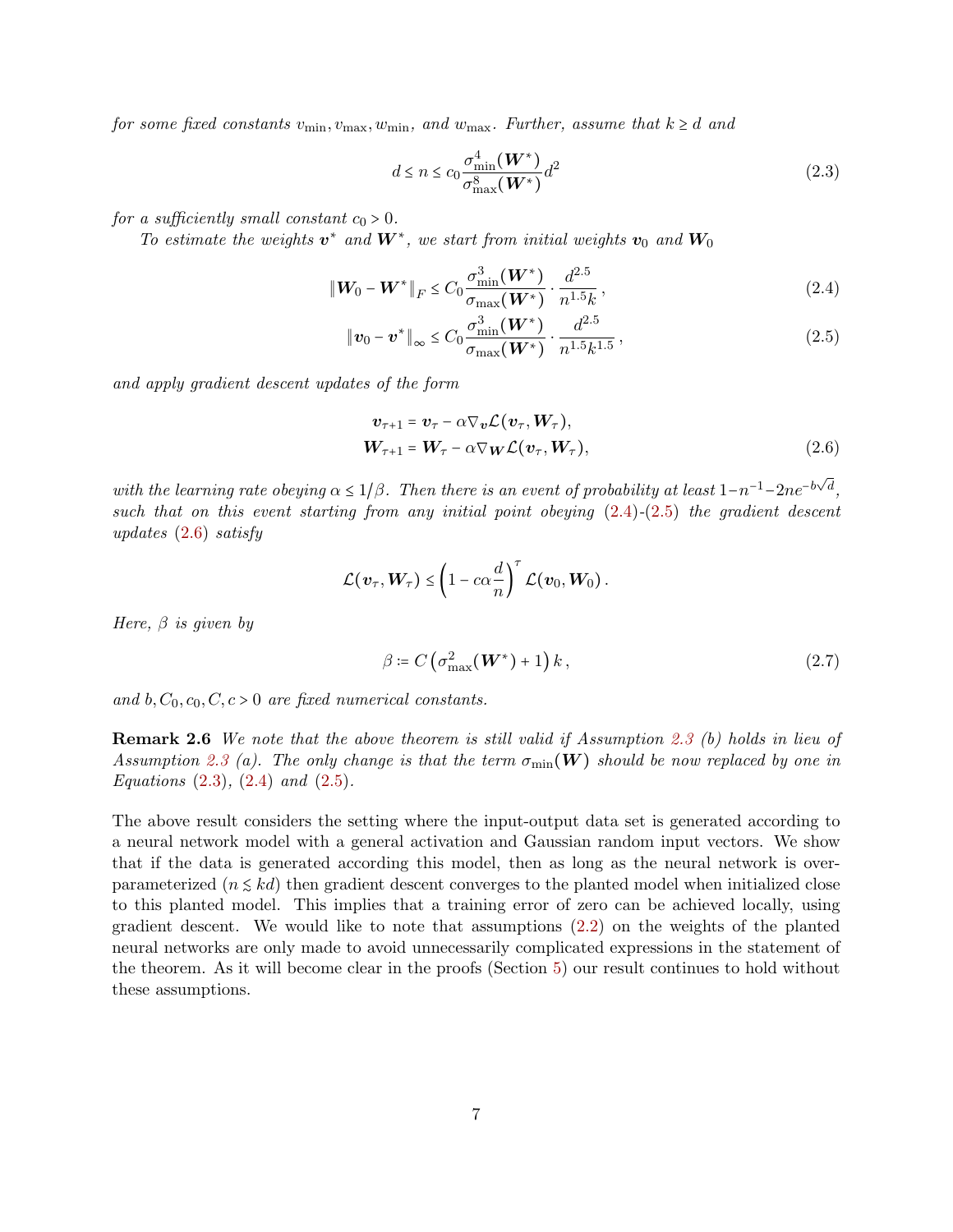## 3 Related Work

As mentioned earlier, neural networks have enjoyed great empirical success [\[25,](#page-34-0) [32,](#page-34-1) [14\]](#page-33-0). To explain this success, many papers have studied the expressive ability of shallow neural networks dating back to the 80s (e.g. see [\[5\]](#page-32-0)). More recently, interesting results have focused on the expressive ability of deeper and sparser architectures  $[42, 8, 26, 45]$  $[42, 8, 26, 45]$  $[42, 8, 26, 45]$  $[42, 8, 26, 45]$  $[42, 8, 26, 45]$  $[42, 8, 26, 45]$ . Computational tractability of training networks however is still a major challenge. In fact, training neural nets is known to be NP-hard even for very small networks [\[7\]](#page-33-1). Despite this worst-case pessimism, local search heuristics such as gradient descent are surprisingly effective. For instance, [\[47\]](#page-35-0) empirically demonstrated that sufficiently over-parametrized networks can be efficiently optimized to near global optimality with stochastic gradient descent.

For a neural network with zero hidden units and a single output with a monotonic activation function  $\sigma$ , numerous authors [\[31,](#page-34-6) [19,](#page-33-8) [22,](#page-34-7) [23,](#page-34-8) [39\]](#page-35-3) have shown that gradient-based methods converge to the global optimum under various assumptions and models. As a result of this literature a good understanding of the optimization landscape of learning single activations have emerged (at least when the data set is generic). Roughly stated, in this case the loss function only has a single local optima that coincides with the global optima and the gradient descent direction is sufficiently correlated with the direction pointing to the global optimum. Thus these results are able to explain the success of gradient-based methods. However, when there are hidden units, the loss function exhibits a completely different landscape, so that such analyses do not easily generalize.

We now turn our attention to global convergence results known for deeper architectures. For a 2-layered network with leaky ReLU activation, [\[41\]](#page-35-4) showed that gradient descent on a modified loss function can obtain a global minimum of the modified loss function; however, this does not imply reaching a global minimum of the original loss function. Under the same setting, [\[46\]](#page-35-5) showed that critical points with large "diversity" are near global optimality. [\[13\]](#page-33-9) used several assumptions to simplify the loss function to a polynomial with i.i.d. Gaussian coefficients. They then showed that every local minima of the simplified loss has objective value comparable to the global minima. [\[24\]](#page-34-9) used similar assumptions to show that all local minimum are global minimum in a nonlinear network. However, [\[13,](#page-33-9) [24\]](#page-34-9) require an independent activations assumption meaning the activations of the hidden units are independent of the input and/or mutually independent, which is violated in practice. In comparison, our global convergence results hold for any arbitrary data set, without any additional assumptions. However, our global convergence results (see Section [2.1\)](#page-2-1) only focus on quadratic activations with a single hidden layer.

We would like to note that there is an interesting growing literature on learning shallow neural networks with a single hidden layer with i.i.d. inputs, and under a realizable model (i.e. the labels are generated from a network with planted weights)  $[43, 9, 48, 30, 20, 50]$  $[43, 9, 48, 30, 20, 50]$  $[43, 9, 48, 30, 20, 50]$  $[43, 9, 48, 30, 20, 50]$  $[43, 9, 48, 30, 20, 50]$  $[43, 9, 48, 30, 20, 50]$  $[43, 9, 48, 30, 20, 50]$  $[43, 9, 48, 30, 20, 50]$  $[43, 9, 48, 30, 20, 50]$  $[43, 9, 48, 30, 20, 50]$ . For isotropic Gaussian inputs, [\[43\]](#page-35-6) shows that with two hidden unites  $(k = 2)$  there are no critical points for configurations where both weight vectors fall into (or outside) the cone of ground truth weights. With the same assumptions, [\[9\]](#page-33-10) proves that for a single-hidden ReLU network with a single non-overlapping convolutional filter, all local minimizers of the population loss are global; they also give counterexamples in the overlapping case and prove the problem is NP-hard when inputs are not Gaussian. [\[48\]](#page-35-7) show that for single-hidden layer networks with non-standard activation functions gradient descent converges to global minimizers. [\[30\]](#page-34-10) focuses on a Recursive Neural Net (RNN) model where the hidden to output weights are close to the identity and shows that stochastic methods converge to the planted model over the population objective. [\[50\]](#page-35-8) studies general single-hidden layer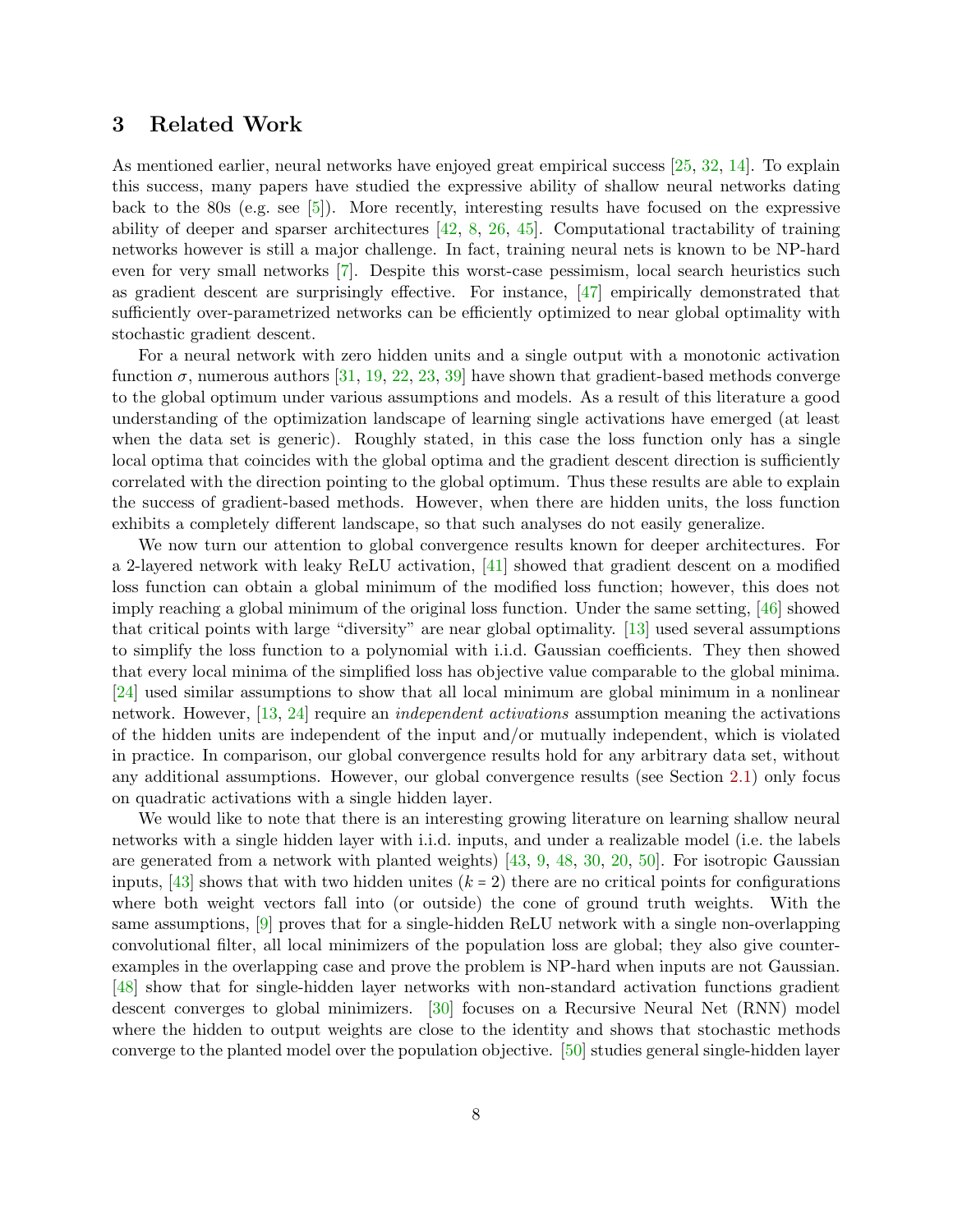networks and shows that a version of gradient descent which uses a fresh batch of samples in each iteration converges to the planted model. This holds using an initialization obtained via a tensor decomposition method. Our approach and local convergence results differ from this literature in a variety of different ways. First, unlike some of these results such as  $[9, 30]$  $[9, 30]$ , we study the optimization properties of the empirical function, not its expected value. Second, we focus on the over-parametrized regime  $(n \ll kd)$  which is the regime where most popular neural networks are trained. Mathematically, this is an important distinction as in this data-poor regime the empirical loss is no longer close to the population loss and therefore one can no longer infer the convergence behavior of gradient descent based on connecting the empirical loss to the population loss. Third, we optimize over both weights v and W, while most of this literature assumes  $v = v^* = 1$  [\[30,](#page-34-10) [50\]](#page-35-8). Finally, our framework does not require a fresh batch of samples per new gradient iteration as in [\[50\]](#page-35-8).

Several publications study the effect of over-parametrization on the training of neural networks [\[36,](#page-34-11) [18,](#page-33-12) [34\]](#page-34-12). These results require a large amount of over-parametrization, mainly that the width of one of the hidden layers to be greater than the number of training samples, which is unrealistic for commonly used networks. For instance, for the case of a single hidden layer using the notation of this paper these publications require  $n \leq k$ . These results also require additional technical assumptions which we do not detail here. However, these results work for fairly general activations and also deep architectures. In comparison, our global optimality results only allow for quadratic activations and a single hidden layer. However, our results are completely deterministic and allow for modest overparameterization  $(n \leq kd)$ . Generalizing these result to other activations and deeper architectures is an interesting future direction. Finally, in the case of over-parameterized neural networks not all global optima may generalize to new data instances. Understanding the generalization capability of the solutions reached by (stochastic) gradient descent is an important research direction. See [\[6\]](#page-33-13) for an interesting result in this direction under margin assumptions.

Finally, another line of research [\[17,](#page-33-14) [37,](#page-34-13) [49\]](#page-35-9) focuses on improper learning models using kernelbased approaches. These results hold under much more general data models than the realizable case. However, the practical success of deep learning is intricately tied to using gradient-based training procedures, and the learnability of these networks using improper learning does not explain the success of gradient-based methods. Related, [\[20\]](#page-33-11) proposes a method of moments estimator using tensor decomposition.

## 4 Preliminaries and notations

Before we dive into the proofs in the next two sections we collect some useful results and notations in this section.

#### 4.1 Notations

For two matrices  $\mathbf{A} = [\mathbf{A}_1, \dots, \mathbf{A}_p] \in \mathbb{R}^{m \times p}$  and  $\mathbf{B} = [\mathbf{B}_1, \dots, \mathbf{B}_p] \in \mathbb{R}^{n \times p}$ , we define their Khatri-Rao product as  $\mathbf{A} * \mathbf{B} = [\mathbf{A}_1 \otimes \mathbf{B}_1, \dots, \mathbf{A}_p \otimes \mathbf{B}_p] \in \mathbb{R}^{mn \times p}$ , where  $\otimes$  denotes the Kronecher product. For two matrices  $\vec{A}, \vec{B}$ , we denote their Hadamard (entrywise) product by  $\vec{A} \circ \vec{B}$ . For a matrix  $\vec{A}$ , we denote its maximum and minim singular values by  $\sigma_{\text{max}}(A)$  and  $\sigma_{\text{min}}(A)$ , respectively. For a random variable  $Y$ , its sub-exponential norms is defined as

$$
||Y||_{\psi_1} = \inf \{ C > 0 : \ \mathbb{E} \exp(|Y|/C) \leq 2 \}.
$$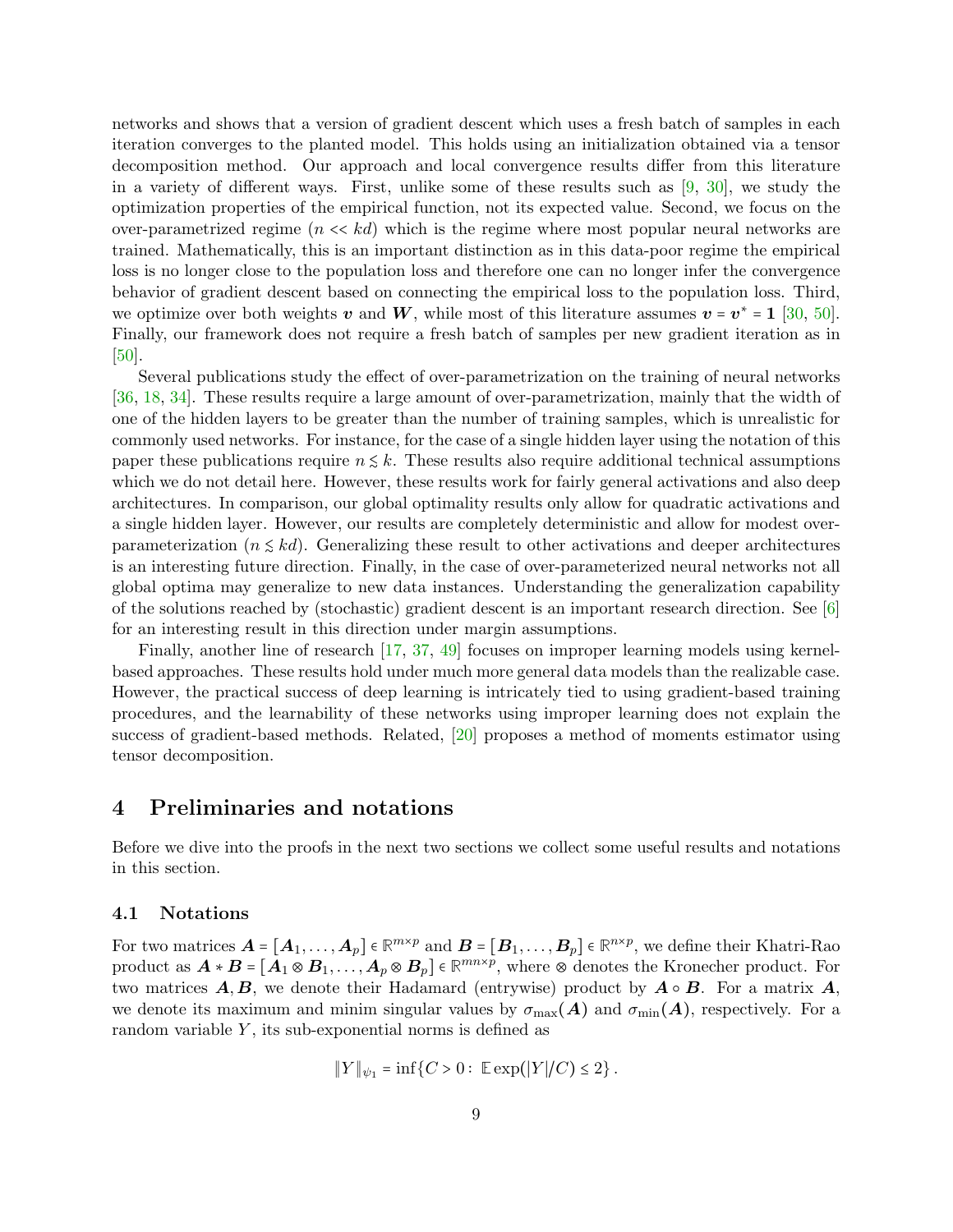Further, for a centered random vector  $x \in \mathbb{R}^d$ , we define its sub-exponential norm as

<span id="page-9-3"></span>
$$
\|\boldsymbol{x}\|_{\psi_1} = \sup_{\boldsymbol{y}\in S^{d-1}} \|\langle \boldsymbol{x}, \boldsymbol{y} \rangle\|_{\psi_1}
$$
\n(4.1)

Throughout the paper we use  $c, C$  to refer to constants whose values may change from line to line.

### 4.2 Derivative calculations

In this section we gather some derivative calculations that we will use throughout the proof. As a reminder the loss function is given by

$$
\mathcal{L}(\boldsymbol{v}, \boldsymbol{W}) = \frac{1}{2n} \sum_{i=1}^n (\boldsymbol{v}^T \phi(\boldsymbol{W} \boldsymbol{x}_i) - y_i)^2.
$$

To continue let us define the residual vector  $r \in \mathbb{R}^n$  with the *i*<sup>th</sup> entry given by

<span id="page-9-0"></span>
$$
r_i = \boldsymbol{v}^T \phi(\boldsymbol{W}\boldsymbol{x}_i) - y_i.
$$

#### 4.2.1 First order derivatives

We begin by calculating the gradient with respect to the weight matrix  $W$ . To this aim we begin by calculating the gradient with respect to the qth row of W denoted by  $w_q$ . This is equal to

$$
\nabla_{\mathbf{w}_q}\mathcal{L}(\mathbf{v}, \mathbf{W}) = \frac{v_q}{n} \sum_{i=1}^n (\mathbf{v}^T \phi(\mathbf{W} \mathbf{x}_i) - y_i) \phi'(\langle \mathbf{w}_q, \mathbf{x}_i \rangle) \mathbf{x}_i = \frac{v_q}{n} \sum_{i=1}^n r_i \phi'(\langle \mathbf{w}_q, \mathbf{x}_i \rangle) \mathbf{x}_i.
$$
 (4.2)

Aggregating these gradients as a row vector and setting  $D_v = \text{diag}(v_1, \ldots, v_k)$  we arrive at

$$
\nabla_{\boldsymbol{W}} \mathcal{L}(\boldsymbol{v}, \boldsymbol{W}) = \boldsymbol{D}_{\boldsymbol{v}} \left( \frac{1}{n} \sum_{i=1}^{n} r_i \phi'(\boldsymbol{W} \boldsymbol{x}_i) \boldsymbol{x}_i^T \right). \tag{4.3}
$$

We also define the Jacobian matrix  $J = \begin{bmatrix} J_1 & J_2 & \dots & J_n \end{bmatrix} \in \mathbb{R}^{kd \times n}$  with

<span id="page-9-1"></span>
$$
\boldsymbol{J}_i = \begin{bmatrix} v_1 \phi'(\boldsymbol{w}_1^T \boldsymbol{x}_i) \boldsymbol{x}_i \\ v_2 \phi'(\boldsymbol{w}_2 \boldsymbol{x}_i) \boldsymbol{x}_i \\ \vdots \\ v_k \phi'(\boldsymbol{w}_k^T \boldsymbol{x}_i) \boldsymbol{x}_i \end{bmatrix}.
$$

Let  $X \in \mathbb{R}^{d \times n}$  be the data matrix with the *i*<sup>th</sup> column equal to  $x_i$ . Using the Khatri-Rao product we can rewrite the Jacobian matrix in the form

<span id="page-9-2"></span>
$$
J = D_v \phi'(WX) * X. \tag{4.4}
$$

Using this Jacobian matrix we can write the vectorized version of the gradient, i.e. gradient with respect to vect $(W)$  as

$$
\nabla_{\text{vect}}(\mathbf{W}) \mathcal{L}(\mathbf{v}, \mathbf{W}) = \frac{1}{n} \mathbf{J} \mathbf{r}.
$$
 (4.5)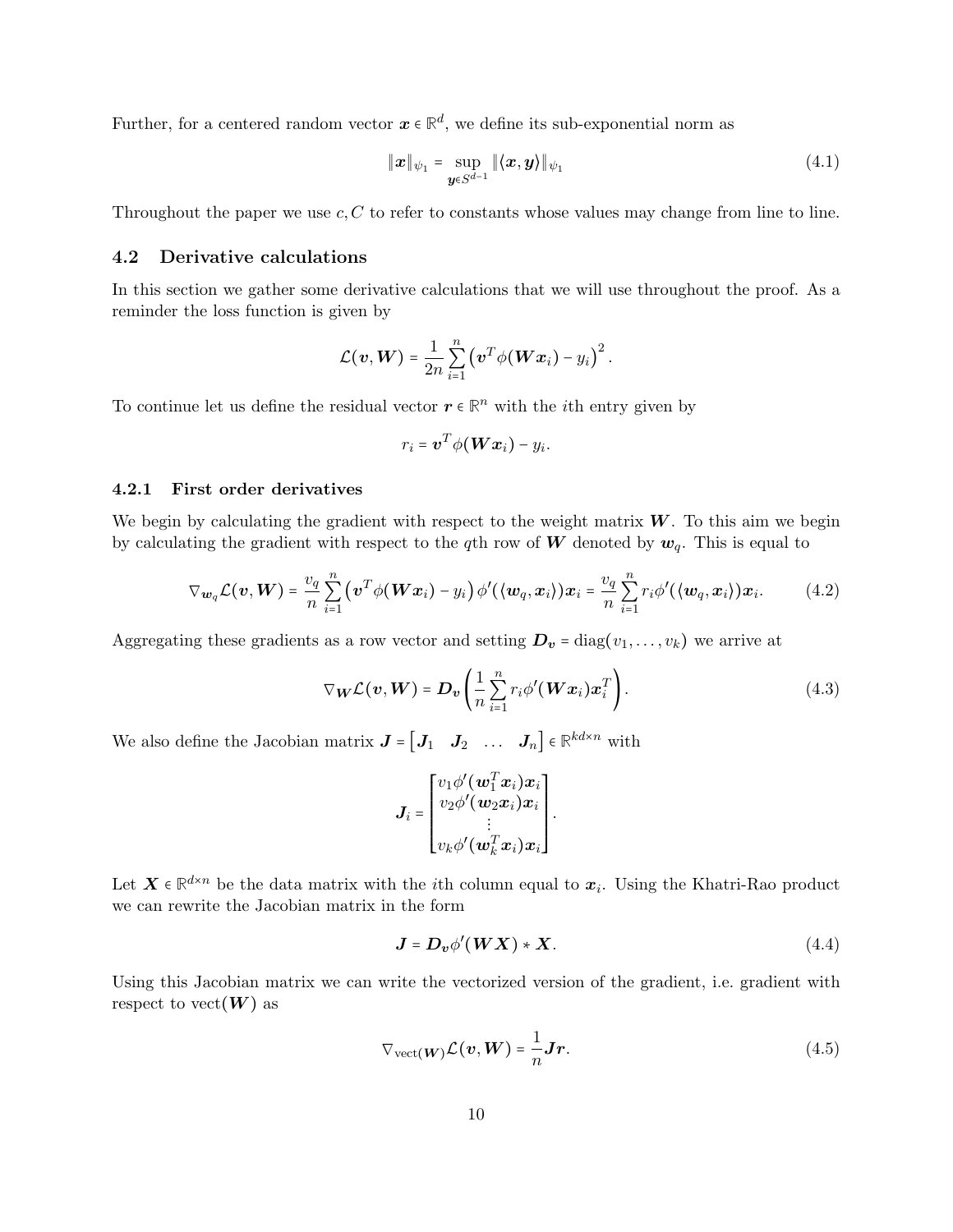Taking the derivative with respect to  $v_q$  we arrive at

$$
\frac{\partial}{\partial v_q}\mathcal{L}(\boldsymbol{v}, \boldsymbol{W}) = \frac{1}{n}\sum_{i=1}^n \left(\boldsymbol{v}^T\phi(\boldsymbol{W}\boldsymbol{x}_i) - y_i\right)\phi(\langle \boldsymbol{w}_q, \boldsymbol{x}_i \rangle) = \frac{1}{n}\sum_{i=1}^n r_i\phi(\langle \boldsymbol{w}_q, \boldsymbol{x}_i \rangle).
$$

Thus the gradient with respect to  $v$  is equal to

<span id="page-10-2"></span>
$$
\nabla_{\boldsymbol{v}} \mathcal{L}(\boldsymbol{v}, \boldsymbol{W}) = \frac{1}{n} \phi(\boldsymbol{W} \boldsymbol{X}) \boldsymbol{r}.
$$
 (4.6)

## 4.2.2 Second order derivatives

Using  $(4.2)$  we have

$$
\frac{\partial^2}{\partial w_p^2}\mathcal{L}(\boldsymbol{v}, \boldsymbol{W}) = \frac{v_p}{n}\sum_{i=1}^n \left(\boldsymbol{v}^T\phi(\boldsymbol{W}\boldsymbol{x}_i) - y_i\right)\phi''(\langle \boldsymbol{w}_p, \boldsymbol{x}_i \rangle)\boldsymbol{x}_i\boldsymbol{x}_i^T + \frac{v_p^2}{n}\sum_{i=1}^n \left(\phi'(\langle \boldsymbol{w}_p, \boldsymbol{x}_i \rangle)\right)^2 \boldsymbol{x}_i\boldsymbol{x}_i^T.
$$

Also using [\(4.2\)](#page-9-0), for  $p \neq q$ 

$$
\frac{\partial^2}{\partial \boldsymbol{w}_p \boldsymbol{w}_q} \mathcal{L}(\boldsymbol{v}, \boldsymbol{W}) = \frac{v_p v_q}{n} \sum_{i=1}^n \phi'(\langle \boldsymbol{w}_p, \boldsymbol{x}_i \rangle) \phi'(\langle \boldsymbol{w}_q, \boldsymbol{x}_i \rangle) \boldsymbol{x}_i \boldsymbol{x}_i^T.
$$

Thus

$$
(\text{vect}(\boldsymbol{U}))^T \nabla_{\boldsymbol{W}}^2 \mathcal{L}(\boldsymbol{v}, \boldsymbol{W}) \left(\text{vect}(\boldsymbol{U})\right)
$$
  
\n
$$
= \frac{1}{n} \sum_{i=1}^n \left(\boldsymbol{v}^T \phi(\boldsymbol{W} \boldsymbol{x}_i) - y_i\right) \left(\sum_{p=1}^k v_p \phi''(\langle \boldsymbol{w}_p, \boldsymbol{x}_i \rangle)(\langle \boldsymbol{u}_p, \boldsymbol{x}_i \rangle)^2\right)
$$
  
\n
$$
+ \frac{1}{n} \sum_{i=1}^n \left(\sum_{p=1}^k v_p \phi'(\langle \boldsymbol{w}_q, \boldsymbol{x}_i \rangle)(\boldsymbol{u}_p, \boldsymbol{x}_i)\right)^2
$$
  
\n
$$
= \frac{1}{n} \sum_{i=1}^n r_i \left(\boldsymbol{x}_i^T \boldsymbol{U}^T \boldsymbol{D}_{\boldsymbol{v}} \boldsymbol{D}_{\phi''(\boldsymbol{W} \boldsymbol{x}_i)} \boldsymbol{U} \boldsymbol{x}_i\right) + \frac{1}{n} \sum_{i=1}^n \left(\boldsymbol{v}^T \boldsymbol{D}_{\phi'(\boldsymbol{W} \boldsymbol{x}_i)} \boldsymbol{U} \boldsymbol{x}_i\right)^2.
$$
 (4.7)

Using the expression for the Jacobian matrix the latter can also be written in the form

$$
(\text{vect}(U))^T \nabla_W^2 \mathcal{L}(\mathbf{v}, \mathbf{W}) (\text{vect}(U))
$$
  
=  $\frac{1}{n} \sum_{i=1}^n \langle U^T \mathbf{D}_{\mathbf{v}} \mathbf{D}_{\phi''(\mathbf{W}\mathbf{x}_i)} U, r_i \mathbf{x}_i \mathbf{x}_i^T \rangle + \frac{1}{n} \text{vect}(U)^T \mathbf{J} \mathbf{J}^T \text{vect}(U).$  (4.8)

Finally, note that

<span id="page-10-3"></span><span id="page-10-0"></span>
$$
\nabla_{\mathbf{v}}^2 \mathcal{L}(\mathbf{v}, \mathbf{W}) = \phi(\mathbf{W}\mathbf{X}) \phi(\mathbf{W}\mathbf{X})^T.
$$
 (4.9)

## 4.3 Useful identities involving matrix products

<span id="page-10-1"></span>In this section we gather a few preliminary results regarding matrix products that will be useful throughout our proofs. Most of these identities are trivial and we thus skip their proof. The only exception is Lemma [4.3](#page-11-0) which is proved in Appendix [A.](#page-36-0)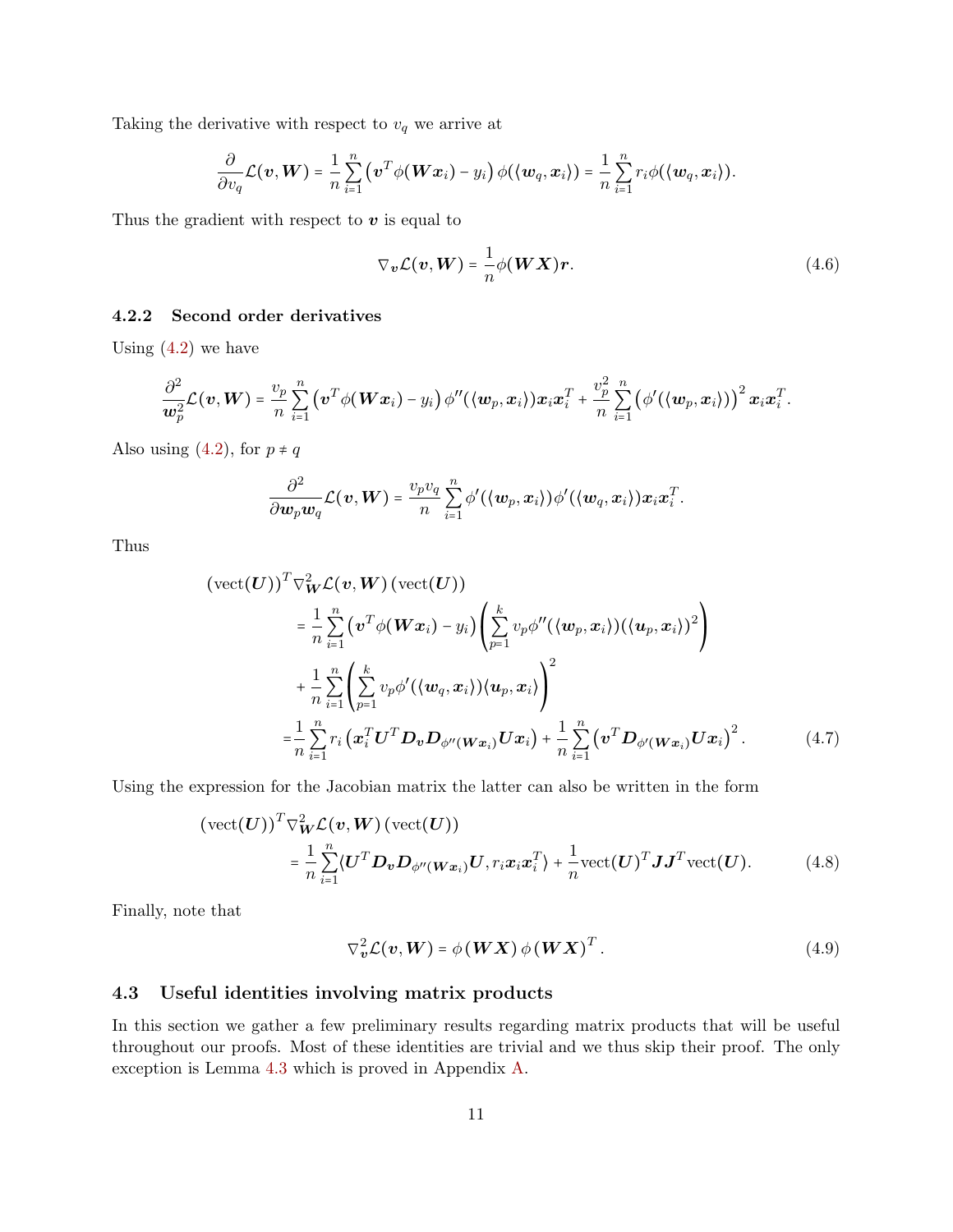**Lemma 4.1** For two vectors  $u \in \mathbb{R}^{m \times 1}$  and  $v \in \mathbb{R}^{n \times 1}$ , and a matrix  $M \in \mathbb{R}^{k \times n}$ , we have

$$
\boldsymbol{u}\otimes \boldsymbol{M}\boldsymbol{v} = \boldsymbol{D}_{\boldsymbol{M}}(\boldsymbol{u}\otimes \boldsymbol{v})\,,
$$

where  $\mathbf{D_M} \in \mathbb{R}^{mk \times mn}$  is the block diagonal matrix with m copies of  $\mathbf{M}$  in the diagonal blocks.

<span id="page-11-3"></span>**Lemma 4.2** For vectors  $\mathbf{a} \in \mathbb{R}^{m \times 1}$  and  $\mathbf{b} \in \mathbb{R}^{n \times 1}$ , and a matrix  $\mathbf{M} \in \mathbb{R}^{n \times m}$ , we have

$$
(\boldsymbol{a}\otimes\boldsymbol{b})^T\text{vec}(\boldsymbol{M})=\boldsymbol{b}^T\boldsymbol{M}\boldsymbol{a}\,,
$$

where  $vec(M)$  denotes the vectorization of the matrix M formed by stacking the columns of M into a single column vector.

<span id="page-11-0"></span>**Lemma 4.3** Consider an arbitrary matrix  $A \in \mathbb{R}^{k \times d}$  and an arbitrary vector  $v \in \mathbb{R}^k$  and define  $\mathbf{D}_v$  := diag(v). Then the following identity holds

$$
\|\mathbf{v}\|_{\infty}\sigma_{\min}(\mathbf{A}) \leq \sigma_{\max}(\mathbf{D}_{\mathbf{v}}\mathbf{A}). \tag{4.10}
$$

<span id="page-11-5"></span>**Lemma 4.4** For any two matrices  $\bf{A}$  and  $\bf{B}$ , we have

$$
(\boldsymbol{A} \ast \boldsymbol{B})^T (\boldsymbol{A} \ast \boldsymbol{B}) = (\boldsymbol{A}^T \boldsymbol{A}) \circ (\boldsymbol{B}^T \boldsymbol{B}). \tag{4.11}
$$

#### 4.4 Useful probabilistic identities involving random vectors and matrices

In this Section we gather some useful probabilistic identities that will be used throughout our proofs. We defer the proof of these results to Appendix [A.](#page-36-0) The first result, proven in Appendix [A.2,](#page-36-1) relates the tail of a random variable to a proper Orlicz norm.

Lemma 4.5 Suppose that a random variable Y satisfies the following tail bound

$$
\mathbb{P}(|Y| \ge t) \le 2e^{-c \min(t^2/A, t/B)}.
$$
\n
$$
(4.12)
$$

<span id="page-11-4"></span>2022 2023

Then,  $||Y||_{\psi_1} \leq 9 \max(\sqrt{A/(2c)}, B/c)$ .

<span id="page-11-1"></span>The second result concerns the minimum eigenvalue of the Khatrio-Rao product of a Gaussian matrix with itself.

**Lemma 4.6** Let  $X \in \mathbb{R}^{d \times d}$  be a matrix with i.i.d.  $\mathcal{N}(0,1)$  entries. As long as  $d \le n \le cd^2$ , where c is a fixed numerical constant, then

<span id="page-11-2"></span>
$$
\sigma_{\min}(\boldsymbol{X} \ast \boldsymbol{X}) > 0,
$$

holds with probability at least  $1 - ne^{-b_1\sqrt{n}} - n^{-1} - 2ne^{-b_2d}$  for some constants  $b_1, b_2 > 0$ .

Lemma [4.6](#page-11-1) follows from Corollary [6.5](#page-22-0) in Section [6.1.](#page-20-0) Finally, we state a Lemma based on [\[10,](#page-33-15) [38,](#page-34-14) [40\]](#page-35-10) that allows us to lower bound the loss function  $\mathcal{L}(\bm{v}, \bm{W})$  in terms of how close  $(\bm{v}, \bm{W})$  is to  $(\bm{v}^*, \bm{W}^*)$ . We prove this Lemma in Appendix [A.3.](#page-36-2)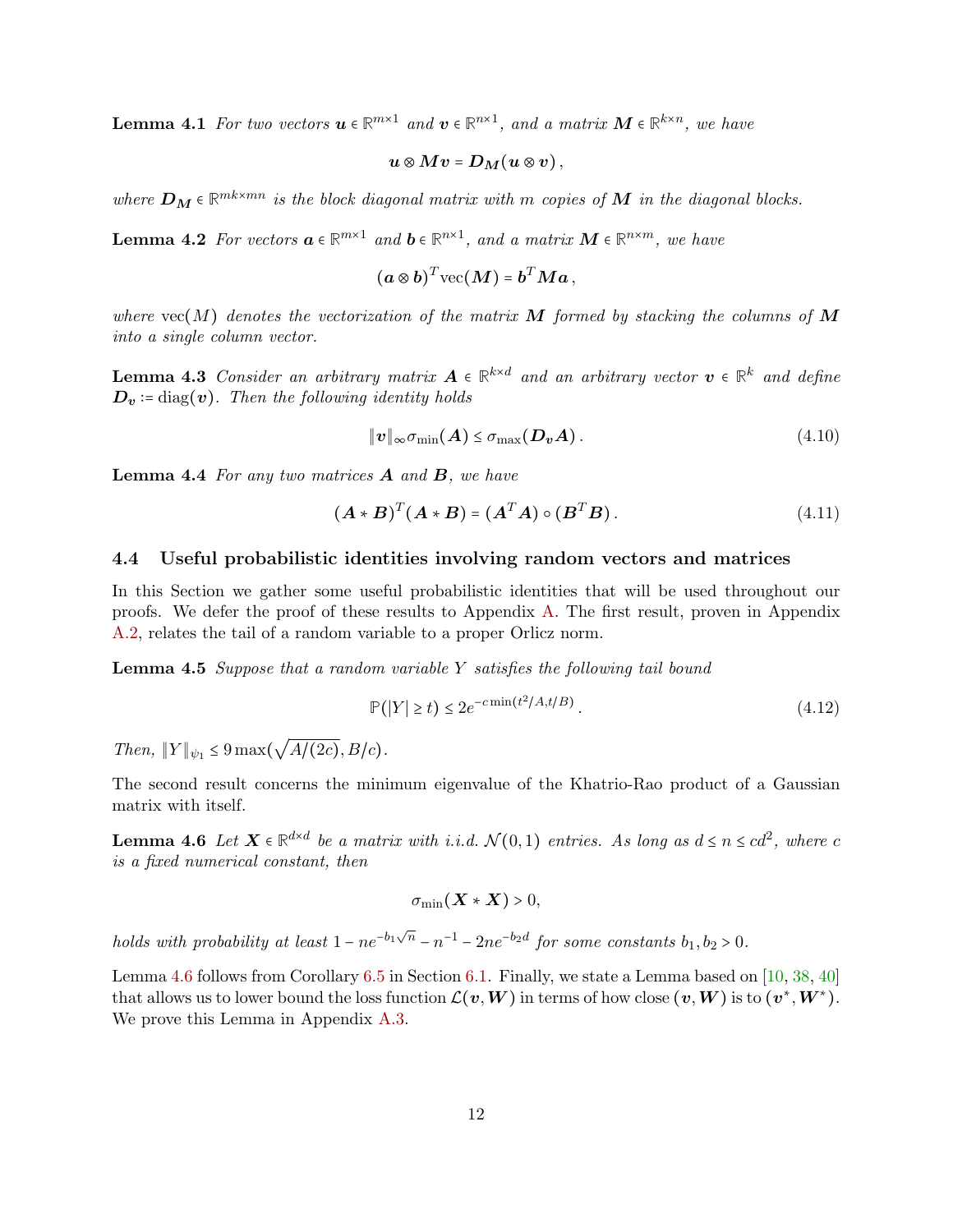**Lemma 4.7** Let  $A \in \mathbb{R}^{d \times d}$  be a symmetric positive semidefinite matrix. Also for  $i = 1, 2, ..., n$ , let  $x_i$  be i.i.d. random vectors distributed as  $\mathcal{N}(\mathbf{0}, \mathbf{I}_d)$ . Furthermore, assume

$$
n \ge c(\delta) d \log d,
$$

with  $c(\delta)$  a constant only depending on  $\delta$ . Then for all matrices  $M \in \mathbb{R}^{d \times d}$  we have

$$
\left\|\frac{1}{n}\sum_{i=1}^n\left(x_i^T A x_i\right)x_i x_i^T - \left(2A + \text{trace}(A)I\right)\right\|_* \leq \delta \cdot \|A\|_*\,,
$$

holds with probability at least  $1 - 10de^{-\gamma d} - 8/d$ . Here,  $\|\cdot\|_*$  denotes the nuclear norm i.e. sum of singular values of the input matrix.

## <span id="page-12-0"></span>5 Proof of global landscape results

In this section we prove the two global theorems.

## 5.1 Derivative calculations for quadratic activations

We begin by gathering the derivatives of the loss function for quadratic activations. We note that for quadratic activations the loss function  $(1.4)$  as a function of W takes the form

$$
\mathcal{L}(\boldsymbol{W}) = \frac{1}{2n} \sum_{i=1}^{n} \left( y_i - \sum_{\ell=1}^{k} \boldsymbol{v}_{\ell} | \langle \boldsymbol{w}_{\ell}, \boldsymbol{x}_i \rangle |^2 \right)^2,
$$
  

$$
= \frac{1}{2n} \sum_{i=1}^{n} \left( \boldsymbol{x}_i^T \boldsymbol{W}^T \text{diag}(\boldsymbol{v}) \boldsymbol{W} \boldsymbol{x}_i - y_i \right)^2,
$$
  

$$
:= \frac{1}{2n} \sum_{i=1}^{n} r_i^2.
$$

Using  $(4.3)$  we have

$$
\nabla_{\boldsymbol{W}} \mathcal{L}(\boldsymbol{v}, \boldsymbol{W}) = 2\boldsymbol{D}_{\boldsymbol{v}} \boldsymbol{W} \left( \frac{1}{n} \sum_{i=1}^{n} r_i \boldsymbol{x}_i \boldsymbol{x}_i^T \right). \tag{5.1}
$$

Using [\(4.4\)](#page-9-2) the Jacobian matrix is given by

<span id="page-12-1"></span>
$$
J = 2D_v(WX) * X.
$$
 (5.2)

Using this Jacobian matrix we can write the vectorized version of the gradient, i.e. gradient with respect to vect $(W)$  as

$$
\nabla_{\text{vect}(W)} \mathcal{L}(v, W) = \frac{1}{n} \mathbf{J} \mathbf{r}.
$$
 (5.3)

Also [\(4.8\)](#page-10-0) specialized to quadratic activations results in the partial Hessian

$$
(\text{vect}(\boldsymbol{U}))^T \nabla_{\boldsymbol{W}}^2 \mathcal{L}(\boldsymbol{v}, \boldsymbol{W}) (\text{vect}(\boldsymbol{U})) = \frac{2}{n} \sum_{i=1}^n r_i (\boldsymbol{x}_i^T \boldsymbol{U}^T \boldsymbol{D}_v \boldsymbol{U} \boldsymbol{x}_i) + \frac{2}{n} \sum_{i=1}^n (\boldsymbol{x}_i^T \boldsymbol{W}^T \boldsymbol{D}_v \boldsymbol{U} \boldsymbol{x}_i)^2. \tag{5.4}
$$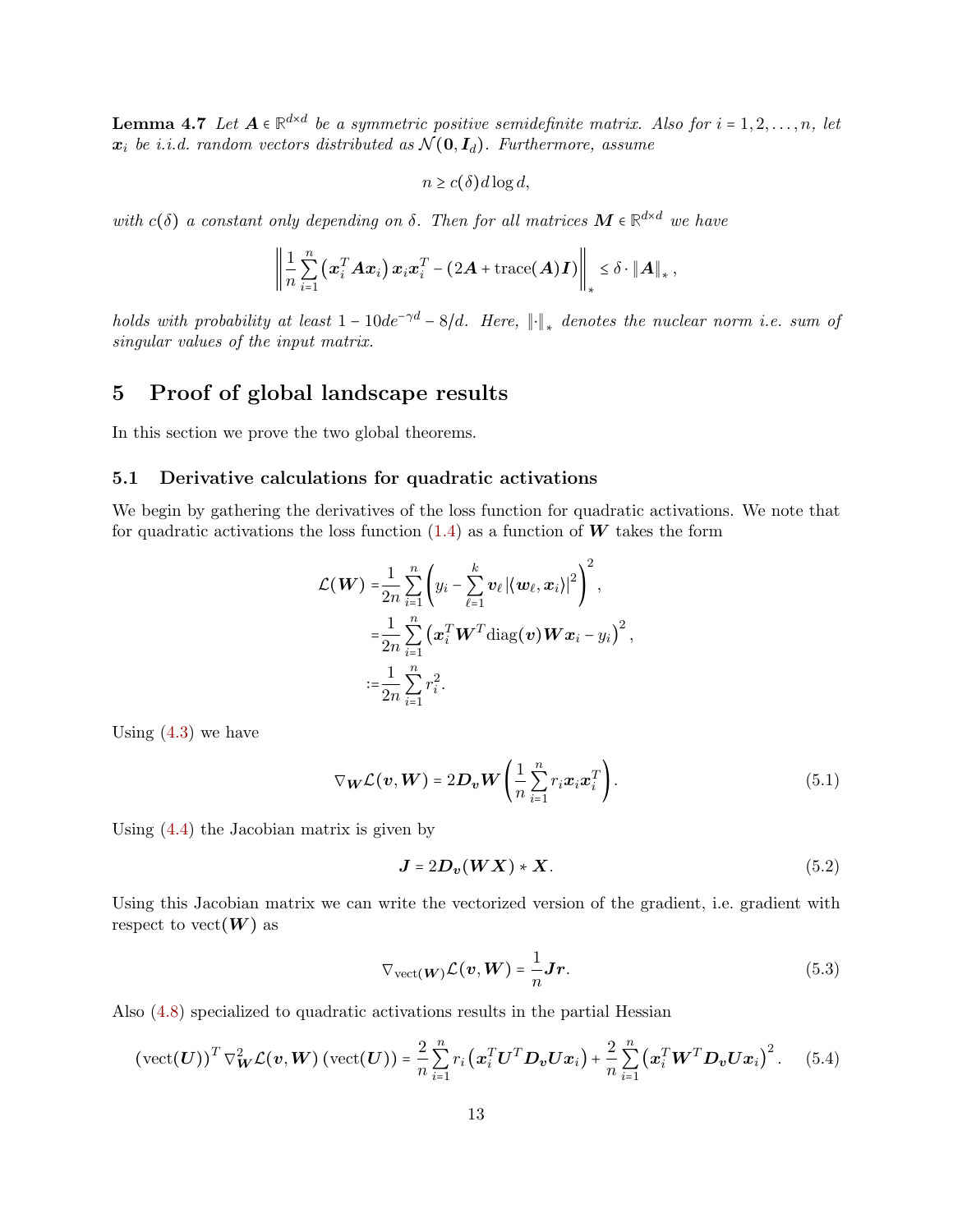## 5.2 Proof of Theorem [2.1](#page-2-0)

We begin by proving a simple lemma.

**Lemma 5.1** Any point  $\widetilde{W} \in \mathbb{R}^{k \times d}$  obeying

<span id="page-13-4"></span><span id="page-13-1"></span>
$$
\frac{1}{n}\sum_{i=1}^{n}\left(\boldsymbol{x}_{i}^{T}\widetilde{\boldsymbol{W}}^{T}\mathrm{diag}(\boldsymbol{v})\widetilde{\boldsymbol{W}}\boldsymbol{x}_{i}-y_{i}\right)\boldsymbol{x}_{i}\boldsymbol{x}_{i}^{T}=0, \qquad (5.5)
$$

is a global optimum of the loss function

$$
\mathcal{L}(\boldsymbol{W}) = \frac{1}{2n} \sum_{i=1}^n (\boldsymbol{x}_i^T \boldsymbol{W}^T \text{diag}(\boldsymbol{v}) \boldsymbol{W} \boldsymbol{x}_i - y_i)^2.
$$

Proof Consider the optimization problem

$$
\min_{\boldsymbol{M}\in\mathbb{R}^{d\times d}} f(\boldsymbol{M}) \coloneqq \frac{1}{2n}\sum_{i=1}^n \left(\boldsymbol{x}_i^T\boldsymbol{M}\boldsymbol{x}_i - y_i\right)^2.
$$

The objective value is convex in terms of  $\boldsymbol{M}$  (in fact its a quadratic). Therefore, at any point where the gradient with respect to  $\widetilde{M}$  is zero i.e.  $\nabla f(\widetilde{M}) = 0$ , that point must be a global optimum of f. More specifically, any point  $\widetilde{M}$  obeying

$$
\frac{1}{n}\sum_{i=1}^{n}\left(\boldsymbol{x}_{i}^{T}\widetilde{\boldsymbol{M}}\boldsymbol{x}_{i}-y_{i}\right)\boldsymbol{x}_{i}\boldsymbol{x}_{i}^{T}=0,
$$
\n(5.6)

is a global optimum of  $f(M)$ . That is, for any arbitrary matrix  $M \in \mathbb{R}^{d \times d}$  and any point  $\widetilde{M} \in \mathbb{R}^{d \times d}$ obeying [\(5.6\)](#page-13-0) we have

$$
f(\boldsymbol{M}) \ge f(\widetilde{\boldsymbol{M}}). \tag{5.7}
$$

<span id="page-13-3"></span><span id="page-13-2"></span><span id="page-13-0"></span>Г

Now note that if [\(5.5\)](#page-13-1) holds for some  $\widetilde{W}$ , then [\(5.6\)](#page-13-0) holds with  $\widetilde{M} = \widetilde{W}^T \text{diag}(v) \widetilde{W}$ . Thus for any  $\boldsymbol{W} \in \mathbb{R}^{k \times d}$ , using [\(5.7\)](#page-13-2) with  $\boldsymbol{M} = \boldsymbol{W}^T$ diag $(\boldsymbol{v})\boldsymbol{W}$  we have

$$
\mathcal{L}(\boldsymbol{W}) = f\left(\boldsymbol{W}^T\mathrm{diag}(\boldsymbol{v})\boldsymbol{W}\right) \geq f(\widetilde{\boldsymbol{M}}) = \mathcal{L}(\widetilde{\boldsymbol{W}}).
$$

Thus any  $\widetilde{W}$  obeying [\(5.5\)](#page-13-1) is a global optima of  $\mathcal{L}(W)$ , concluding the proof.

#### 5.2.1 Proof of no spurious local minima and strict saddle property

We will prove the first two conclusions of the theorem (i.e. no spurious local optima and saddles have a direction of negative curvature) simultaneously. To show this note that since the function  $\mathcal L$ is twice differentiable all local optima or saddles that do not have a direction of negative curvature obey

$$
\nabla \mathcal{L}(W) = 0 \quad \text{and} \quad \nabla^2 \mathcal{L}(W) \ge 0. \tag{5.8}
$$

We will prove that all points obeying [\(5.8\)](#page-13-3) are a global optima of  $\mathcal{L}(W)$ . To this aim let us define the sets

$$
\mathcal{S}_+ = \{i : \boldsymbol{v}_i > 0\} \quad \text{and} \quad \mathcal{S}_- = \{i : \boldsymbol{v}_i < 0\},
$$

i.e. the indices of the positive and negative entries of  $v$ . Now note that two cases are possible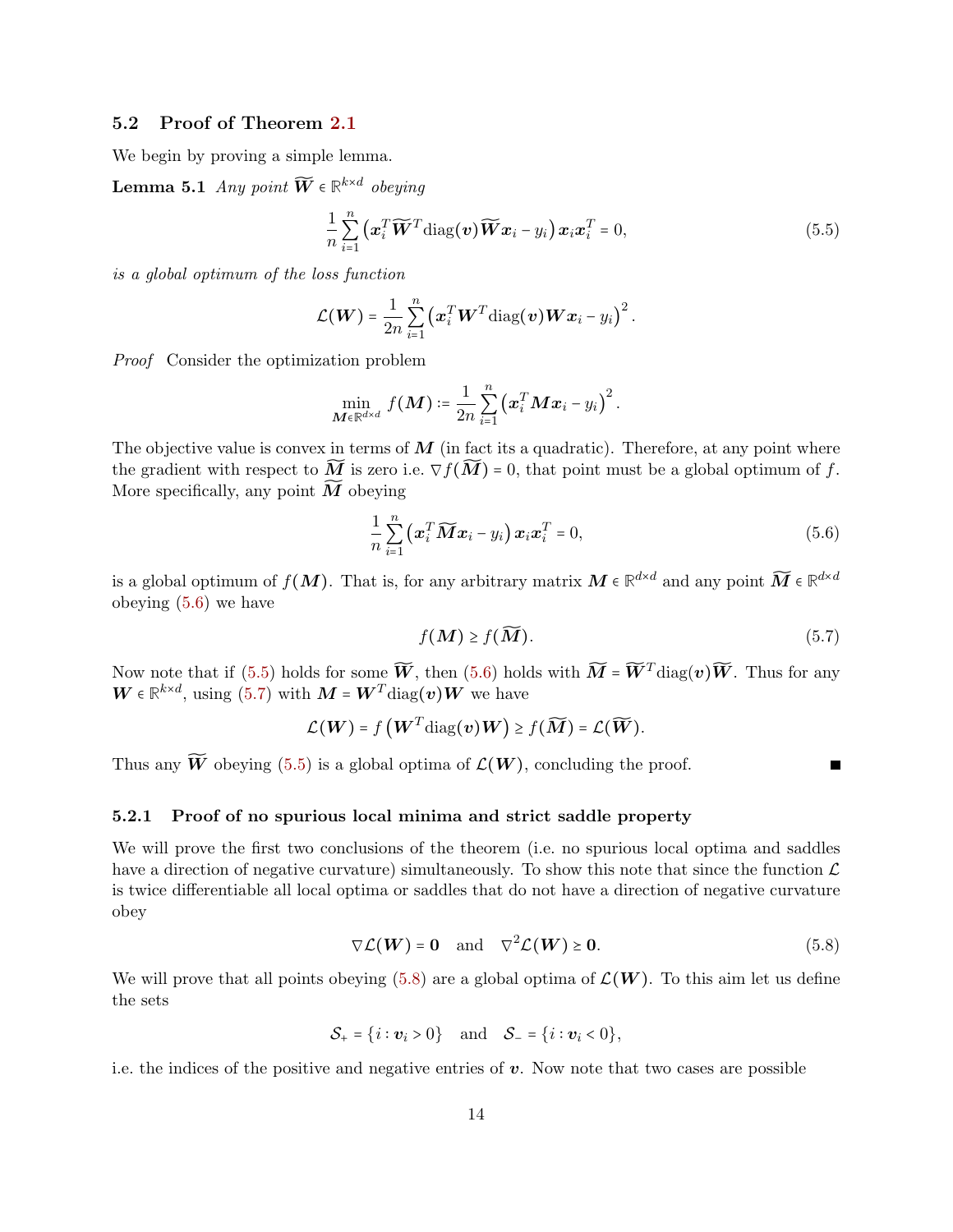• Case I: At least one of the sub-matrices  $(D_v W)_{S_+}$  and  $(D_v W)_{S_-}$  is not rank deficient. That is,

<span id="page-14-2"></span><span id="page-14-0"></span>
$$
rank\left(\mathbf{D}_{v}\mathbf{W}\right)_{\mathcal{S}_{+}} = d \quad \text{or} \quad rank\left(\mathbf{D}_{v}\mathbf{W}\right)_{\mathcal{S}_{-}} = d. \tag{5.9}
$$

• Case II: Both of the sub-matrices  $(D_v W)_{S_+}$  and  $(D_v W)_{S_-}$  are rank deficient. That is,

$$
rank((\boldsymbol{D}_{v}\boldsymbol{W})_{\mathcal{S}_{+}}) < d \quad \text{or} \quad rank((\boldsymbol{D}_{v}\boldsymbol{W})_{\mathcal{S}_{-}}) < d. \tag{5.10}
$$

In both cases we will show that for any  $W$  obeying  $(5.8)$ , we have

$$
\sum_{i=1}^n r_i \boldsymbol{x}_i \boldsymbol{x}_i^T = \frac{1}{n} \sum_{i=1}^n (\boldsymbol{x}_i^T \boldsymbol{W}^T \text{diag}(\boldsymbol{v}) \boldsymbol{W} \boldsymbol{x}_i - y_i) \boldsymbol{x}_i \boldsymbol{x}_i^T = 0.
$$

The latter together with Lemma [5.1](#page-13-4) immediately implies that any W obeying  $(5.8)$  is a global optimum, proving that there are no spurious local minima and no saddles which do not have a direction of strict negative curvature. We now proceed to show that indeed  $\sum_{i=1}^{n} r_i \boldsymbol{x}_i \boldsymbol{x}_i^T = 0$  holds in both cases mentioned above.

**Case I:** Note that [\(5.9\)](#page-14-0) together with the fact that  $k \geq d$  implies that the matrix  $D<sub>v</sub>W$  has a left inverse i.e. there exists a matrix  $M \in \mathbb{R}^{d \times k}$  such that  $MD_vW = I$ . Furthermore, note that by  $(5.1), \nabla \mathcal{L}(W) = 0$  $(5.1), \nabla \mathcal{L}(W) = 0$  is equivalent to

$$
\boldsymbol{D}_{\boldsymbol{v}}\boldsymbol{W}\left(\frac{1}{n}\sum_{i=1}^n r_i\boldsymbol{x}_i\boldsymbol{x}_i^T\right)=0.
$$

Multiplying both sides of the above equality on the left by  $\boldsymbol{M}$  we conclude that

<span id="page-14-3"></span><span id="page-14-1"></span>
$$
\frac{1}{n}\sum_{i=1}^n r_i \boldsymbol{x}_i \boldsymbol{x}_i^T = 0,
$$

concluding the proof in case I.

**Case II:** First, note that for any W obeying  $\nabla^2 \mathcal{L}(W) \ge 0$  and any  $U \in \mathbb{R}^{k \times d}$  by [\(4.8\)](#page-10-0) we have

$$
0 \leq \frac{1}{2} \left( \text{vect}(\boldsymbol{U}) \right)^T \nabla_{\boldsymbol{W}}^2 \mathcal{L}(\boldsymbol{v}, \boldsymbol{W}) \left( \text{vect}(\boldsymbol{U}) \right),
$$
  
\n
$$
= \frac{1}{n} \sum_{i=1}^n r_i \left( \boldsymbol{x}_i^T \boldsymbol{U}^T \boldsymbol{D}_{\boldsymbol{v}} \boldsymbol{U} \boldsymbol{x}_i \right) + \frac{1}{n} \sum_{i=1}^n \left( \boldsymbol{x}_i^T \boldsymbol{W}^T \boldsymbol{D}_{\boldsymbol{v}} \boldsymbol{U} \boldsymbol{x}_i \right)^2.
$$
 (5.11)

Let us choose U of the form  $U = ab^T$  with  $a \in \mathbb{R}^k$  obeying  $W^T D_v a = 0$  (i.e.  $D_v a \in Null(W^T)$ ) and  $b \in \mathbb{R}^d$  are subtimenant to planning such a U interference on the subset  $\mathbf{b} \in \mathbb{R}^d$  an arbitrary vector. Plugging such a  $\mathbf{U}$  into [\(5.11\)](#page-14-1) we conclude that

$$
0 \leq \frac{1}{n} \sum_{i=1}^{n} r_i \left( \boldsymbol{x}_i^T \boldsymbol{U}^T \boldsymbol{D}_v \boldsymbol{U} \boldsymbol{x}_i \right) + \frac{1}{n} \sum_{i=1}^{n} \left( \boldsymbol{x}_i^T \boldsymbol{W}^T \boldsymbol{D}_v \boldsymbol{U} \boldsymbol{x}_i \right)^2,
$$
  
\n
$$
= (\boldsymbol{a}^T \boldsymbol{D}_v \boldsymbol{a}) \boldsymbol{b}^T \left( \sum_{i=1}^{n} r_i \boldsymbol{x}_i \boldsymbol{x}_i^T \right) \boldsymbol{b} + \frac{1}{n} \sum_{i=1}^{n} \left( \boldsymbol{x}_i^T \boldsymbol{W}^T \boldsymbol{D}_v \boldsymbol{a} \boldsymbol{b}^T \boldsymbol{x}_i \right)^2,
$$
  
\n
$$
= (\boldsymbol{a}^T \boldsymbol{D}_v \boldsymbol{a}) \boldsymbol{b}^T \left( \sum_{i=1}^{n} r_i \boldsymbol{x}_i \boldsymbol{x}_i^T \right) \boldsymbol{b},
$$
 (5.12)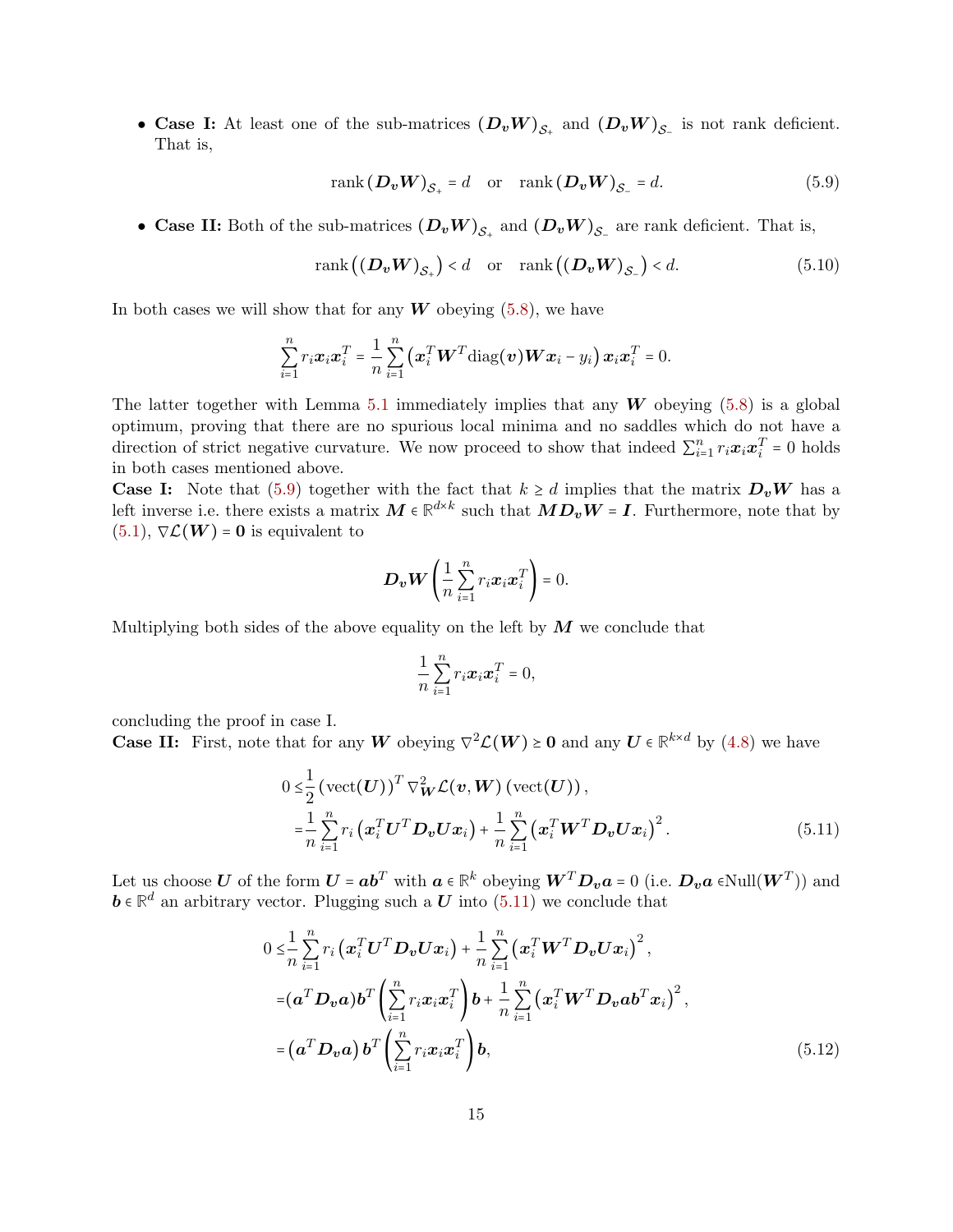holds for all  $b \in \mathbb{R}^d$  and all  $a \in \mathbb{R}^k$  obeying  $W^T D_v a = 0$ . Next, we note that by the assumptions of Theorem [2.1](#page-2-0)  $|\mathcal{S}_+| \ge d$  and  $|\mathcal{S}_+| \ge d$ . This together with [\(5.10\)](#page-14-2) implies that there exists non-zero vectors  $u, w \in \mathbb{R}^k$  with non-zero entries belonging to  $S_+$  and  $S_-$  such that

$$
\boldsymbol{W}^T \boldsymbol{D}_v \boldsymbol{u} = \boldsymbol{W}^T \boldsymbol{D}_v \boldsymbol{w} = 0.
$$

Furthermore,

$$
\boldsymbol{u}^T \boldsymbol{D}_{\boldsymbol{v}} \boldsymbol{u} = \sum_{i \in \mathcal{S}_+} v_i u_i^2 > 0.
$$

Thus using [\(5.12\)](#page-14-3) with  $a = u$  we conclude that for all  $b \in \mathbb{R}^d$  we have

<span id="page-15-0"></span>
$$
\boldsymbol{b}^T \left( \sum_{i=1}^n r_i \boldsymbol{x}_i \boldsymbol{x}_i^T \right) \boldsymbol{b} \ge 0. \tag{5.13}
$$

Similarly,

$$
\boldsymbol{w}^T \boldsymbol{D}_{\boldsymbol{v}} \boldsymbol{w} = \sum_{i \in \mathcal{S}_-} v_i w_i^2 < 0.
$$

Thus using [\(5.12\)](#page-14-3) with  $\boldsymbol{a} = \boldsymbol{w}$  we conclude that for all  $\boldsymbol{b} \in \mathbb{R}^d$  we have

$$
\boldsymbol{b}^T \left( \sum_{i=1}^n r_i \boldsymbol{x}_i \boldsymbol{x}_i^T \right) \boldsymbol{b} \le 0. \tag{5.14}
$$

Equations  $(5.13)$  and  $(5.14)$  together imply that

<span id="page-15-1"></span>
$$
\sum_{i=1}^n r_i \boldsymbol{x}_i \boldsymbol{x}_i^T = 0,
$$

concluding the proof in case II.

### 5.2.2 Proof of zero training error

Note that in the previous section we proved that all global optima of  $\mathcal{L}(W)$  obey

$$
\sum_{i=1}^n r_i \boldsymbol{x}_i \boldsymbol{x}_i^T = 0.
$$

The latter identity can be rewritten in the form

<span id="page-15-2"></span>
$$
(\boldsymbol{X} \ast \boldsymbol{X}) \boldsymbol{r} = 0. \tag{5.15}
$$

Using Lemma [4.6,](#page-11-1)  $\sigma_{\min}(\mathbf{X} * \mathbf{X}) > 0$  with probability at least  $1 - ne^{-b_1\sqrt{n}} - n^{-1} - 2ne^{-b_2d}$  as long as  $n \leq cd^2$  with c a fixed numerical constant. This combined with [\(5.15\)](#page-15-2) implies that  $r = 0$ , completing the proof for zero training error.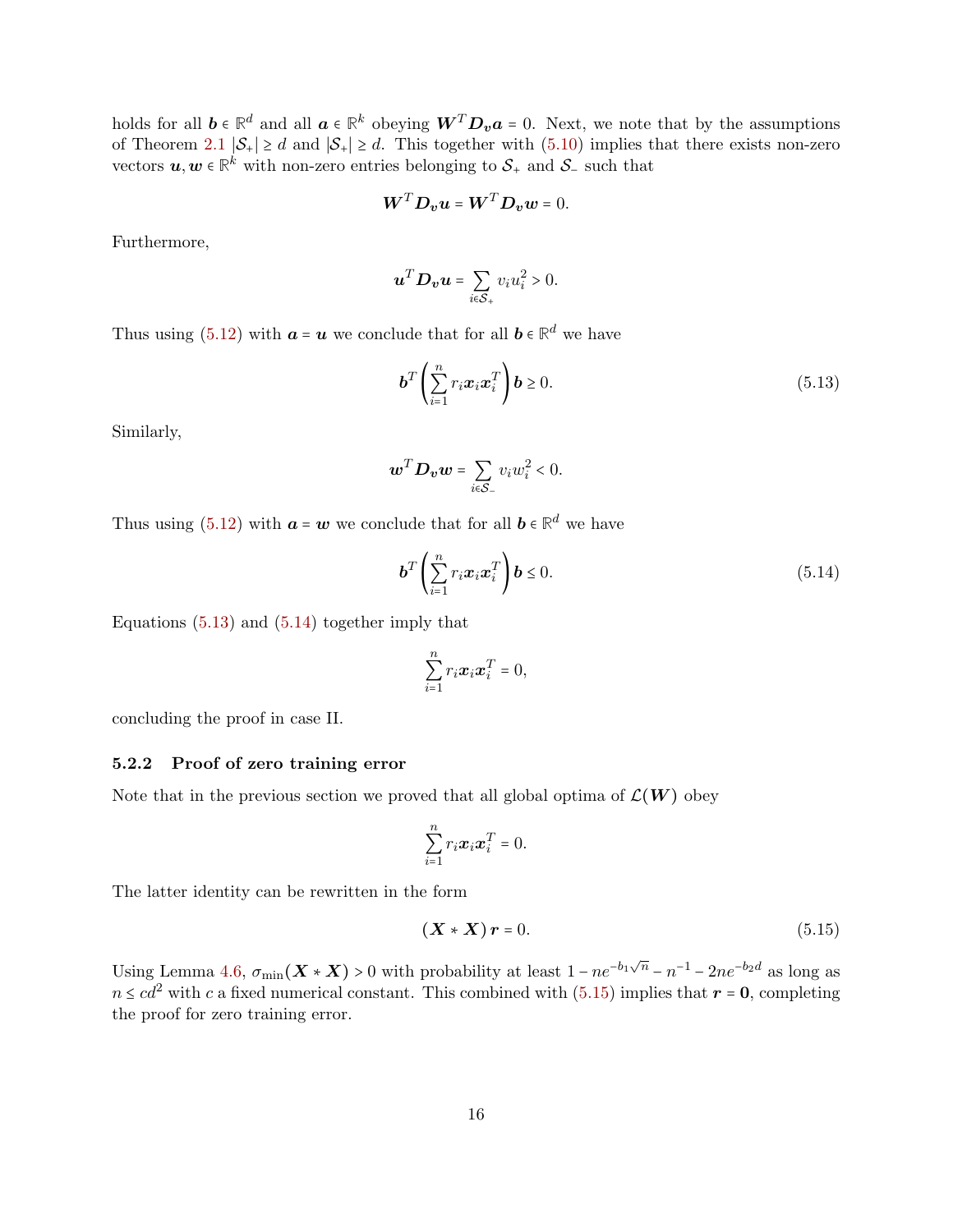### 5.3 Proof of Theorem [2.2](#page-3-0)

First note that since we assume both  $v$  and  $v^*$  have the same sign pattern we can without loss of generality assume both  $v$  and  $v^*$  have non-negative entries. We will first prove that there are no spurious local minima, and all saddles have a direction of negative curvature, and all global optima have zero loss value. We then proceed to show all approximate local minima have small objective value in Section [5.3.2.](#page-17-0)

#### 5.3.1 Proof of no spurious local minima, zero training error, and strict saddle

We begin by noting that the function  $\mathcal L$  is twice differentiable and thus all local optima or saddle points that do not have a direction of negative curvature obey

$$
\nabla \mathcal{L}(\boldsymbol{W}) = \mathbf{0} \quad \text{and} \quad \nabla^2 \mathcal{L}(\boldsymbol{W}) \ge \mathbf{0}.\tag{5.16}
$$

Note that  $\nabla \mathcal{L}(\boldsymbol{W}) = \boldsymbol{0}$  implies that

<span id="page-16-1"></span>
$$
\boldsymbol{D}_{\boldsymbol{v}} \boldsymbol{W} \left( \sum_{i=1}^{n} r_i \boldsymbol{x}_i \boldsymbol{x}_i^T \right) = \mathbf{0}.
$$
 (5.17)

Define the set

<span id="page-16-2"></span><span id="page-16-0"></span>
$$
\mathcal{S} = \{i : v_i > 0\}.
$$

Since we assume  $k \geq d$ , two cases can occur.

- Case I:  $\operatorname{rank}((D_vW)_S) = d$ .
- Case II:  $\text{rank}((D_vW)_{\mathcal{S}}) < d$ .

In both cases we will show that any  $W$  obeying  $(5.8)$ , must be a global optimum.

**Case I:** rank $((D_vW)_S) = d$ .

In this case the matrix  $D_v W$  has a left inverse, i.e. there exists a  $M \in \mathbb{R}^{d \times k}$  such that  $MD_v W = I$ . Multiplying both sides of  $(5.17)$  on the left by M yields

$$
\sum_{i=1}^{n} r_i \boldsymbol{x}_i \boldsymbol{x}_i^T = (\boldsymbol{X} \times \boldsymbol{X}) \boldsymbol{r} = \frac{1}{n} \sum_{i=1}^{n} (\boldsymbol{x}_i^T \boldsymbol{W}^T \text{diag}(\boldsymbol{v}) \boldsymbol{W} \boldsymbol{x}_i - y_i) \boldsymbol{x}_i \boldsymbol{x}_i^T = 0.
$$
 (5.18)

The latter together with Lemma [5.1](#page-13-4) immediately implies that any  $W$  obeying [\(5.16\)](#page-16-1) and the condition of Case I is a global optimum, proving that there are no spurious local minima. Furthermore using Lemma [4.6,](#page-11-1)  $\sigma_{\min}(\mathbf{X} * \mathbf{X}) > 0$  with probability at least  $1 - ne^{-b_1\sqrt{n}} - n^{-1} - 2ne^{-b_2d}$ , as long as  $n \leq cd^2$  with  $b_1, b_2$ , and c fixed numerical constants. This combined with [\(5.18\)](#page-16-2) implies that  $r = 0$ , completing the proof for zero training error in this case.

**Case II:** rank $((D_vW)_{\mathcal{S}}) < d$ .

First, note that for any  $W$  obeying  $\nabla^2 \mathcal{L}(W) \ge 0$  and any  $U \in \mathbb{R}^{k \times d}$  by [\(4.8\)](#page-10-0) we have

<span id="page-16-3"></span>
$$
0 \leq \frac{1}{2} \left( \text{vect}(U) \right)^T \nabla_W^2 \mathcal{L}(\boldsymbol{v}, \boldsymbol{W}) \left( \text{vect}(U) \right),
$$
  
\n
$$
= \frac{1}{n} \sum_{i=1}^n r_i \left( \boldsymbol{x}_i^T \boldsymbol{U}^T \boldsymbol{D}_{\boldsymbol{v}} \boldsymbol{U} \boldsymbol{x}_i \right) + \frac{1}{n} \sum_{i=1}^n \left( \boldsymbol{x}_i^T \boldsymbol{W}^T \boldsymbol{D}_{\boldsymbol{v}} \boldsymbol{U} \boldsymbol{x}_i \right)^2.
$$
 (5.19)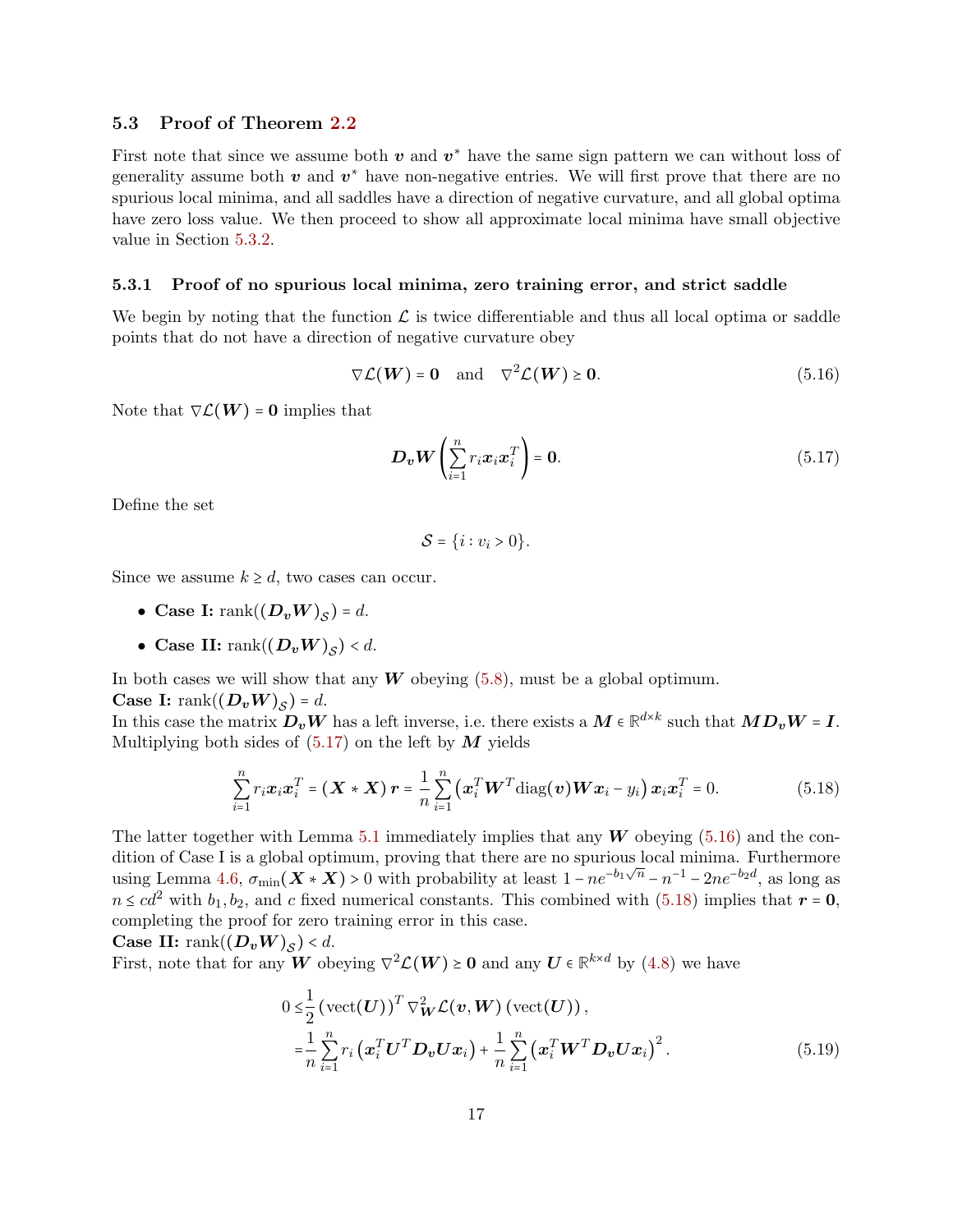In this case since  $(D_v)_S$  is invertible and  $(D_v W)_S$  is rank deficient there exists a nonzero vector  $a \in \mathbb{R}^k$  supported on S obeying  $W^T D_v a = 0$  (i.e.  $D_v a \in Null(W^T)$ ). Thus plugging U of the form  $U = ab^T$  with  $b \in \mathbb{R}^d$  in [\(5.19\)](#page-16-3) we conclude that

$$
0 \leq \frac{1}{n} \sum_{i=1}^{n} r_i \left( \boldsymbol{x}_i^T \boldsymbol{U}^T \boldsymbol{D}_v \boldsymbol{U} \boldsymbol{x}_i \right) + \frac{1}{n} \sum_{i=1}^{n} \left( \boldsymbol{x}_i^T \boldsymbol{W}^T \boldsymbol{D}_v \boldsymbol{U} \boldsymbol{x}_i \right)^2,
$$
  
\n
$$
= (\boldsymbol{a}^T \boldsymbol{D}_v \boldsymbol{a}) \boldsymbol{b}^T \left( \sum_{i=1}^{n} r_i \boldsymbol{x}_i \boldsymbol{x}_i^T \right) \boldsymbol{b} + \frac{1}{n} \sum_{i=1}^{n} \left( \boldsymbol{x}_i^T \boldsymbol{W}^T \boldsymbol{D}_v \boldsymbol{a} \boldsymbol{b}^T \boldsymbol{x}_i \right)^2,
$$
  
\n
$$
= (\boldsymbol{a}^T \boldsymbol{D}_v \boldsymbol{a}) \boldsymbol{b}^T \left( \sum_{i=1}^{n} r_i \boldsymbol{x}_i \boldsymbol{x}_i^T \right) \boldsymbol{b}, \qquad (5.20)
$$

holds for all  $\mathbf{b} \in \mathbb{R}^d$ . Also note that

<span id="page-17-1"></span>
$$
\boldsymbol{a}^T \boldsymbol{D}_{\boldsymbol{v}} \boldsymbol{a} = \sum_{i \in \mathcal{S}} v_i a_i^2 > 0.
$$

The latter together with [\(5.20\)](#page-17-1) implies that

<span id="page-17-2"></span>
$$
\sum_{i=1}^{n} r_i \boldsymbol{x}_i \boldsymbol{x}_i^T \ge \mathbf{0}.
$$
\n(5.21)

Thus for any  $W$  obeying [\(5.16\)](#page-16-1) and the condition of Case II we have

$$
\mathcal{L}(\boldsymbol{W}) = \frac{1}{2n} \langle \boldsymbol{W}^T \boldsymbol{D}_{\boldsymbol{v}} \boldsymbol{W} - {\boldsymbol{W}^*}^T \boldsymbol{D}_{\boldsymbol{v}^*} \boldsymbol{W}^*, \sum_{i=1}^n r_i \boldsymbol{x}_i \boldsymbol{x}_i^T \rangle,
$$
  
\n
$$
\stackrel{(a)}{=} -\frac{1}{2n} \langle \boldsymbol{W}^{*T} \boldsymbol{D}_{\boldsymbol{v}^*} \boldsymbol{W}^*, \sum_{i=1}^n r_i \boldsymbol{x}_i \boldsymbol{x}_i^T \rangle,
$$
  
\n
$$
\stackrel{(b)}{\leq} 0.
$$

where (a) follows from [\(5.17\)](#page-16-0) and (b) follows from [\(5.21\)](#page-17-2) combined with the fact that  $v^*$  has nonnegative entries. Thus for such a  $\mathcal{L}(W) = 0$  and therefore such a W must be a global optimum. This completes the proof in Case II.

#### <span id="page-17-0"></span>5.3.2 Bounding the objective value for approximate local minima

Assume  $W$  is an approximate local minima. That is it obeys

$$
\|\nabla \mathcal{L}(\boldsymbol{W})\|_{F} \le \epsilon_{g} \quad \text{and} \quad \nabla^{2} \mathcal{L}(\boldsymbol{W}_{s}) \ge -\epsilon_{H} \boldsymbol{I}.
$$

For such a point by Cauchy-Schwarz we have

<span id="page-17-5"></span><span id="page-17-4"></span><span id="page-17-3"></span>
$$
\langle \mathbf{W}, \nabla \mathcal{L}(\mathbf{W}) \rangle \le \epsilon_g \|\mathbf{W}\|_F. \tag{5.23}
$$

Furthermore, for such a point using [\(4.8\)](#page-10-0)

$$
-\epsilon_H \left\| \boldsymbol{U} \right\|_F^2 \leq \frac{1}{2} \left( \text{vect}(\boldsymbol{U}) \right)^T \nabla_{\boldsymbol{W}}^2 \mathcal{L}(\boldsymbol{v}, \boldsymbol{W}) \left( \text{vect}(\boldsymbol{U}) \right),
$$
  

$$
= \frac{1}{n} \sum_{i=1}^n r_i \left( \boldsymbol{x}_i^T \boldsymbol{U}^T \boldsymbol{D}_{\boldsymbol{v}} \boldsymbol{U} \boldsymbol{x}_i \right) + \frac{1}{n} \sum_{i=1}^n \left( \boldsymbol{x}_i^T \boldsymbol{W}^T \boldsymbol{D}_{\boldsymbol{v}} \boldsymbol{U} \boldsymbol{x}_i \right)^2, \tag{5.24}
$$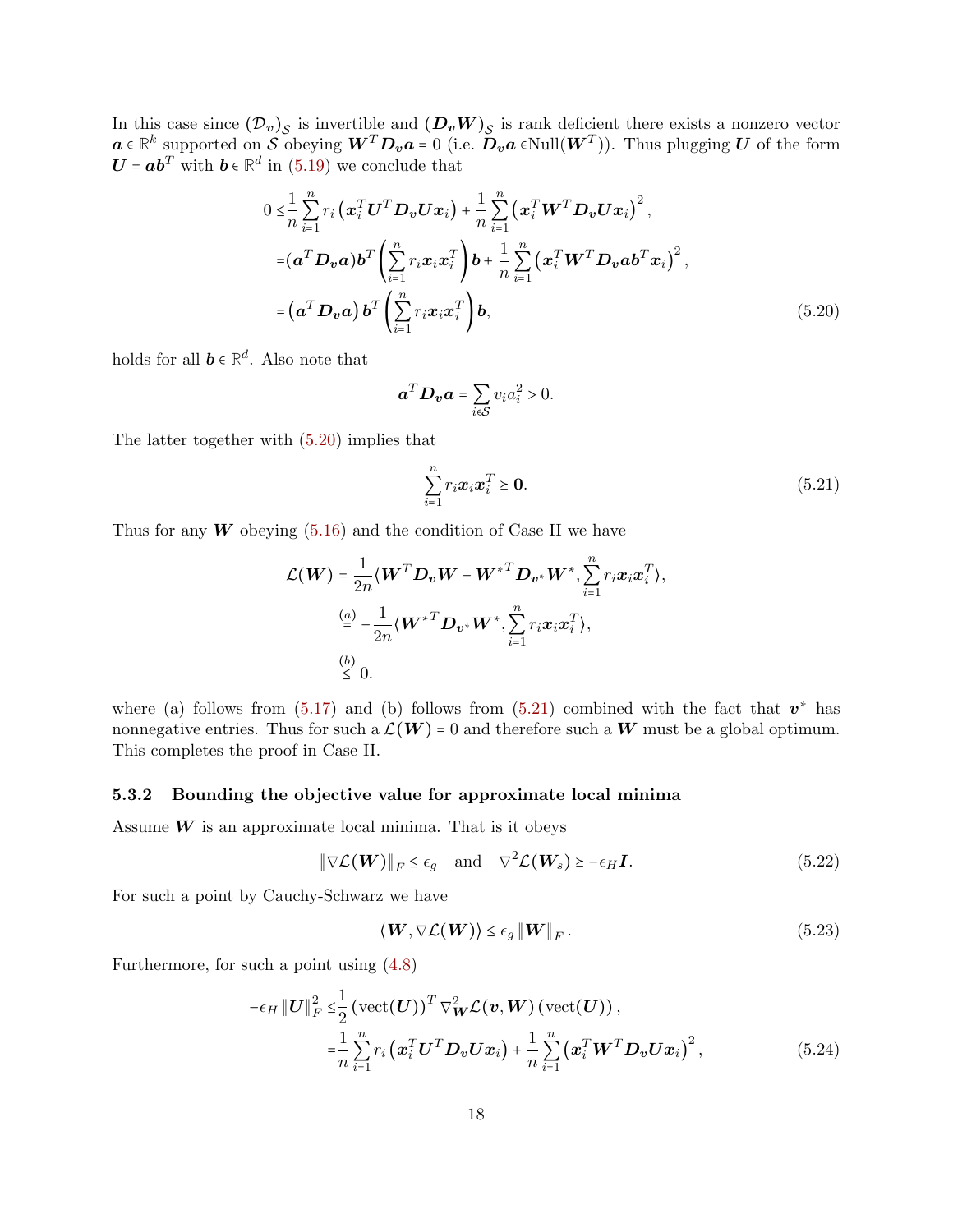holds for all  $U \in \mathbb{R}^{k \times d}$ . Since  $v = \nu 1$  there exists a unit norm, non-zero vector  $a \in \mathbb{R}^k$  supported on S such that  $W^T D_v a = 0$ . We now set  $U = ab^T$  in [\(5.24\)](#page-17-3) with  $b \in \mathbb{R}^d$ . We conclude that

$$
\left(\mathbf{a}^T \mathbf{D}_{\mathbf{v}} \mathbf{a}\right) \left(\mathbf{b}^T \left(\frac{1}{n} \sum_{i=1}^n r_i \mathbf{x}_i \mathbf{x}_i^T\right) \mathbf{b}\right) \ge -\epsilon_H \left\|\mathbf{b}\right\|_{\ell_2}^2. \tag{5.25}
$$

holds for all  $\mathbf{b} \in \mathbb{R}^d$ . Also note that

<span id="page-18-0"></span>
$$
\boldsymbol{a}^T \boldsymbol{D}_{\boldsymbol{v}} \boldsymbol{a} = \nu \left\| \boldsymbol{a} \right\|_{\ell_2}^2 = \nu.
$$

Thus, [\(5.25\)](#page-18-0) implies that

<span id="page-18-2"></span><span id="page-18-1"></span>
$$
\frac{1}{n}\sum_{i=1}^{n}r_{i}\boldsymbol{x}_{i}\boldsymbol{x}_{i}^{T}\geq-\frac{\epsilon_{H}}{\nu}\boldsymbol{I}.
$$
\n(5.26)

Now note that the gradient is equal to

$$
\nabla \mathcal{L}(\boldsymbol{W}) = \boldsymbol{D}_{\boldsymbol{v}} \boldsymbol{W} \left( \sum_{i=1}^{n} r_i \boldsymbol{x}_i \boldsymbol{x}_i^T \right). \tag{5.27}
$$

Thus using  $(5.27)$ ,  $(5.23)$ , and  $(5.26)$  we conclude that for any point W obeying  $(5.22)$  we have

$$
\mathcal{L}(\boldsymbol{W}) = \frac{1}{2n} \langle \boldsymbol{W}^T \boldsymbol{D}_{\boldsymbol{v}} \boldsymbol{W} - \boldsymbol{W}^{*T} \boldsymbol{D}_{\boldsymbol{v}^*} \boldsymbol{W}^*, \sum_{i=1}^n r_i \boldsymbol{x}_i \boldsymbol{x}_i^T \rangle,
$$
\n
$$
\stackrel{(a)}{=} \langle \boldsymbol{W}, \nabla \mathcal{L}(\boldsymbol{W}) \rangle - \frac{1}{2n} \langle \boldsymbol{W}^{*T} \boldsymbol{D}_{\boldsymbol{v}^*} \boldsymbol{W}^*, \sum_{i=1}^n r_i \boldsymbol{x}_i \boldsymbol{x}_i^T \rangle,
$$
\n
$$
\stackrel{(b)}{\leq} \epsilon_g \|\boldsymbol{W}\|_F - \frac{1}{2} \langle \boldsymbol{W}^{*T} \boldsymbol{D}_{\boldsymbol{v}^*} \boldsymbol{W}^*, \frac{1}{n} \sum_{i=1}^n r_i \boldsymbol{x}_i \boldsymbol{x}_i^T \rangle,
$$
\n
$$
\stackrel{(c)}{\leq} \epsilon_g \|\boldsymbol{W}\|_F + \frac{\epsilon_H}{2\nu} \|\boldsymbol{W}^{*T} \boldsymbol{D}_{\boldsymbol{v}^*} \boldsymbol{W}^*\|_*.
$$
\n(5.28)

Here, (a) follows from [\(5.27\)](#page-18-1), (b) from [\(5.23\)](#page-17-4) and (c) from Holder's inequality combined with [\(5.26\)](#page-18-2).

We proceed by showing that for a point W obeying  $\|\nabla \mathcal{L}(W)\|_F \leq \epsilon_g$  it's Frobenius norm norm is also sufficiently small. To this aim note that for such a point by Cauchy-Schwarz have

<span id="page-18-5"></span><span id="page-18-4"></span><span id="page-18-3"></span>
$$
\langle \nabla \mathcal{L}(\boldsymbol{W}), \boldsymbol{W} \rangle \leq \Delta \|\boldsymbol{W}\|_{F}.
$$
\n(5.29)

Also

$$
\langle \nabla \mathcal{L}(\boldsymbol{W}), \boldsymbol{W} \rangle = \frac{1}{n} \langle \boldsymbol{D}_{\boldsymbol{v}} \boldsymbol{W} \sum_{i} \left( \boldsymbol{x}_{i}^{T} \left( \boldsymbol{W}^{T} \boldsymbol{D}_{\boldsymbol{v}} \boldsymbol{W} - \boldsymbol{W}^{*T} \boldsymbol{D}_{\boldsymbol{v}^{*}} \boldsymbol{W}^{*} \right) \boldsymbol{x}_{i} \right) \boldsymbol{x}_{i} \boldsymbol{x}_{i}^{T}, \boldsymbol{W} \rangle
$$
  
\n
$$
= \frac{1}{n} \sum_{i=1}^{n} \left( \boldsymbol{x}_{i}^{T} \boldsymbol{W}^{T} \boldsymbol{D}_{\boldsymbol{v}} \boldsymbol{W} \boldsymbol{x}_{i} \right)^{2} - \frac{1}{n} \sum_{i=1}^{n} \left( \boldsymbol{x}_{i}^{T} \boldsymbol{W}^{T} \boldsymbol{D}_{\boldsymbol{v}} \boldsymbol{W} \boldsymbol{x}_{i} \right) \left( \boldsymbol{x}_{i}^{T} \boldsymbol{W}^{*T} \boldsymbol{D}_{\boldsymbol{v}^{*}} \boldsymbol{W}^{*} \boldsymbol{x}_{i} \right)
$$
  
\n
$$
\geq \left( \frac{1}{n} \sum_{i=1}^{n} \boldsymbol{x}_{i}^{T} \boldsymbol{W}^{T} \boldsymbol{D}_{\boldsymbol{v}} \boldsymbol{W} \boldsymbol{x}_{i} \right)^{2} - \frac{1}{n} \sum_{i=1}^{n} \left( \boldsymbol{x}_{i}^{T} \boldsymbol{W}^{T} \boldsymbol{D}_{\boldsymbol{v}} \boldsymbol{W} \boldsymbol{x}_{i} \right) \left( \boldsymbol{x}_{i}^{T} \boldsymbol{W}^{*T} \boldsymbol{D}_{\boldsymbol{v}^{*}} \boldsymbol{W}^{*} \boldsymbol{x}_{i} \right). \quad (5.30)
$$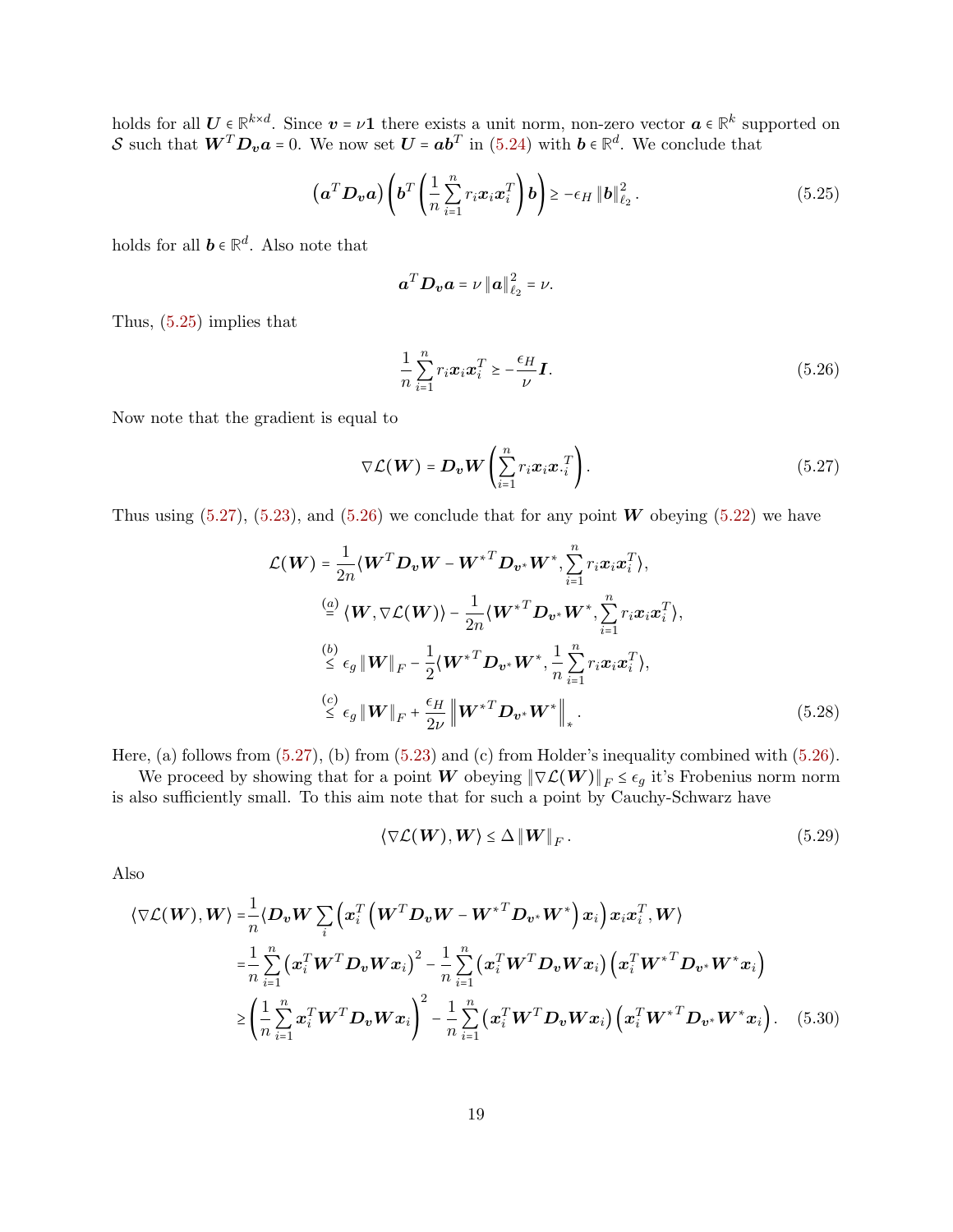Using Holder's inequality for matrices we have

$$
\frac{1}{n} \sum_{i=1}^{n} \boldsymbol{x}_{i}^{T} \boldsymbol{W}^{T} \boldsymbol{D}_{v} \boldsymbol{W} \boldsymbol{x}_{i} - \text{trace}(\boldsymbol{W}^{T} \boldsymbol{D}_{v} \boldsymbol{W}) = \langle \boldsymbol{W}^{T} \boldsymbol{D}_{v} \boldsymbol{W}, \frac{1}{n} \sum_{i=1}^{n} \boldsymbol{x}_{i} \boldsymbol{x}_{i}^{T} - \boldsymbol{I} \rangle
$$
\n
$$
\leq \text{trace}(\boldsymbol{W}^{T} \boldsymbol{D}_{v} \boldsymbol{W}) \left\| \frac{1}{n} \sum_{i=1}^{n} \boldsymbol{x}_{i} \boldsymbol{x}_{i}^{T} - \boldsymbol{I} \right\|
$$
\n
$$
= \text{trace}(\boldsymbol{W}^{T} \boldsymbol{D}_{v} \boldsymbol{W}) \left\| \frac{1}{n} \sum_{i=1}^{n} \boldsymbol{x}_{i} \boldsymbol{x}_{i}^{T} - \boldsymbol{I} \right\|.
$$

Thus by standard concentration of sample covariance matrices we conclude that for any  $\delta > 0$ , as long as  $n \geq \frac{c}{\delta^2}$  $\frac{c}{\delta^2}d$  for a fixed numerical constant c, then for all W

$$
\left|\frac{1}{n}\sum_{i=1}^n \boldsymbol{x}_i^T \boldsymbol{W}^T \boldsymbol{D}_{\boldsymbol{v}} \boldsymbol{W} \boldsymbol{x}_i - \text{trace}\left(\boldsymbol{W}^T \boldsymbol{D}_{\boldsymbol{v}} \boldsymbol{W}\right)\right| \leq \delta \cdot \text{trace}(\boldsymbol{W}^T \boldsymbol{D}_{\boldsymbol{v}} \boldsymbol{W}),
$$

holds with probability at least  $1 - 2e^{-bd}$ , for a fixed constant  $b > 0$ . Thus with high probability for all  $W$  we have

<span id="page-19-0"></span>
$$
\frac{1}{n}\sum_{i=1}^n \boldsymbol{x}_i^T \boldsymbol{W}^T \boldsymbol{D}_{\boldsymbol{v}} \boldsymbol{W} \boldsymbol{x}_i \geq (1-\delta) \text{trace}(\boldsymbol{W}^T \boldsymbol{D}_{\boldsymbol{v}} \boldsymbol{W}).
$$

Plugging the latter into [\(5.30\)](#page-18-3) we conclude that

$$
\langle \nabla \mathcal{L}(\boldsymbol{W}), \boldsymbol{W} \rangle \ge (1 - \delta)^2 \left( \text{trace}(\boldsymbol{W}^T \boldsymbol{D}_{\boldsymbol{v}} \boldsymbol{W}) \right)^2 - \frac{1}{n} \sum_{i=1}^n \left( \boldsymbol{x}_i^T \boldsymbol{W}^T \boldsymbol{D}_{\boldsymbol{v}} \boldsymbol{W} \boldsymbol{x}_i \right) \left( \boldsymbol{x}_i^T \boldsymbol{W}^{*T} \boldsymbol{D}_{\boldsymbol{v}^*} \boldsymbol{W}^* \boldsymbol{x}_i \right).
$$
\n(5.31)

We now apply Lemma [4.7](#page-11-2) to conclude that as long as  $n \geq c(\delta) d \log d$ 

$$
\left\|\frac{1}{n}\sum_{i=1}^n \left(x_i^T W^{*T} D_{\boldsymbol{v}^*} W^* x_i\right) x_i x_i^T - \left(2 W^{*T} D_{\boldsymbol{v}^*} W^* + \text{trace}\left(W^{*T} D_{\boldsymbol{v}^*} W^*\right) I\right)\right\| \\ \leq \delta \cdot \text{trace}\left(W^{*T} D_{\boldsymbol{v}^*} W^*\right),
$$

holds with probability at least  $1 - 10de^{-bd} - 8/d$ . The latter implies that with high probability for all  $\boldsymbol{W}$  we have

$$
\begin{aligned} &\left|\frac{1}{n}\sum\limits_{i=1}^n\left(\boldsymbol{x}_i^T\boldsymbol{W}^T\boldsymbol{D_v}\boldsymbol{W}\boldsymbol{x}_i\right)\left(\boldsymbol{x}_i^T\boldsymbol{W}^{*T}\boldsymbol{D_{v^*}}\boldsymbol{W}^{*}\boldsymbol{x}_i\right)\right.\\ &\left.{}-\left(2(\boldsymbol{W}^T\boldsymbol{D_v}\boldsymbol{W},\boldsymbol{W}^{*T}\boldsymbol{D_{v^*}}\boldsymbol{W}^{*})+\text{trace}\left(\boldsymbol{W}^{*T}\boldsymbol{D_{v^*}}\boldsymbol{W}^{*}\right)\text{trace}\left(\boldsymbol{W}^T\boldsymbol{D_v}\boldsymbol{W}\right)\right)\right|\\ &\leq&\delta\cdot\text{trace}\left(\boldsymbol{W}^{*T}\boldsymbol{D_{v^*}}\boldsymbol{W}^{*}\right)\text{trace}\left(\boldsymbol{W}^T\boldsymbol{D_v}\boldsymbol{W}\right).\end{aligned}
$$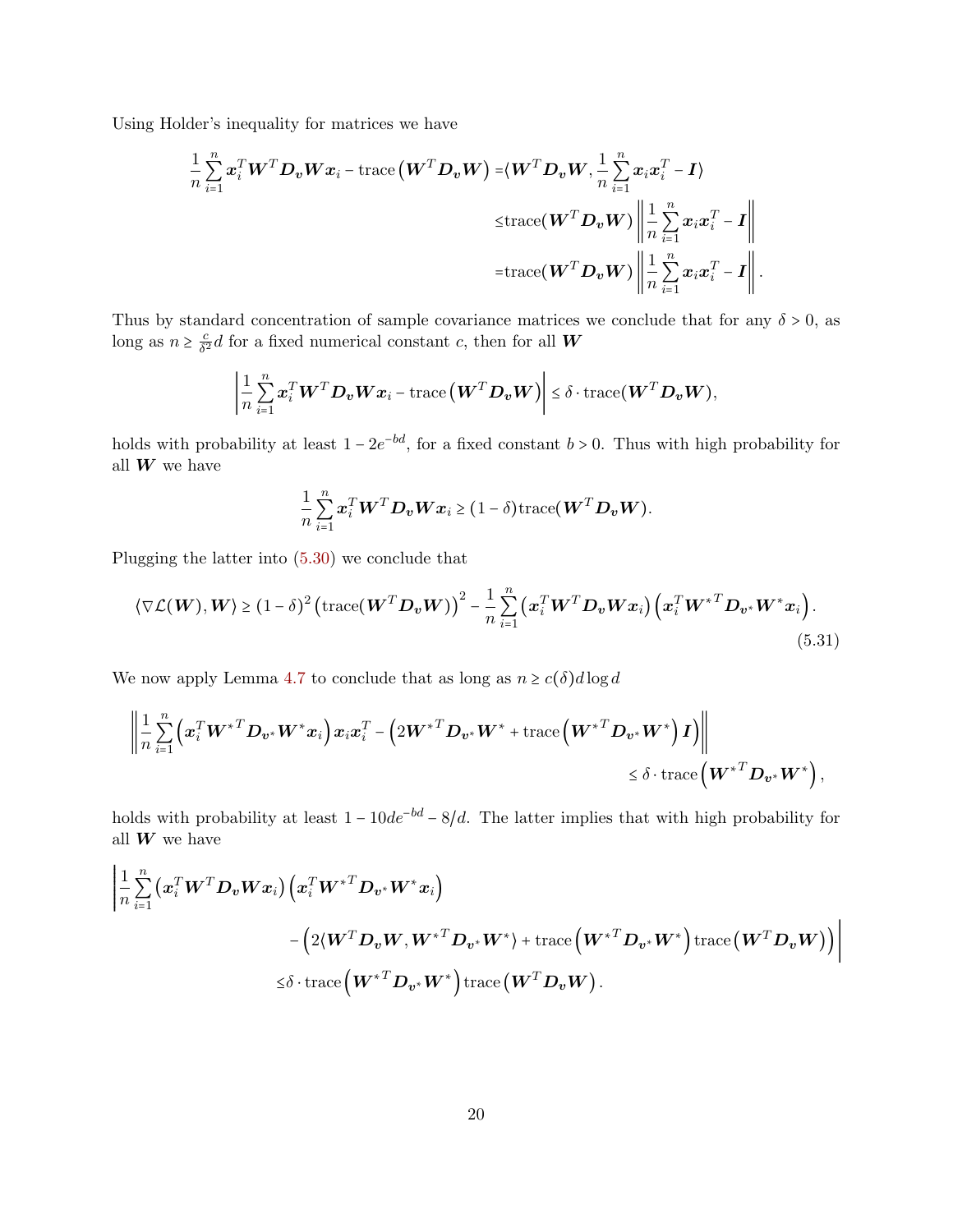Plugging the latter into  $(5.31)$  and we conclude that with high probability for all W we have

$$
\langle \nabla \mathcal{L}(\boldsymbol{W}), \boldsymbol{W} \rangle \geq (1-\delta)^2 \left( \text{trace}(\boldsymbol{W}^T \boldsymbol{D}_{\boldsymbol{v}} \boldsymbol{W}) \right)^2 - \frac{1}{n} \sum_{i=1}^n \left( \boldsymbol{x}_i^T \boldsymbol{W}^T \boldsymbol{D}_{\boldsymbol{v}} \boldsymbol{W} \boldsymbol{x}_i \right) \left( \boldsymbol{x}_i^T \boldsymbol{W}^{*T} \boldsymbol{D}_{\boldsymbol{v}^*} \boldsymbol{W}^* \boldsymbol{x}_i \right).
$$
  
\n
$$
\geq (1-\delta)^2 \left( \text{trace}(\boldsymbol{W}^T \boldsymbol{D}_{\boldsymbol{v}} \boldsymbol{W}) \right)^2 - \delta \cdot \text{trace}(\boldsymbol{W}^{*T} \boldsymbol{D}_{\boldsymbol{v}^*} \boldsymbol{W}^*) \text{trace}(\boldsymbol{W}^T \boldsymbol{D}_{\boldsymbol{v}} \boldsymbol{W})
$$
  
\n
$$
- \left( 2 \langle \boldsymbol{W}^T \boldsymbol{D}_{\boldsymbol{v}} \boldsymbol{W}, \boldsymbol{W}^{*T} \boldsymbol{D}_{\boldsymbol{v}^*} \boldsymbol{W}^* \right) + \text{trace}(\boldsymbol{W}^{*T} \boldsymbol{D}_{\boldsymbol{v}^*} \boldsymbol{W}^*) \text{trace}(\boldsymbol{W}^T \boldsymbol{D}_{\boldsymbol{v}} \boldsymbol{W}) \right)
$$
  
\n
$$
\geq (1-\delta)^2 \left( \text{trace}(\boldsymbol{W}^T \boldsymbol{D}_{\boldsymbol{v}} \boldsymbol{W}) \right)^2 - (3+\delta) \cdot \text{trace}(\boldsymbol{W}^{*T} \boldsymbol{D}_{\boldsymbol{v}^*} \boldsymbol{W}^*) \text{trace}(\boldsymbol{W}^T \boldsymbol{D}_{\boldsymbol{v}} \boldsymbol{W}) .
$$

Plugging the latter into [\(5.29\)](#page-18-4) implies that

$$
(1-\delta)^2 \left(\mathrm{trace}(\boldsymbol{W}^T \boldsymbol{D}_{\boldsymbol{v}} \boldsymbol{W})\right)^2 - (3+\delta) \cdot \mathrm{trace}(\boldsymbol{W}^{*T} \boldsymbol{D}_{\boldsymbol{v}^*} \boldsymbol{W}^*) \, \mathrm{trace}(\boldsymbol{W}^T \boldsymbol{D}_{\boldsymbol{v}} \boldsymbol{W}) \le \epsilon_g \left\| \boldsymbol{W} \right\|_F.
$$

Using the assumption that  $v = \nu \mathbf{1}$ , the latter is equivalent to

$$
\|\mathbf{W}\|_{F}\left((1-\delta)^{2}\nu^{2}\|\mathbf{W}\|_{F}^{2}-\nu(3+\delta)\mathrm{trace}\left(\mathbf{W}^{*T}\mathbf{D}_{\mathbf{v}^{*}}\mathbf{W}^{*}\right)\right)
$$
  
= $(1-\delta)^{2}\nu^{2}\|\mathbf{W}\|_{F}^{3}-(3+\delta)\nu\|\mathbf{W}\|_{F}\mathrm{trace}\left(\mathbf{W}^{*T}\mathbf{D}_{\mathbf{v}^{*}}\mathbf{W}^{*}\right)\leq\epsilon_{g}.$ 

From the latter we can conclude that for all  $a > 0$  we have

$$
\|\boldsymbol{W}\|_{F} \leq \max\left(\sqrt{\frac{\epsilon_{g}}{a\nu^{2}(1-\delta)^{2}} + \frac{3+\delta}{\nu(1-\delta)^{2}}\mathrm{trace}\left(\boldsymbol{W}^{*T}\boldsymbol{D}_{\boldsymbol{v}^{*}}\boldsymbol{W}^{*}\right)},a\right)
$$

Setting  $a = \frac{\epsilon_g}{\nu(1-\epsilon_g)}$  $\frac{\epsilon_g}{\nu(1-\delta)^2}$  and  $\delta = 1/2$ , the latter inequality implies that

$$
\|\boldsymbol{W}\|_{F} \leq \max\left(\frac{1}{\sqrt{\nu}}\sqrt{1+14\mathrm{trace}\left(\boldsymbol{W}^{*T}\boldsymbol{D}_{\boldsymbol{v}^*}\boldsymbol{W}^*\right)},\frac{4}{\nu}\epsilon_g\right).
$$

Plugging the latter into  $(5.28)$  we conclude that for all W obeying  $(5.22)$ 

$$
\mathcal{L}(\boldsymbol{W}) \leq \epsilon_{g} \|\boldsymbol{W}\|_{F} + \frac{\epsilon_{H}}{2\nu} \|\boldsymbol{W}^{*T}\boldsymbol{D}_{\boldsymbol{v}^{*}}\boldsymbol{W}^{*}\|_{*},
$$
\n
$$
\leq \frac{\epsilon_{g}}{\sqrt{\nu}} \max\left(\sqrt{1+14\left\|\boldsymbol{W}^{*T}\boldsymbol{D}_{\boldsymbol{v}^{*}}\boldsymbol{W}^{*}\right\|_{*}}, 4\frac{\epsilon_{g}}{\sqrt{\nu}}\right) + \frac{\epsilon_{H}}{2\nu} \left\|\boldsymbol{W}^{*T}\boldsymbol{D}_{\boldsymbol{v}^{*}}\boldsymbol{W}^{*}\right\|_{*},
$$

holds with high probability, concluding the proof.

## 6 Proof of local convergence results

<span id="page-20-0"></span>In this section we prove Theorem [2.5.](#page-5-2) We begin by explaining a crucial component of our proof which involves bounding the spectrum of the Jacobian matrix. These results are the subject of the next section with the corresponding proofs appearing in Section [6.2.](#page-23-0) We then utilize these intermediate results to finalize the proof of Theorem [2.5](#page-5-2) in Section [6.3.](#page-29-0)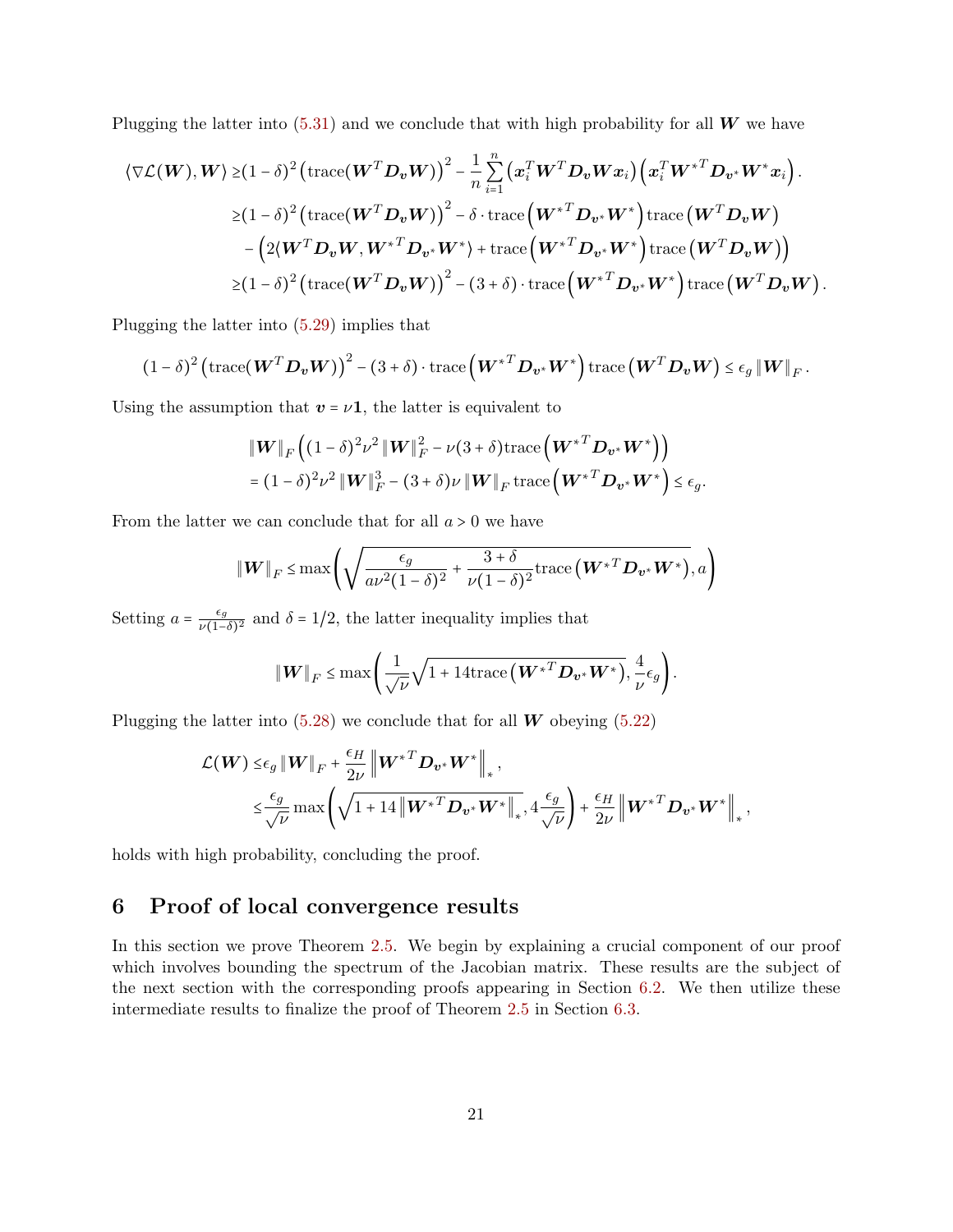### 6.1 Key lemmas on spectrum of the Jacobian Matrix

We start with a few definitions. As defined previously in Assumption [2.3](#page-4-2) for  $\sigma \in \mathbb{R}$  and  $g \sim \mathcal{N}(0, \sigma^2)$ we define  $\mu_{\phi}(\sigma) \coloneqq \mathbb{E}[\phi'(g)],$  and let

$$
\boldsymbol{\mu} = (\mu_{\phi}(\|\mathbf{w}_1\|_{\ell_2}), \mu_{\phi}(\|\mathbf{w}_2\|_{\ell_2}), \dots, \mu_{\phi}(\|\mathbf{w}_k\|_{\ell_2}))
$$
 (6.1)

Similarly,

<span id="page-21-4"></span><span id="page-21-3"></span>
$$
\gamma_\phi(\sigma) \coloneqq \frac{1}{\sigma^2} \, \mathbb{E} \big[ \phi'(g) g \big] \, ,
$$

and note that by Stein's lemma we have

$$
\gamma_{\phi}(\sigma) = \frac{1}{\sigma^2} \mathbb{E}[\phi'(g)g] = \mathbb{E}[\phi''(g)].
$$

Also define

$$
\mathbf{\Gamma} = \text{diag}\left(\gamma_{\phi}(\|\mathbf{w}_1\|_{\ell_2}), \gamma_{\phi}(\|\mathbf{w}_2\|_{\ell_2}), \ldots, \gamma_{\phi}(\|\mathbf{w}_k\|_{\ell_2})\right).
$$
(6.2)

Recall that the Jacobian matrix is given by  $J = D_v \phi'(WX) * X$ . To bound the spectrum of the Jacobian we first introduce a new matrix obtained by centering the  $\phi'(WX)$  component. Precisely, we let

$$
\tilde{\mathbf{J}} = \mathbf{X} * \mathbf{D}_v(\phi'(\mathbf{W}\mathbf{X}) - \mathbb{E}[\phi'(\mathbf{W}\mathbf{X})]). \tag{6.3}
$$

Our first result, proven in in Appendix [B,](#page-37-0) relates the spectrum of  $J$  to that of  $\tilde{J}$ . Note that in case of  $\mu(\sigma) = 0$  everywhere (See Assumption [2.3\)](#page-4-2), then  $\mathbb{E}[\phi'(WX)] = 0$  and  $J = \tilde{J}$ , up to a permutation of the rows. Therefore, this step becomes superfluous in this case.

**Proposition 6.1** Let  $\phi : \mathbb{R} \to \mathbb{R}$  be a nonlinear activation obeying  $|\phi''| \leq L$ . Assume the inputs  $\mathbb{R} \times \mathbb{R}^d$  and intributed i.i.d.  $\mathcal{N}(\mathbf{Q}, \mathbf{I})$  for i.i.d.  $\mathbf{Q} = \mathbb{R}^d$  and its sum  $\mathbb{R}^d$  $\boldsymbol{x}_i \in \mathbb{R}^d$  are distributed i.i.d.  $\mathcal{N}(\mathbf{0}, \mathbf{I}_d)$  for  $i = 1, 2, ..., n$ . Then,

<span id="page-21-2"></span>
$$
\sigma_{\min}(\boldsymbol{J}) \ge \sigma_{\min}(\tilde{\boldsymbol{J}}), \tag{6.4}
$$

$$
\sigma_{\max}(\boldsymbol{J}) \leq \sigma_{\max}(\tilde{\boldsymbol{J}}) + 3\sqrt{n} \left\| \boldsymbol{D}_{\boldsymbol{v}} \boldsymbol{\mu} \right\|_{\ell_2}, \qquad (6.5)
$$

holds with probability at least

$$
1 - 2e^{-n/2} - 2n \cdot \exp\left(-c \frac{\|\boldsymbol{\mu}\|^2}{\sigma_{\max}^2(\boldsymbol{W})}\right),\,
$$

with  $c = v_{\text{min}}^2 / (32L^2 v_{\text{max}}^2)$ .

Now that we have established a connection between the spectrum of  $J$  and  $\tilde{J}$ , we focus on bounding  $\sigma_{\min}(\boldsymbol{J})$  and  $\sigma_{\max}(\boldsymbol{J})$ . The following proposition is at the core of our analysis and may be of independent interest. We defer the proof of this result to Section [6.2.](#page-23-0)

**Proposition 6.2** Let  $\phi : \mathbb{R} \to \mathbb{R}$  be a general activation obeying  $|\phi''| \leq L$ . Assume the inputs  $x_i \in \mathbb{R}^d$ are distributed i.i.d.  $\mathcal{N}(\mathbf{0}, \mathbf{I}_d)$  for  $i \in [n]$ . Suppose that  $n \geq d$  and  $k \geq d$ . Furthermore, assume

<span id="page-21-1"></span><span id="page-21-0"></span>
$$
\sqrt{n} \le c \frac{\sigma_{\min}^2(\Gamma W)}{L^4 \sigma_{\max}^4(W) + 1} d,
$$
\n(6.6)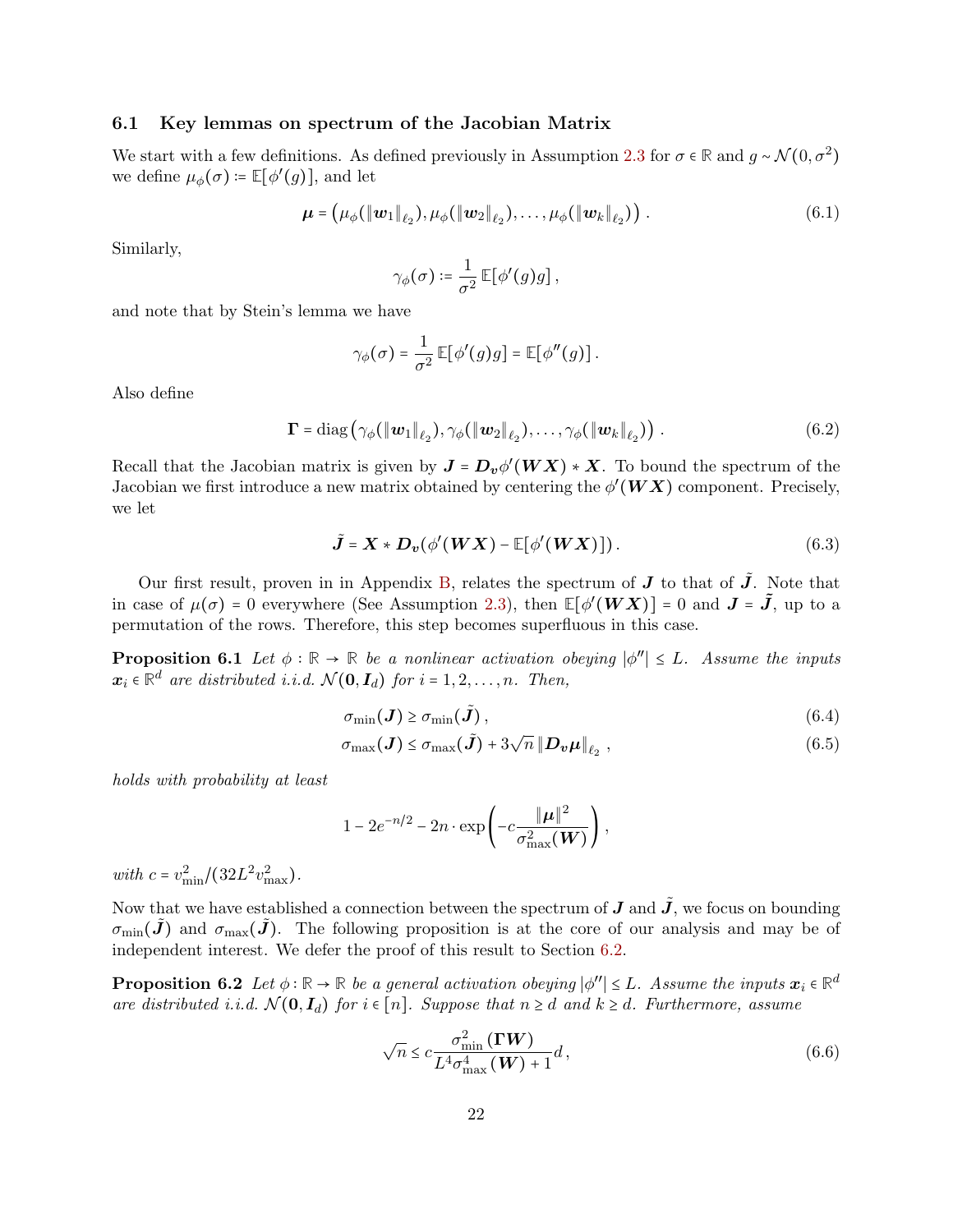holds for a sufficiently small constant  $c > 0$ . Then, there exist constants  $C > 0$ , such that,

<span id="page-22-1"></span>
$$
\sigma_{\min}(\tilde{\boldsymbol{J}}) \ge \frac{d}{2} \sigma_{\min}(\boldsymbol{D_v} \boldsymbol{\Gamma} \boldsymbol{W}), \qquad (6.7)
$$

$$
\sigma_{\max}(\tilde{\boldsymbol{J}}) \le C \left( d + \sqrt{nd} \,\sigma_{\max}(\boldsymbol{D_v} \boldsymbol{\Gamma} \boldsymbol{W}) \right),\tag{6.8}
$$

holds with probability at least  $1 - ne^{-b_1\sqrt{n}} - n^{-1} - 2ne^{-b_2d}$  with  $b_1, b_2 > 0$  fixed numerical constants.

<span id="page-22-6"></span>**Remark 6.3** As discussed in the proof of Proposition [6.2,](#page-21-0) when Assumption [2.3](#page-4-2) (b) holds in lieu of Assumption [2.3](#page-4-2) (a), then  $\Gamma = 0$ . In this case the statement of the above proposition must be modified as follows. Equation [\(6.6\)](#page-21-1) should be replaced with

<span id="page-22-2"></span>
$$
\sqrt{n} \le c \frac{1}{L^4 \sigma_{\text{max}}^4(\mathbf{W}) + 1} d. \tag{6.9}
$$

Further, we have the following bounds in lieu of equations [\(6.7\)](#page-22-1) and [\(6.8\)](#page-22-2).

$$
\sigma_{\min}(\tilde{\mathbf{J}}) \geq \frac{d}{2}.
$$
  

$$
\sigma_{\max}(\tilde{\mathbf{J}}) \leq Cd.
$$

(See Equations  $(6.35)$  and  $(6.40)$ ).

We now combine Propositions  $6.1$  and  $6.2$  to characterize the spectrum of  $J$ . We defer the proof of this result to Appendix [C.](#page-39-0)

**Proposition 6.4** Let  $\phi : \mathbb{R} \to \mathbb{R}$  be a general activation obeying Assumption [2.3](#page-4-2) (a) and  $|\phi''| \leq L$ . Assume the inputs  $x_i \in \mathbb{R}^d$  are distributed i.i.d.  $\mathcal{N}(\mathbf{0}, \mathbf{I}_d)$  for  $i \in [n]$ . Suppose that

<span id="page-22-5"></span>
$$
0 < v_{\min} \le |v_{\ell}^{*}| \le v_{\max} \quad 0 < w_{\min} \le \|\boldsymbol{w}_{\ell}^{*}\|_{\ell_{2}} \le w_{\max} \quad \text{for } \ell = 1, 2, \ldots, k,
$$
\n(6.10)

for some fixed constants  $v_{\text{min}}$ ,  $v_{\text{max}}$ ,  $w_{\text{min}}$ ,  $w_{\text{max}}$ . Further, assume that  $k \geq d$  and

<span id="page-22-4"></span><span id="page-22-3"></span>
$$
d \le n \le \frac{c_0 \sigma_{\min}^4(\boldsymbol{W})}{\sigma_{\max}^8(\boldsymbol{W})} d^2
$$
\n(6.11)

for a sufficiently small constant  $c_0 > 0$ . Then, there exist constants  $C \ge c > 0$ , such that,

$$
\sigma_{\min}(\boldsymbol{J}) \geq c \sigma_{\min}(\boldsymbol{W}) d, \qquad (6.12)
$$

<span id="page-22-0"></span>
$$
\sigma_{\max}(\boldsymbol{J}) \le C \sigma_{\max}(\boldsymbol{W}) \sqrt{n k}, \qquad (6.13)
$$

holds with probability at least  $1 - n^{-1} - 2ne^{-b\sqrt{d}}$  with  $b > 0$  a fixed numerical constant.

Also when Assumption [2.3](#page-4-2) (b) holds in lieu of Assumption 2.3 (a), the term  $\sigma_{\min}(\mathbf{W})$  should be replaced by one in Equations  $(6.11)$  and  $(6.12)$ .

A noteworthy case that will be used in our analysis for both local and global convergence results is  $\phi(z) = z^2/2$ . Note that for this choice of  $\phi$ , we have  $\mathbb{E}[\phi'(WX)] = 0$  and therefore the centering step [\(6.4\)](#page-22-5) becomes superfluous as  $\tilde{\mathbf{J}} = \mathbf{J}$ . Further,  $\mathbf{\Gamma} = \mathbf{I}$ . Applying Proposition [6.4](#page-22-5) to this case with  $W = I$  and  $v = (1, 1, \ldots, 1, 1)$ , we obtain the following result.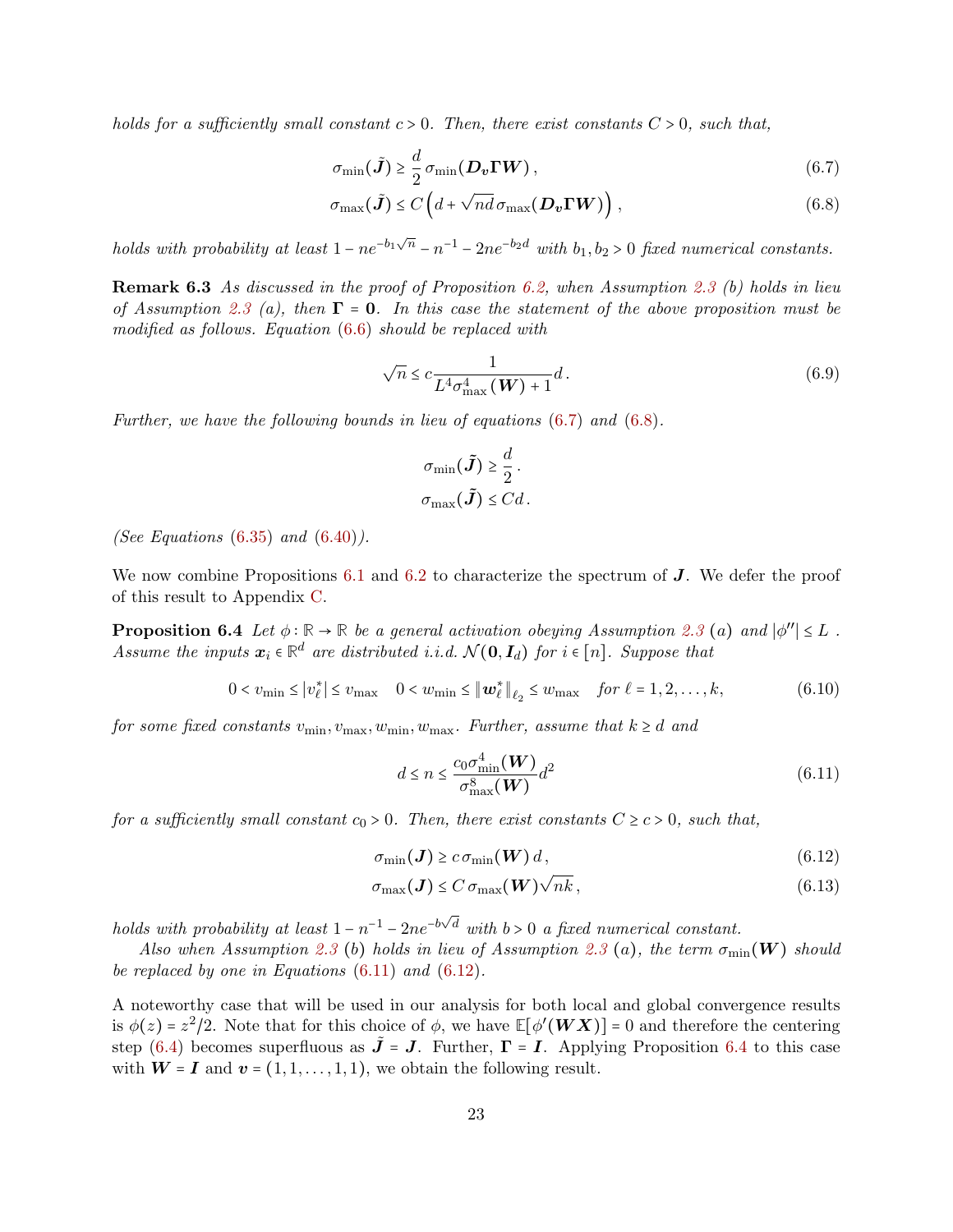**Corollary 6.5** Let  $X \in \mathbb{R}^{d \times d}$  be a matrix with i.i.d.  $\mathcal{N}(0,1)$  entries. Suppose that  $d \leq n \leq c_1 d^2$ , for a sufficiently small constant  $c_1 > 0$ . Then, there exist constants  $C \ge c > 0$ , such that,

$$
\sigma_{\min}(\boldsymbol{X} \ast \boldsymbol{X}) \geq c d, \tag{6.14}
$$

$$
\sigma_{\max}(\boldsymbol{X} \ast \boldsymbol{X}) \le C\sqrt{nd},\tag{6.15}
$$

holds with probability at least  $1 - ne^{-b_1\sqrt{n}} - n^{-1} - 2ne^{-b_2d}$  with  $b_1, b_2 > 0$  fixed numerical constants.

## <span id="page-23-0"></span>6.2 Proof of Proposition [6.2](#page-21-0)

Bounding  $\sigma_{\min}(\tilde{J})$  is involved and requires several technical lemmas that are of independent interest. We first present an outline of our approach and then discuss the steps in details. We then focus on bounding  $\sigma_{\text{max}}(\tilde{\mathbf{J}})$ , which follows along the same lines. Our proof strategy consists of four main steps:

- 1. (Whitening). We let  $M \in \mathbb{R}^{d \times k}$  be the left inverse of  $D_v \Gamma W$  and construct a block-diagonal matrix  $\mathbf{D}_M$  with d copies of M on its diagonal. We construct the whitened matrix  $\mathbf{D}_M \tilde{\mathbf{J}} \in$  $\mathbb{R}^{d^2 \times n}$ . The reason this operation is useful is that it acts as a partial centering of the entries of  $\tilde{J}$  so that almost all entries of the resulting matrix have zero mean.
- 2. (dropping rows) Let us index the rows of  $D_M \tilde{J} \in \mathbb{R}^{d^2 \times n}$  by  $(i, j)$  for  $1 \le i \le j \le d$ . We next experiment the matrix  $\tilde{J}^c$  which is abtained from  $D_{ij} \tilde{J}$  by decoming group indeed by  $(i, j)$ construct the matrix  $\tilde{J}^c$  which is obtained from  $D_M\tilde{J}$  by dropping rows indexed by  $(i, i)$ . The reason this operation is useful is that it removes the entries of  $\tilde{J}$  that are not centered. Indeed, the notation  $\tilde{J}^c$  is used to cue that the columns of  $\tilde{J}^c$  are centered (have zero mean).
- 3. (Bounding sub-exponential norms). In this step we show that the columns of  $\tilde{J}^c$  have bounded sub-exponential norm.
- 4. (Bounding singular values). We prove bounds on singular values of a matrix with independent columns and bounded sub-exponential norms.

Steps one and two collectively act as a nontrivial "centering" of the columns of  $\tilde{J}$ . The reason this centering is required is that the columns of the matrix  $\tilde{J}$  have non-zero mean which lead to rather large sub-exponential norms. By centering the columns we are able to reduce the sub-exponential norm. The reader may be puzzled as to why we do not use the trivial centering of subtracting the mean from each column of  $J$ . The reason we do not pursue this path is that we can not directly relate the minimum eigenvalues of the resulting matrix to that of  $\tilde{J}$  in a useful way. Steps one and two allow us to center the columns of  $\tilde{J}$ , while being able to relate the minimum eigenvalue of  $\tilde{J}$  to that of the centered matrix  $\tilde{J}^c$ . We note that under Assumption [2.3](#page-4-2) (b), the whitening and droppings step are superfluous because the matrix  $\tilde{J}$  is centered. We are now ready to discuss each of these steps in greater detail.

## 6.2.1 Whitening  $\tilde{J}$

<span id="page-23-1"></span>In this step we whiten the matrix  $\tilde{J}$  in such a way as most of the entries of the corresponding matrix have zero mean. To explain our whitening procedure we begin this section by computing the expectation of  $\tilde{J}$ .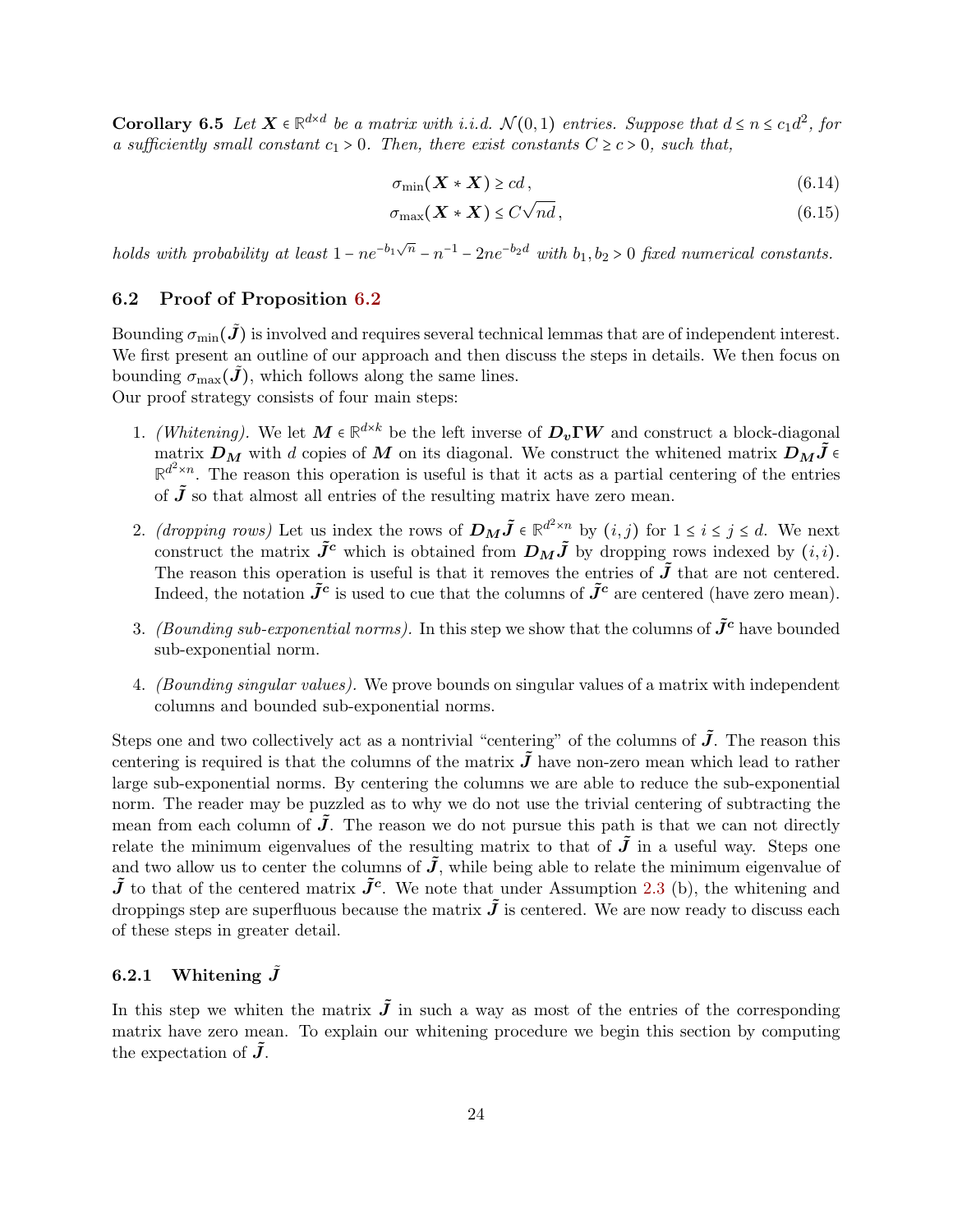**Lemma 6.6** Let  $\Gamma$  be given by [\(6.2\)](#page-21-3) and set  $A := D_v \Gamma W$ . Construct the block diagonal matrix  $D_A \in \mathbb{R}^{kd \times d^2}$  with d copies of A on its diagonal. Further, consider  $Q \in \mathbb{R}^{d^2 \times n}$ , where its rows are indexed by  $(i, j)$ , for  $1 \le i \le j \le d$ . The rows  $(i, i)$  of **Q** are all-one, while the other rows are all-zero. Then,

$$
\mathbb{E}[\tilde{\mathbf{J}}] = \mathbf{D}_{\mathbf{A}} \mathbf{Q},\tag{6.16}
$$

where the expectation is with respect to the randomness in the inputs  $x_i$ .

Lemma [6.6](#page-23-1) above is proven in Appendix [E.](#page-42-0) To center, most of the entries of  $\tilde{J}$  we use the structure of Q and whiten it from the left-hand side. We will also show that this whitening procedure will not significantly decrease the minimum eigenvalue.

Note that we can assume that  $\sigma_{\min}(\mathbf{D}_{v} \Gamma W) > 0$  otherwise, Claim [\(6.7\)](#page-22-1) becomes trivial. Now let  $M \in R^{d \times k}$  be the left inverse of  $D_v \Gamma W$  and construct a block-diagonal matrix  $D_M$  with d copies of M on its diagonal. The lemma below, relates the minimum singular value of  $\tilde{J}$  to that of the whitened matrix  $D_M J$ .

<span id="page-24-0"></span>Lemma 6.7 We have

$$
\sigma_{\min}(\tilde{\boldsymbol{J}}) \geq \sigma_{\min}(\boldsymbol{D}_{\boldsymbol{M}}\tilde{\boldsymbol{J}})\sigma_{\min}(\boldsymbol{D}_{\boldsymbol{v}}\boldsymbol{\Gamma}\boldsymbol{W}).
$$

Proof We prove this lemma by contradiction i.e. assume

$$
\sigma_{\min}(\tilde{\bm{J}}) \hspace*{-0.5mm}<\hspace*{-0.5mm} \sigma_{\min}(\bm{D_M} \tilde{\bm{J}})\sigma_{\min}(\bm{D_v}\bm{\Gamma}\bm{W})\,.
$$

Now let v be the bottom singular vector of  $\tilde{J}$ . Then,

$$
\big\|\tilde{J}v\big\|_{\ell_2}=\sigma_{\min}(\tilde{J})\left\|v\right\|_{\ell_2}<\sigma_{\min}(\boldsymbol{D}_\boldsymbol{v}\boldsymbol{\Gamma}\boldsymbol{W})\sigma_{\min}(\boldsymbol{D}_{\boldsymbol{M}}\tilde{J})\left\|\boldsymbol{v}\right\|_{\ell_2}\leq\frac{\left\|\boldsymbol{D}_{\boldsymbol{M}}\tilde{J}v\right\|_{\ell_2}}{\sigma_{\max}(\boldsymbol{M})}\leq\left\|\tilde{J}v\right\|_{\ell_2},
$$

which is a contradiction. Note that in the penultimate inequality we used the fact that  $MD_v\Gamma W =$ I and the last inequality holds because  $||D_M|| = \sigma_{\text{max}}(M)$ .

#### 6.2.2 Dropping rows

By Lemma [6.6,](#page-23-1) we have

<span id="page-24-1"></span>
$$
\mathbb{E}[D_M\tilde{J}] = D_M D_A Q = Q.
$$

Therefore, the whitened matrix  $D_M \tilde{J}$  is almost centered. To reach a completely centered matrix we drop the rows corresponding to the nonzero rows of  $Q$ . Specifically, let  $\tilde{J}^c$  be the matrix obtained after dropping rows  $(i, i)$  from  $D_M\tilde{J}$ , for  $1 \leq i \leq d$ . By dropping these rows, Q vanishes and hence,  $\mathbb{E}[\tilde{J}^c] = 0$ . Note that  $\tilde{J}^c$  is obtained by dropping d of the rows from  $D_M\tilde{J}$ . Hence,  $\sigma_{\min}(\mathcal{D}_M \tilde{J}) \geq \sigma_{\min}(\tilde{J}^c)$ . Combining the latter with Lemma [6.7](#page-24-0) we arrive at

$$
\sigma_{\min}(\tilde{\mathbf{J}}) \ge \sigma_{\min}(\tilde{\mathbf{J}}^c) \sigma_{\min}(\mathbf{D}_v \mathbf{\Gamma} \mathbf{W}). \tag{6.17}
$$

Thus, in the remainder we shall focus on lower bounding  $\sigma_{\min}(\tilde{J}^c)$ .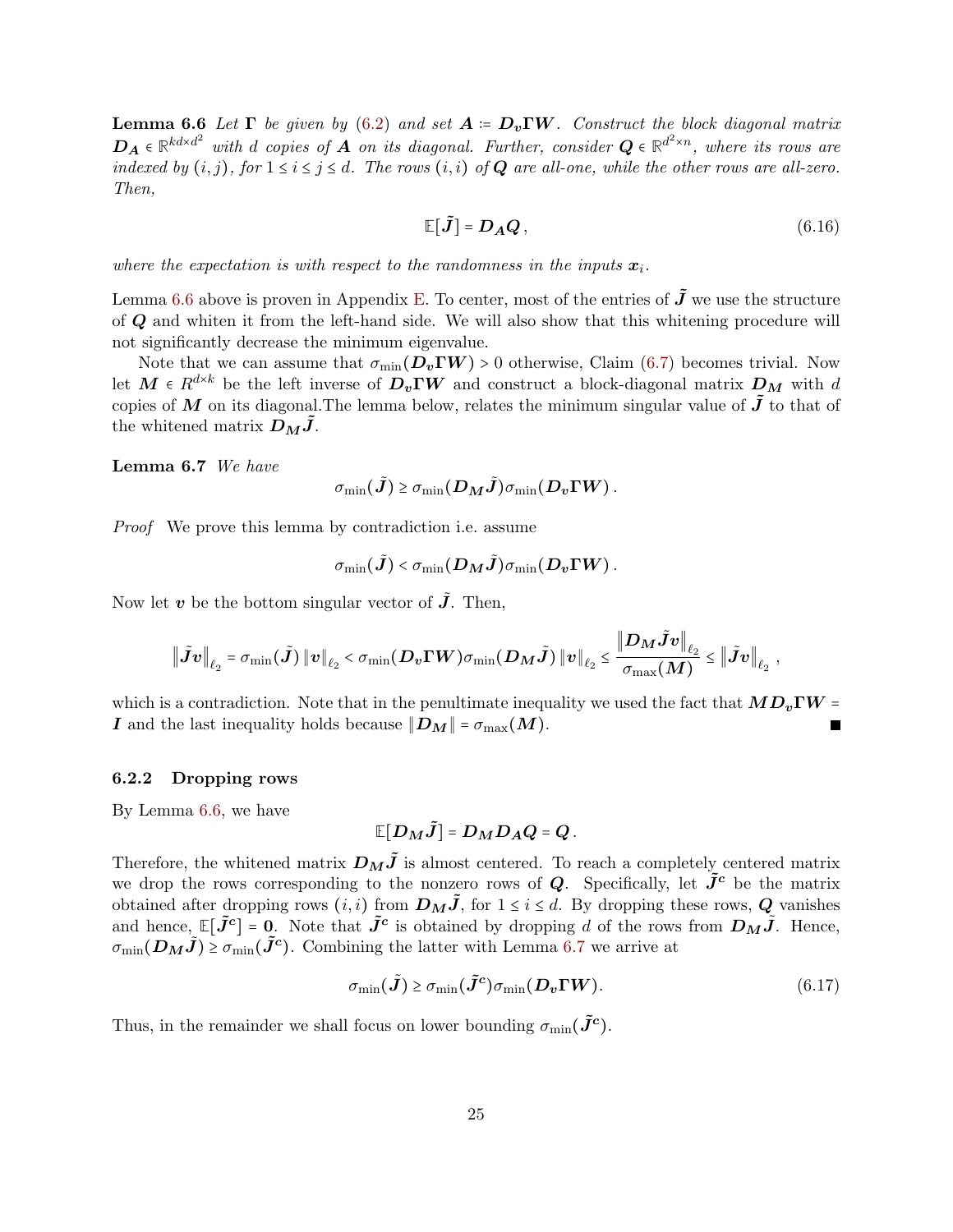## 6.2.3 Bounding sub-exponential norms

Let  $\tilde{J}_x$  be the column of  $\tilde{J}$  corresponding to data point x. By Lemma [4.1,](#page-10-1) we can write

$$
D_M\tilde{J}_x = x \otimes MD_v(\phi'(Wx) - \mathbb{E}[\phi'(Wx)]).
$$

We recall that  $\tilde{J}^c$  is obtained by dropping d of the rows from  $D_M\tilde{J}$ . By the structure of  $Q = \mathbb{E}[D_n, \tilde{J}]$  $\mathbb{E}[D_M\tilde{J}]$ , we can alternatively obtain  $\hat{J}^c$  by dropping the same set of rows from  $D_M\tilde{J}$ −**E**[ $D_M\tilde{J}$ ]. Note that dropping entries from a vector can only reduce the Orlicz norm. Therefore,

$$
\|\tilde{J}_x^c\|_{\psi_1} \leq \left\|D_M\tilde{J}_x - \mathbb{E}[D_M\tilde{J}_x]\right\|_{\psi_1} = \left\|x \otimes MD_vz - \mathbb{E}[x \otimes MD_vz]\right\|_{\psi_1}.
$$
 (6.18)

In order to bound the right-hand-side of [\(6.18\)](#page-25-0), we need to study the tail of the random variable

<span id="page-25-2"></span><span id="page-25-1"></span><span id="page-25-0"></span>
$$
\left\langle x\otimes MD_{v}z-\mathbb{E}[x\otimes MD_{v}z],u\right\rangle
$$

for any unit-norm vector  $u \in \mathbb{R}^{kd}$ . To simplify this random variable define  $\widetilde{U} \in \mathbb{R}^{d \times d}$  by arranging<br>covers between the same of  $\widetilde{U}$ . Note that is exactly  $\widetilde{U}$ . Thus I game of 0.3 likes us to sa every k entries of **u** as the rows of  $\tilde{U}$ . Note that **u** =vect( $\tilde{U}$ ). Thus Lemma [4.2](#page-11-3) allows us to rewrite this random variable in the simplified form

$$
\langle x \otimes MD_v z - \mathbb{E}[x \otimes MD_v z], u \rangle = x^T \widetilde{U} M D_v z - \mathbb{E}[x^T \widetilde{U} M D_v z], \tag{6.19}
$$

with  $z \in \mathbb{R}^k$  defined as  $z := \phi'(Wx) - \mathbb{E}[\phi'(Wx)]$ . To characterize the tails of the latter random variable we use the following lemma proven in Appendix [D.](#page-40-0)

**Proposition 6.8** Let  $x \in \mathbb{R}^d$  be a random Gaussian vector distributed as  $\mathcal{N}(\mathbf{0}, \mathbf{I}_d)$ . Also define  $\boldsymbol{z} \coloneqq \phi'(\boldsymbol{W}\boldsymbol{x}) - \mathbb{E}[\phi'(\boldsymbol{W}\boldsymbol{x})]$ . Then,

$$
\mathbb{P}\left\{\left|\boldsymbol{x}^T\boldsymbol{U}\boldsymbol{z}-\mathbb{E}[\boldsymbol{x}^T\boldsymbol{U}\boldsymbol{z}]\right|\geq t\right\}\leq 2\exp\left(-\frac{1}{C}\min\left(\frac{t^2}{K^4\left\|\boldsymbol{U}\right\|_F^2},\frac{t}{K^2\left\|\boldsymbol{U}\right\|}\right)\right),\tag{6.20}
$$

holds with C a fixed numerical constant and  $K = \sqrt{L^2 \sigma_{\max}^2(\boldsymbol{W}) + 1}$ .

We apply Proposition [6.8,](#page-25-1) with  $U = \widetilde{U}MD_v$  and use Lemma [4.5,](#page-11-4) to conclude that

$$
\left\|x^T \widetilde{U} M D_v z - \mathbb{E}[x^T \widetilde{U} M D_v z]\right\|_{\psi_1} \leq C(L^2 \sigma_{\max}^2(W) + 1) \left\|\widetilde{U} M D_v\right\|_F,
$$
  
\n
$$
\leq C(L^2 \sigma_{\max}^2(W) + 1) \sigma_{\max}(M D_v) \left\|\widetilde{U}\right\|_F,
$$
  
\n
$$
\leq \frac{C}{\sigma_{\min}(\Gamma W)} (L^2 \sigma_{\max}^2(W) + 1).
$$
 (6.21)

In the last inequality we used the fact that  $||\boldsymbol{U}||_F = ||\boldsymbol{u}||_{\ell_2} = 1$ . Now since  $\boldsymbol{u}$  was arbitrary, recalling Definition [4.1](#page-9-3) and combining equations [\(6.18\)](#page-25-0), [\(6.19\)](#page-25-2) and [\(6.21\)](#page-25-3) we conclude that

<span id="page-25-4"></span><span id="page-25-3"></span>
$$
\|\tilde{\mathbf{J}}_{\mathbf{x}}^{\mathbf{c}}\|_{\psi_1} \leq \frac{C}{\sigma_{\min}(\Gamma W)} (L^2 \sigma_{\max}^2(W) + 1). \tag{6.22}
$$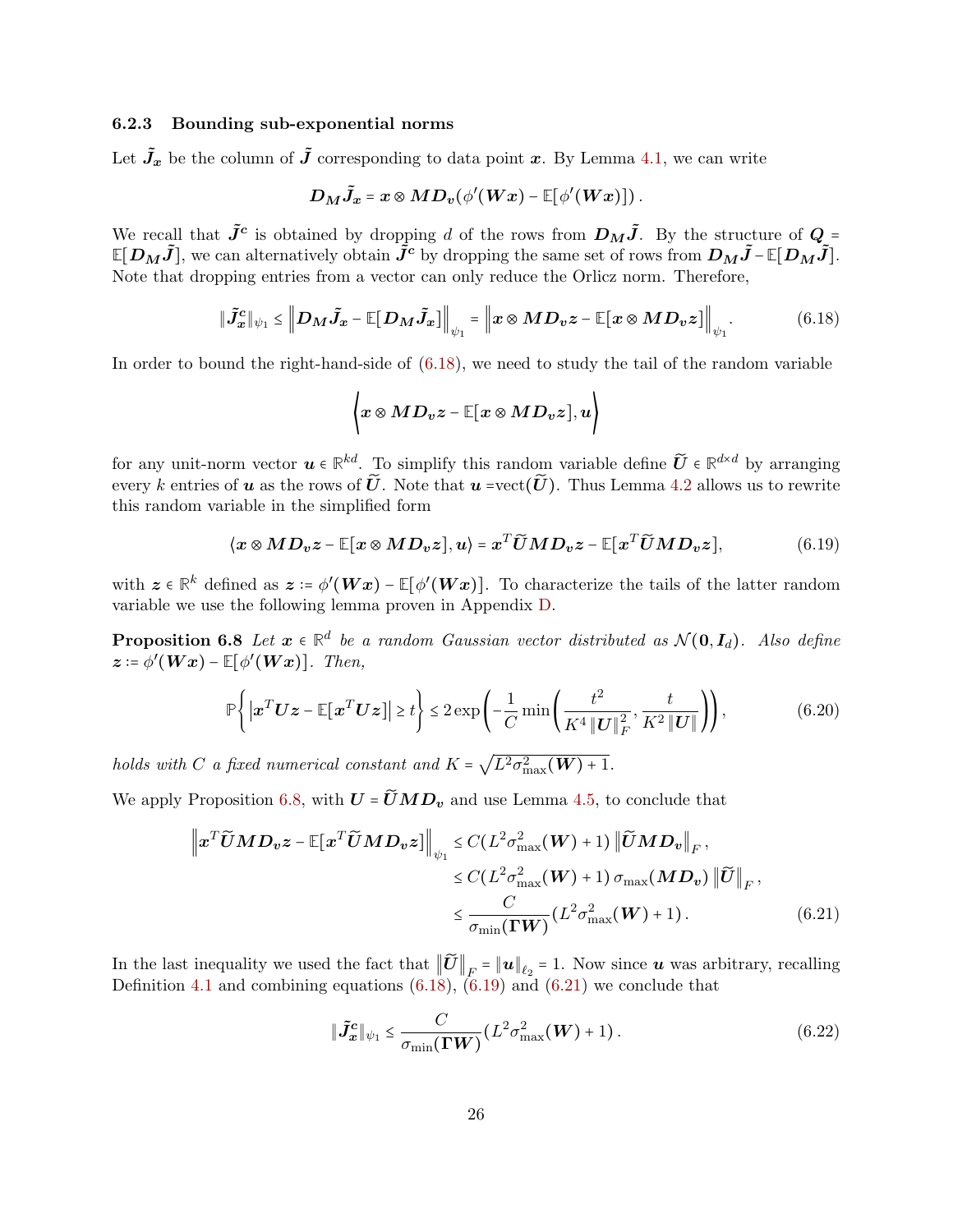#### 6.2.4 Bounding minimum singular value

Now that we have a bound on the sub-exponential norm of the columns of  $\tilde{J}^c$ , we are now ready to bound  $\sigma_{\min}(\tilde{J}^c)$ . To this aim we first state a lemma on the spectrum of matrices with independent sub-exponential columns. The Lemma is similar to [\[2,](#page-32-2) Theorem 3.2] and we give a proof in Appendix [F.](#page-42-1)

<span id="page-26-0"></span>**Proposition 6.9** Let  $u_1, u_2, \ldots, u_n$  be independent sub-exponential random vectors and also let  $\psi = \max_{1 \leq i \leq n} \| \boldsymbol{u_i} \|_{\psi_1}$ . Furthermore, let  $\boldsymbol{U}$  be a matrix with  $\boldsymbol{u_1}, \ldots, \boldsymbol{u_n}$  as columns. Define  $\eta_{\min} =$  $\min_{1 \leq i \leq n} ||u_i||$  and  $\eta_{\max} = \max_{1 \leq i \leq n} ||u_i||$ . Further, set  $\xi = \psi K + K'$ , where  $K, K' \geq 1$  are arbitrary but fixed. Also define

$$
\Delta = C\xi^2 \eta_{\min} \sqrt{n} \log \left( \frac{2\eta_{\min}}{\sqrt{n}} \right).
$$

Then

$$
\sigma_{\min}^2(\mathbf{U}) \ge \eta_{\min}^2 - \Delta \quad \text{and} \quad \sigma_{\max}^2(\mathbf{U}) \le \eta_{\max}^2 + \Delta,
$$

hold with probability larger than

$$
1 - C \exp\left(-cK\sqrt{n}\log\left(\frac{2\eta_{\min}}{\sqrt{n}}\right)\right) - \mathbb{P}\left(\eta_{\max} \geq K'\eta_{\min}\right).
$$

Here,  $c, C > 0$  are universal constants.

To apply Proposition [6.9,](#page-26-0) we only need to control norms of columns  $\tilde{J}_x^c$  (and thus the parameters  $\eta_{\min}$  and  $\eta_{\max}$  in the proposition statement). To lighten the notation, we let  $z = MD_v(\phi'(Wx) - \pi(wWx))$  $\mathbb{E}[\phi'(Wx)]$ ). The column of  $D_M\tilde{J}$  corresponding to data point x is given by  $x\otimes z$  and the column  $\tilde{J}_{\mathbf{x}}^{\mathbf{c}}$  is obtained after dropping the entries  $x_i z_i$ , for  $1 \leq i \leq d$ . Hence,

<span id="page-26-3"></span><span id="page-26-2"></span>
$$
\left\| \tilde{J}_x^c \right\|_{\ell_2}^2 = \sum_{i=1}^d z_i^2 \left( \sum_{j \neq i} x_j^2 \right). \tag{6.23}
$$

We continue by stating a lemma that bounds the Euclidean norm of the random vector  $\boldsymbol{z}$ . We defer the proof of this lemma to Appendix [G.](#page-44-0)

**Lemma 6.10** Assume x is a Gaussian random vector distributed as  $\mathcal{N}(\mathbf{0}, I)$ . Furthuremore, assume  $\phi : \mathbb{R} \to \mathbb{R}$  is an activation function with bounded second derivative, i.e.  $|\phi''| \leq L$ . Define

<span id="page-26-1"></span>
$$
\rho(\boldsymbol{W}) \coloneqq L \frac{\sigma_{\max}(\boldsymbol{W})}{\sigma_{\min}(\boldsymbol{\Gamma} \boldsymbol{W})}.
$$

Then for  $z = MD_v(\phi'(Wx) - \mathbb{E}[\phi'(Wx)]),$ 

$$
\sqrt{d} - t\rho(\boldsymbol{W}) \le ||z||_{\ell_2} \le (\sqrt{d} + t)\rho(\boldsymbol{W}), \qquad (6.24)
$$

holds with probability at least  $1 - 2e^{-\frac{t^2}{2}}$ .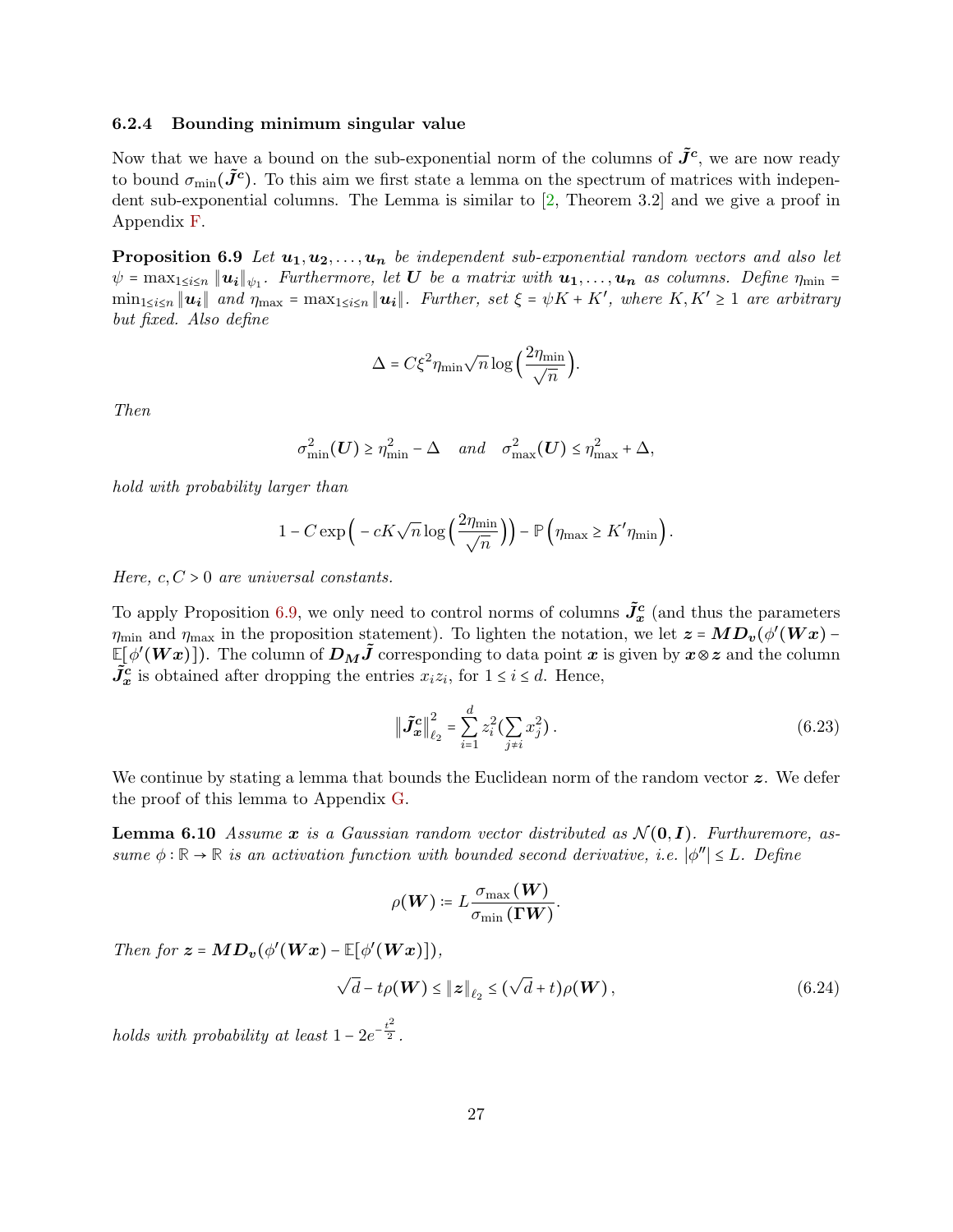Further, by concentration of  $\chi^2$  random variables, with probability at least  $1 - 2e^{-(d-1)/32}$ , the following bounds hold. For any fixed  $1 \leq i \leq n$ ,

<span id="page-27-1"></span><span id="page-27-0"></span>
$$
\frac{d-1}{2} \le \left| \sum_{j \neq i} x_j^2 \right| \le \frac{3(d-1)}{2} \,. \tag{6.25}
$$

Plugging bound  $(6.24)$ , with  $t = 2\sqrt{\log n}$ , and bound  $(6.25)$  into  $(6.23)$ , the followings inequalities hold with probability at least  $1 - 2n^{-2} - 2e^{-(d-1)/32}$ ,

$$
\|\tilde{J}_x^c\|_{\ell_2} \ge \sqrt{\frac{d-1}{2}} (\sqrt{d} - 2\rho(W)\sqrt{\log n}) \ge \frac{1}{3} \sqrt{d(d-1)},
$$
\n(6.26)

$$
\|\tilde{J}_x^c\|_{\ell_2} \le \sqrt{\frac{3(d-1)}{2}} (\sqrt{d} + 2\sqrt{\log n}) \rho(W) \le 3\sqrt{d(d-1)} \rho(W).
$$
 (6.27)

Note that the second inequality in [\(6.26\)](#page-27-1) holds because by our assumption [\(6.6\)](#page-21-1),

$$
\rho^2(\boldsymbol{W}) < \frac{L^2 \sigma_{\max}^2(\boldsymbol{W}) + 1}{\sigma_{\min}^2(\boldsymbol{\Gamma} \boldsymbol{W})} \le c_1 \frac{d}{\sqrt{n}} < \frac{d}{16 \log n} \,. \tag{6.28}
$$

Therefore, by union bounding over *n* columns with probability at least  $1 - 2n^{-1} - 2ne^{-(d-1)/32}$ we have

$$
\eta_{\min} \ge \frac{1}{3} \sqrt{d(d-1)},\tag{6.29}
$$

$$
\eta_{\max} \le 3\sqrt{d(d-1)}\rho(\boldsymbol{W}). \tag{6.30}
$$

Also, by [\(6.22\)](#page-25-4), the maximum sub-exponential norms of the columns is bounded by

$$
\psi \leq \frac{C}{\sigma_{\min}(\Gamma W)} (L^2 \sigma_{\max}^2(W) + 1). \tag{6.31}
$$

We now have all the elements to apply Proposition [6.9.](#page-26-0) In particular we use  $K = 1$  and  $K' =$  $10\rho(W)$ , to conclude that

$$
\sigma_{\min}^2(\tilde{J}^c) \ge \eta_{\min}^2 \left(1 - C(\psi + \rho(\boldsymbol{W}))^2 \frac{\sqrt{n}}{\eta_{\min}} \log\left(\frac{2\eta_{\min}}{\sqrt{n}}\right)\right),\tag{6.32}
$$

holds with probability at least

$$
1 - C \exp\left(-c\sqrt{n}\log\left(\frac{2\eta_{\min}}{\sqrt{n}}\right)\right).
$$

Using the derived lower bound on  $\eta_{\text{min}}$  and the upper bound on  $\psi$ , we obtain that with high probability  $\sigma_{\min}^2(\tilde{\mathbf{J}}^c) \ge d/2$ , as long as

$$
\frac{L^4 \sigma_{\max}^4(W) + 1}{\sigma_{\min}^2(\Gamma W)} \le c_1 \frac{d}{\sqrt{n}},\tag{6.33}
$$

which holds true by the assumption given in Equation [\(6.6\)](#page-21-1).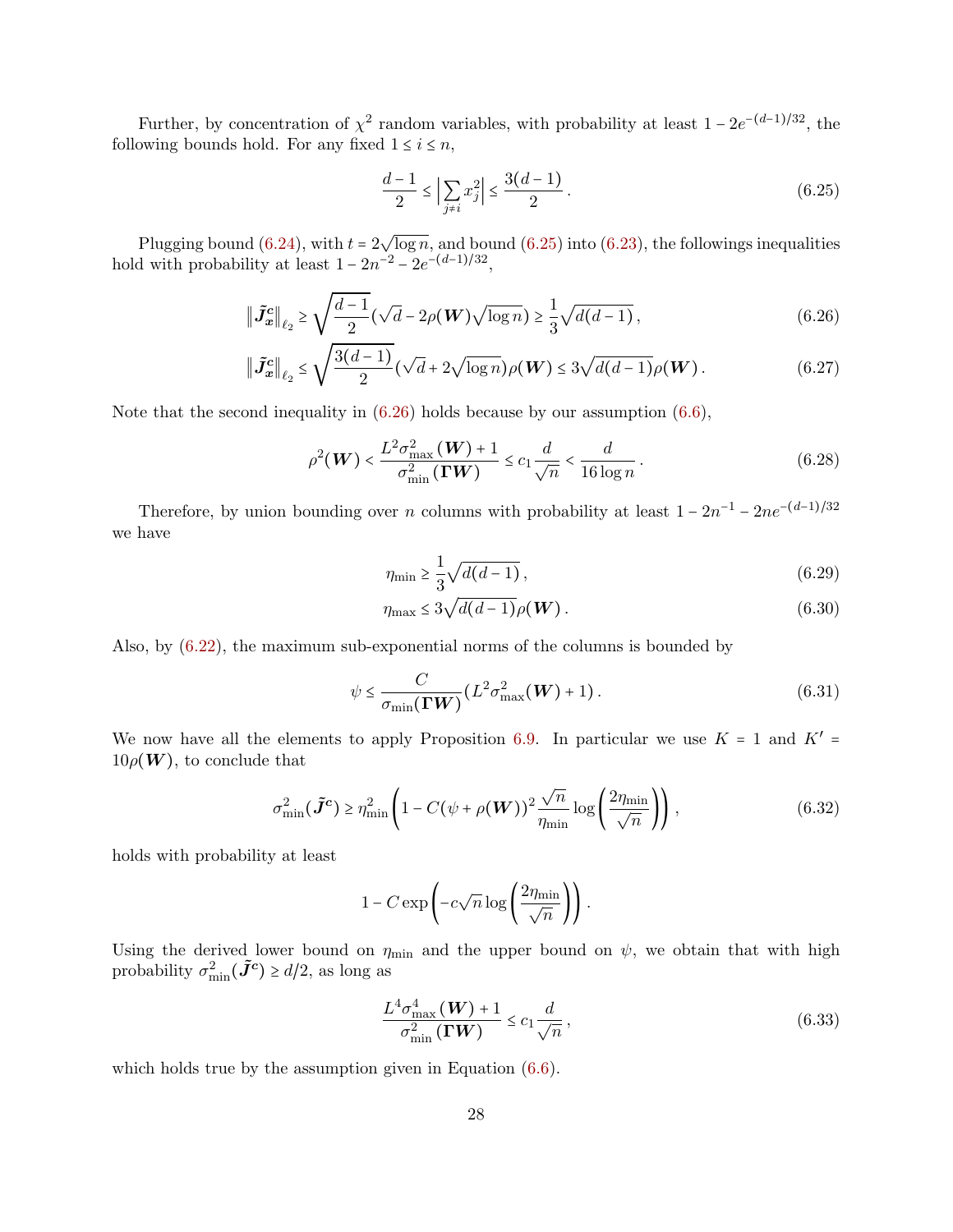Finally by [\(6.17\)](#page-24-1), we conclude that

$$
\sigma_{\min}(\tilde{\boldsymbol{J}}) \ge \frac{d}{2} \sigma_{\min}(\boldsymbol{D_v} \boldsymbol{\Gamma} \boldsymbol{W}). \tag{6.34}
$$

Note that under Assumption [2.3](#page-4-2) (b), we skip the whitening step and by following the same proof, we obtain

<span id="page-28-0"></span>
$$
\sigma_{\min}(\tilde{\boldsymbol{J}}) \ge \frac{d}{2} \,. \tag{6.35}
$$

#### 6.2.5 Bounding maximum singular value

The argument we used for the minimum eigenvalue does not apply to the largest eigenvalue. This is because  $D_M$  is a fat matrix and the maximum eigenvalue of  $D_MJ$  does not provide any information about the maximum eigenvalue of  $\tilde{J}$ . To see this clearly, consider the case where the column space of **J** intersects with the null space of  $D_M$  e.g. when maximum eigenvector of **J** is in the null space of  $D_M$ . For bounding  $\sigma_{\max}(\tilde{J})$ , instead of whitening and dropping some of the row, we center  $\tilde{J}$ in the most natural way. Specifically, in this section we let  $\tilde{J}^c = \tilde{J} - \mathbb{E}[\tilde{J}]$ . Then,

$$
\tilde{J}_x^c = \tilde{J}_x - \mathbb{E}[\tilde{J}_x] = x \otimes D_v z - \mathbb{E}[x \otimes D_v z],
$$

with  $\mathbf{z} = \phi'(\mathbf{W}\mathbf{x}) - \mathbb{E}[\phi'(\mathbf{W}\mathbf{x})]$ . Applying Proposition [6.8,](#page-25-1) we get

$$
\|\tilde{\boldsymbol{J}}_{\boldsymbol{x}}^{\boldsymbol{c}}\|_{\psi_1} \le C \|\boldsymbol{v}\|_{\infty} (L^2 \sigma_{\max}^2(\boldsymbol{W}) + 1). \tag{6.36}
$$

Similar to Section [6.9,](#page-26-0) we can bound the maximum and the minimum norms of the columns of  $\tilde{J}^c$ . With probability at least  $1 - 2n^{-1} - 2ne^{-(d-1)/32}$ ,

$$
\eta_{\min} \ge d/3 \,, \quad \eta_{\max} \le 3d\rho(\boldsymbol{W}) \,. \tag{6.37}
$$

By employing Proposition [6.9,](#page-26-0)

$$
\sigma_{\max}^2(\tilde{J}^c) \le C\left(d^2 + \sqrt{n}d\|v\|_{\infty}^2\left(L^4\sigma_{\max}^4(W) + 1\right) + \sqrt{n}d\rho^2(W)\right) \n\le C d^2\left(1 + c_1\|v\|_{\infty}^2\sigma_{\min}^2(\Gamma W) + c_1\right) \n\le C d^2\left(1 + \|v\|_{\infty}^2\sigma_{\min}^2(\Gamma W)\right),
$$
\n(6.38)

where the second inequality follows from our assumption given by Equation  $(6.6)$ .

We next bound the maximum eigenvalue of  $\mathbb{E}[J]$ . Invoking Lemma [6.6,](#page-23-1) we have

<span id="page-28-2"></span><span id="page-28-1"></span>
$$
\mathbb{E}[\tilde{\boldsymbol{J}}] = \boldsymbol{D}_{\boldsymbol{A}} \boldsymbol{Q} = \text{vec}(\boldsymbol{A}) \boldsymbol{1}_n^T,
$$

where  $\mathbf{1}_n \in \mathbb{R}^n$  is the all-one vector. Therefore,

$$
\sigma_{\max}(\mathbb{E}[\tilde{\boldsymbol{J}}]) \le \sqrt{n} \|\boldsymbol{A}\|_F \le \sqrt{n} d \sigma_{\max}(\boldsymbol{D_v} \boldsymbol{\Gamma} \boldsymbol{W}). \tag{6.39}
$$

Combining Equations [\(6.38\)](#page-28-1) and [\(6.39\)](#page-28-2) via the triangular inequality we arrive at:

$$
\sigma_{\max}(\tilde{\mathbf{J}}) \leq C d \Big( 1 + \|\mathbf{v}\|_{\infty} \sigma_{\min}(\mathbf{\Gamma} \mathbf{W}) \Big) + \sqrt{nd} \sigma_{\max}(\mathbf{D}_{\mathbf{v}} \mathbf{\Gamma} \mathbf{W}),
$$
  
\$\leq C \Big( d + \sqrt{nd} \sigma\_{\max}(\mathbf{D}\_{\mathbf{v}} \mathbf{\Gamma} \mathbf{W}) \Big),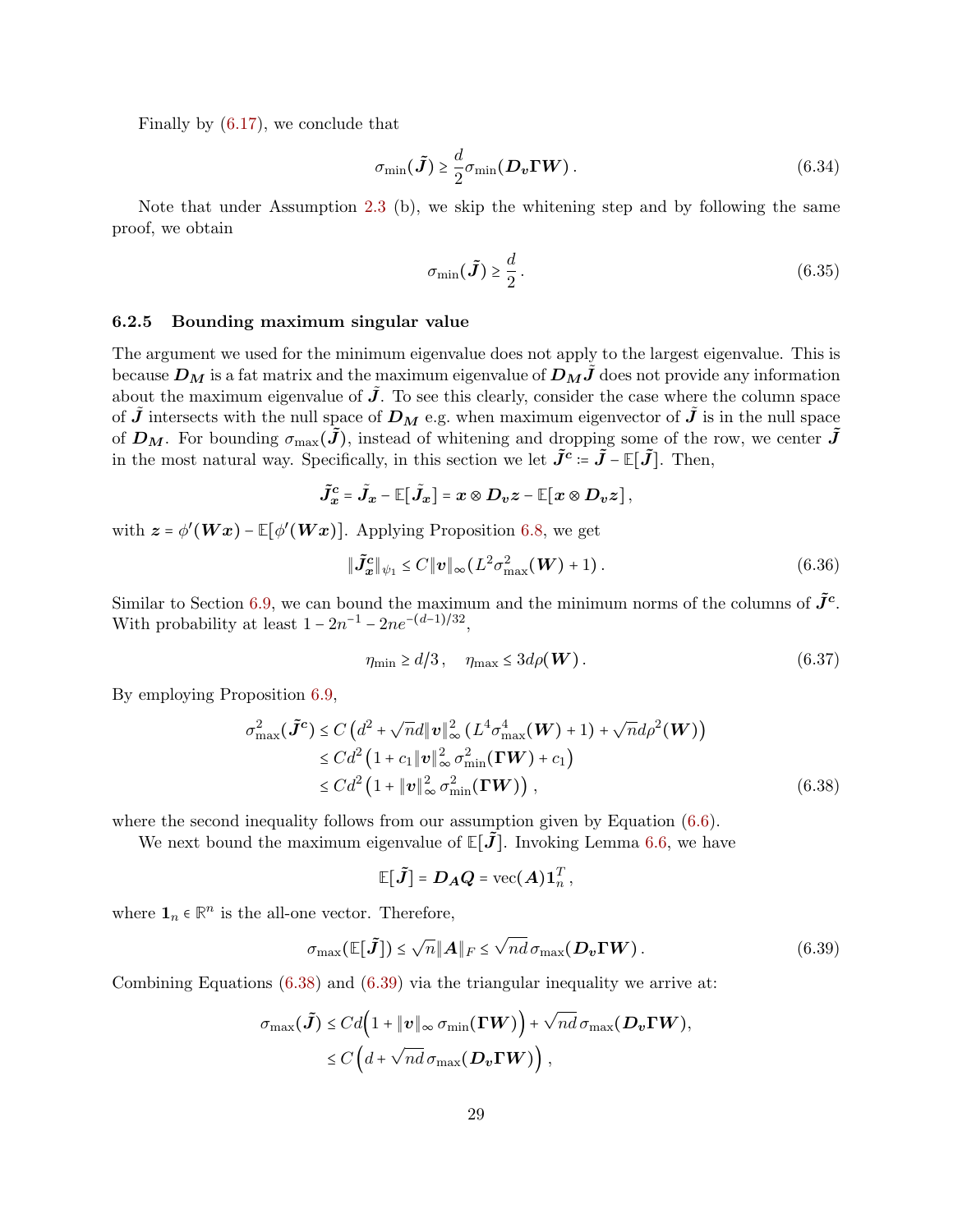where the second inequality holds because  $n \geq d$  and  $||v||_{\infty} \sigma_{\min}(\Gamma W) \leq \sigma_{\max}(D_v \Gamma W)$  as per Lemma [4.3.](#page-11-0)

Note that under Assumption [2.3](#page-4-2) (b), matrix  $\tilde{J}$  is centered and the whitening step should be skipped. Indeed, by a similar argument for inequality [\(6.38\)](#page-28-1), we have

<span id="page-29-1"></span>
$$
\sigma_{\max}^2(\tilde{J}) \le C\left(d^2 + \sqrt{n}dv_{\max}^2(L^4\sigma_{\max}^4(W) + 1) + \sqrt{n}d\sigma_{\max}^2(W)\right),
$$
  
\n
$$
\le C d^2 (1 + c_1 v_{\max}^2 + c_1),
$$
  
\n
$$
\le C d^2.
$$
\n(6.40)

### <span id="page-29-0"></span>6.3 Proof of Theorem [2.5](#page-5-2)

We begin by stating a few useful lemmas. We defer the proofs of these lemmas to the Appendices. Throughout, we assume  $|\phi'| < B$  and  $|\phi''| < L$ . We present the proof under Assumption [2.3](#page-4-2) (a). The proof under Assumption [2.3](#page-4-2) (b) follows by an analogous argument. We begin by a lemma that bound the perturbation of the Jacobian matrix as a function of its inputs. We defer the proof to Appendix [H.](#page-45-0)

<span id="page-29-4"></span>**Lemma 6.11** Assume  $x_i$  are i.i.d. Gaussian random vectors distributed as  $\mathcal{N}(0, I)$ . Further, suppose that  $n \leq cd^2$ , and let  $J(v, W) = D_v \phi'(WX) * X$  be the Jacobian matrix associated to weights **v** and **W**. Then, for any two fixed matrices  $\widetilde{W}$ ,  $W \in \mathbb{R}^{k \times d}$  and any two fixed vectors  $\widetilde{\sim}$  on  $k$  $v, \widetilde{v} \in \mathbb{R}^k$ ,

$$
\|J(\widetilde{\boldsymbol{v}},\widetilde{\boldsymbol{W}}) - J(\boldsymbol{v},\boldsymbol{W})\| \le C'\sqrt{nd}\left(\|\boldsymbol{v}\|_{\infty}\|\widetilde{\boldsymbol{W}} - \boldsymbol{W}\| + \|\widetilde{\boldsymbol{v}} - \boldsymbol{v}\|_{\infty}\right),\tag{6.41}
$$

holds with probability at least  $1 - ne^{-b_1\sqrt{n}} - n^{-1} - 2ne^{-b_2d}$ . Here,  $b_1, b_2 > 0$  are fixed numerical constants.

Now note that by Proposition [6.4](#page-22-5) for  $v^*$  and  $W^*$ , we have

$$
\sigma_{\min}(\mathbf{J}(\mathbf{v}^*, \mathbf{W}^*)) \ge c \sigma_{\min}(\mathbf{W}^*) d. \tag{6.42}
$$

Using this value of  $c$  we define the radius

<span id="page-29-5"></span><span id="page-29-2"></span>
$$
R \coloneqq \frac{c}{4C'} \sigma_{\min}(\boldsymbol{W}^*) \sqrt{\frac{d}{n}} \,,
$$

where  $C'$  is the same quantity that appears in Equation  $(6.41)$ . Without loss of generality, we can assume  $c < 4C'w_{\text{max}}w_{\text{max}}$ . Plugging this into the definition of R together with the fact that  $d \le n$ , allows us to conclude that  $R \leq v_{\text{max}}$ .

Define the set  $\Omega \subseteq \mathbb{R}^{k \times d} \times \mathbb{R}^k$  as follows:

<span id="page-29-3"></span>
$$
\Omega \coloneqq \left\{ (\boldsymbol{v}, \boldsymbol{W}) : \|\boldsymbol{v} - \boldsymbol{v}^*\|_{\infty} \leq R, \ \|\boldsymbol{W} - \boldsymbol{W}^*\|_{F} \leq R / \|\boldsymbol{v}^*\|_{\infty} \right\}
$$
(6.43)

In the next lemma, proven in Appendix [I,](#page-46-0) we relate the gradients  $\nabla_{(W)}\mathcal{L}(v,W)$  and  $\nabla_{v}\mathcal{L}(v,W)$ to the function value  $\mathcal{L}(\boldsymbol{v},\boldsymbol{W})$ .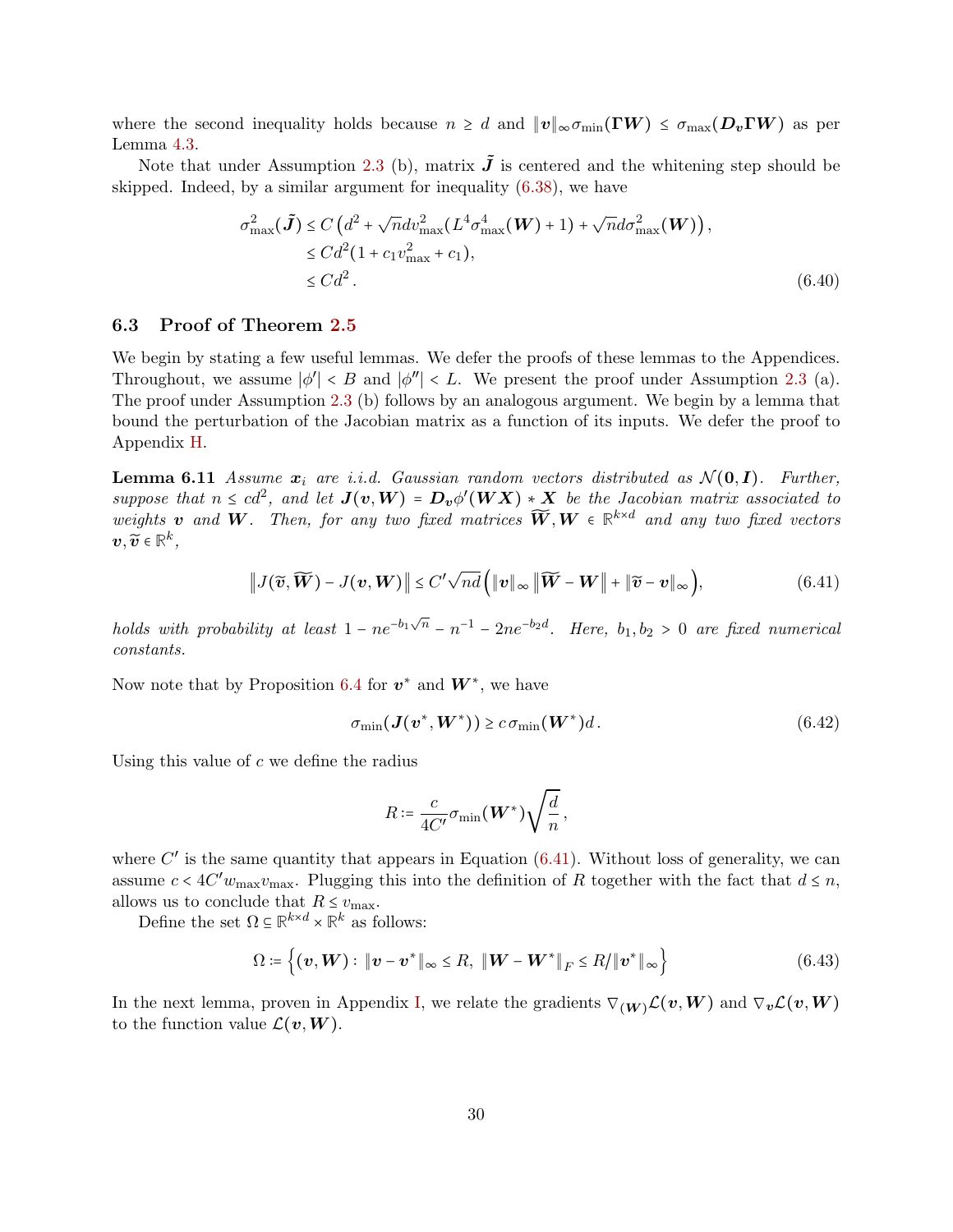**Lemma 6.12** For  $(v, W) \in \Omega$ , the following inequalities hold with probability at least  $1 - n^{-1} 2ne^{-b\sqrt{d}}$  for some constant  $b > 0$ .

$$
\|\nabla_{\boldsymbol{W}}\mathcal{L}(\boldsymbol{v},\boldsymbol{W})\|_{F}^{2} \geq m_{\mathrm{L}}\mathcal{L}(\boldsymbol{v},\boldsymbol{W}) \qquad m_{\mathrm{L}} \coloneqq \frac{1}{2}c^{2}\sigma_{\min}^{2}(\boldsymbol{W}^{*})\frac{d^{2}}{n}, \tag{6.44}
$$

$$
\|\nabla_{\boldsymbol{W}}\mathcal{L}(\boldsymbol{v},\boldsymbol{W})\|_{F}^{2} \leq m_{\mathrm{U}}\mathcal{L}(\boldsymbol{v},\boldsymbol{W}) \qquad m_{\mathrm{U}} \coloneqq \frac{9}{2}C^{2}\sigma_{\max}^{2}(\boldsymbol{W}^{*})k\,,\tag{6.45}
$$

$$
\|\nabla_{\bm{v}} \mathcal{L}(\bm{v}, \bm{W})\|_{\infty}^2 \leq \widetilde{m}_{\rm U} \mathcal{L}(\bm{v}, \bm{W}) \qquad \widetilde{m}_{\rm U} \coloneqq \left(4\phi^2(0) + 128B^2 + 128B^2w_{\rm max}^2\right). \tag{6.46}
$$

Our next lemma, proven in Appendix [J,](#page-48-0) upper bounds the function value  $\mathcal{L}(v, W)$  in terms of distance of  $(v, W)$  to the planted solution  $(v, W)$ .

**Lemma 6.13** The following bound holds with probability at least  $1-2e^{-b_0d}$  for some constant  $b_0 > 0$ .

<span id="page-30-6"></span>
$$
\mathcal{L}(\boldsymbol{v}, \boldsymbol{W}) \leq ||\boldsymbol{v}^*||_{\ell_2}^2 ||\boldsymbol{W} - \boldsymbol{W}^*||_F^2 + 2(\phi^2(0) + 2B^2 w_{\text{max}}^2) k^2 ||\boldsymbol{v} - \boldsymbol{v}^*||_{\infty}^2.
$$
 (6.47)

Finally, the lemma below, proven in Appendix [K,](#page-49-0) controls the second order derivative of the loss function  $\mathcal{L}(\boldsymbol{v},\boldsymbol{W})$ .

**Lemma 6.14** The function  $\mathcal{L}(v, W)$  is  $\beta$ -smooth on  $\Omega$ . Namely, there exists an event of probability at least  $1 - n^{-1} - 2ne^{-b\sqrt{d}}$ , such that on this event, for any  $(v, W) \in \Omega$ , we have

<span id="page-30-5"></span><span id="page-30-4"></span><span id="page-30-3"></span><span id="page-30-1"></span><span id="page-30-0"></span>
$$
\nabla^2 \mathcal{L}(\boldsymbol{v}, \boldsymbol{W}) \le \beta \boldsymbol{I},\tag{6.48}
$$

where  $\nabla^2 \mathcal{L}(\mathbf{v}, \mathbf{W}) \in \mathbb{R}^{(kd+k)\times (kd+k)}$  denotes the Hessian w.r.t both **v**, **W**. Further, the smoothness parameter  $\beta$  is given by

$$
\beta = \left(3C^2 \sigma_{\text{max}}^2(W^*) + 8v_{\text{max}}^2 BL + 4B^2 w_{\text{max}}^2 + 2\phi^2(0)\right)k. \tag{6.49}
$$

With this lemmas in place we are now ready to present our local convergence analysis. To this aim note that Lemma [6.12](#page-29-3) (Equation [\(6.44\)](#page-30-0)) implies that for  $(v, W) \in \Omega$ , the function  $\mathcal{L}(v, W)$ satisfies the Polyak-Lojasiewicz (PL) inequality [\[35\]](#page-34-15)

<span id="page-30-2"></span>
$$
\|\nabla_{\boldsymbol{W}}\mathcal{L}(\boldsymbol{v},\boldsymbol{W})\|_{F}^{2}+\|\nabla_{\boldsymbol{v}}\mathcal{L}(\boldsymbol{v},\boldsymbol{W})\|_{F}^{2}\geq m_{\mathrm{L}}\mathcal{L}(\boldsymbol{v},\boldsymbol{W}). \qquad (6.50)
$$

We shall now focus on how the loss function value changes in one iteration. Using the  $\beta$ -smoothness condition for  $\alpha \leq 1/\beta$  we have

$$
\mathcal{L}(\mathbf{v} - \alpha \nabla_{\mathbf{v}} \mathcal{L} \mathbf{v}, \mathbf{W} - \alpha \nabla_{\mathbf{W}} \mathcal{L}(\mathbf{W})),
$$
\n
$$
\leq \mathcal{L}(\mathbf{v}, \mathbf{W}) - \alpha \left( \|\nabla_{\mathbf{v}} \mathcal{L}(\mathbf{v}, \mathbf{W})\|_{\ell_{2}}^{2} + \|\nabla_{\mathbf{W}} \mathcal{L}(\mathbf{v}, \mathbf{W})\|_{F}^{2} \right) + \frac{\alpha^{2} \beta}{2} \left( \|\nabla_{\mathbf{v}} \mathcal{L}(\mathbf{v}, \mathbf{W})\|_{\ell_{2}}^{2} + \|\nabla_{\mathbf{W}} \mathcal{L}(\mathbf{v}, \mathbf{W})\|_{F}^{2} \right),
$$
\n
$$
= \mathcal{L}(\mathbf{v}, \mathbf{W}) - \alpha \left( 1 - \frac{\alpha \beta}{2} \right) \left( \|\nabla_{\mathbf{v}} \mathcal{L}(\mathbf{v}, \mathbf{W})\|_{\ell_{2}}^{2} + \|\nabla_{\mathbf{W}} \mathcal{L}(\mathbf{v}, \mathbf{W})\|_{F}^{2} \right),
$$
\n
$$
\leq \left( 1 - \alpha m_{\text{L}} \left( 1 - \frac{\alpha \beta}{2} \right) \right) \mathcal{L}(\mathbf{v}, \mathbf{W}) \leq \left( 1 - \frac{\alpha}{2} m_{\text{L}} \right) \mathcal{L}(\mathbf{v}, \mathbf{W}), \tag{6.51}
$$

where in the last inequality we used  $(6.50)$ .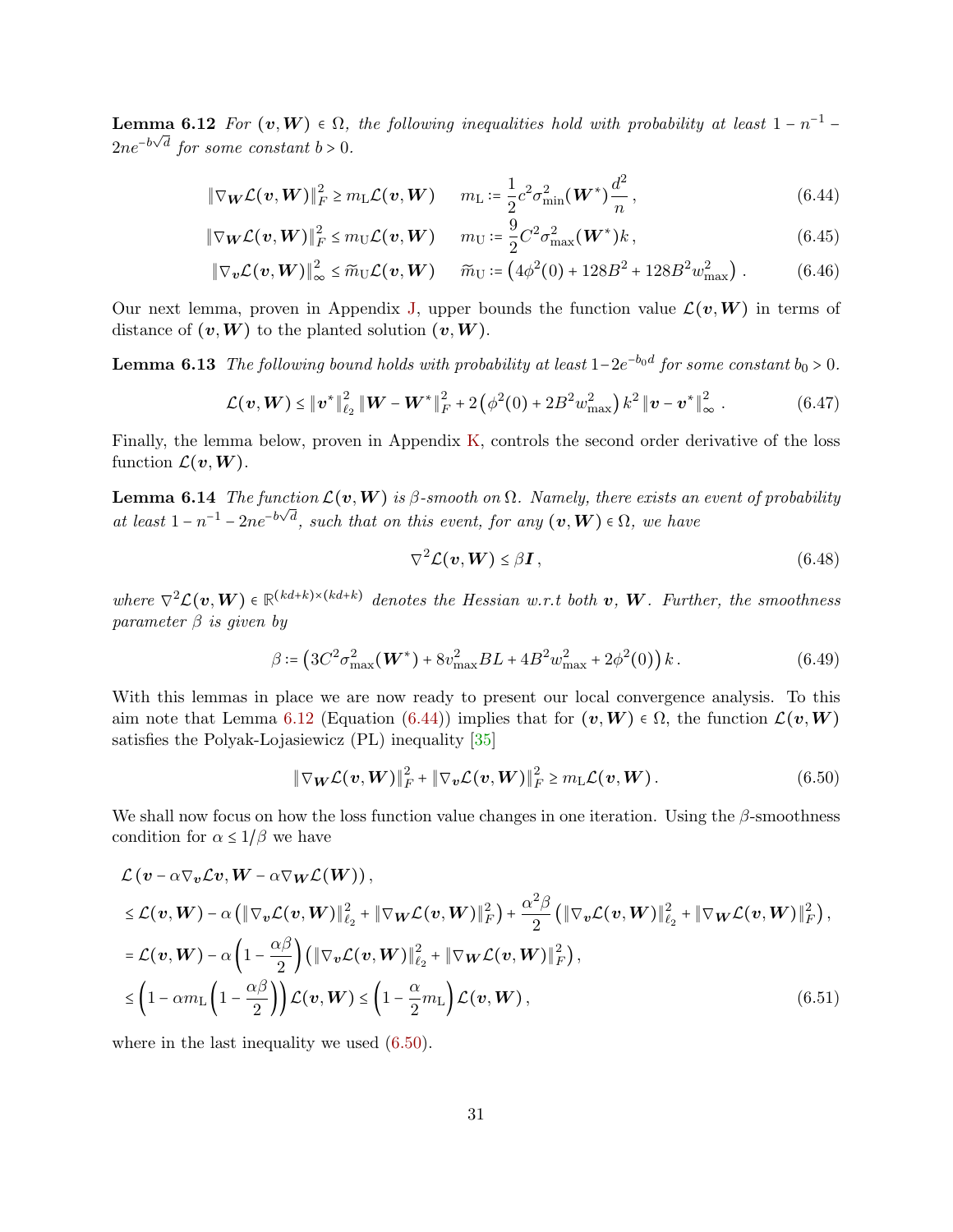Our assumptions on the initial weights  $v_0$  and  $W_0$  in equations [\(2.5\)](#page-6-1) and [\(2.4\)](#page-6-0) imply the following identities.

$$
\|\mathbf{W}_0 - \mathbf{W}^*\|_F \le \frac{Rm_\text{L}}{4\sqrt{2m_\text{U}}v_\text{max} \|\mathbf{v}^*\|_{\ell_2}},\tag{6.52}
$$

<span id="page-31-1"></span><span id="page-31-0"></span>
$$
\|\mathbf{v}_0 - \mathbf{v}^*\|_{\infty} \le \frac{Rm_L}{4\sqrt{2m_U}v_{\text{max}}\sqrt{2(\phi^2(0) + 2B^2w_{\text{max}}^2)}\,k} \,. \tag{6.53}
$$

We next show that starting with  $v_0, W_0$  obeying [\(6.52\)](#page-31-0) and [\(6.53\)](#page-31-1), the entire trajectory of gradient descent remains in the set  $\Omega$ . To establish this we use induction on  $\tau$ . The induction basis  $\tau = 0$  is trivial. Assuming the induction hypothesis for  $0 \le t \le \tau - 1$ , we show that the result continues to hold for  $t = \tau$ .

By our induction hypothesis  $((v_t, W_t) \in \Omega \text{ for } t = 0, 1, \dots, \tau - 1)$  and  $(6.51)$ , we have

$$
\mathcal{L}(\boldsymbol{v}_{\tau}, \boldsymbol{W}_{\tau}) = \mathcal{L}(\boldsymbol{v}_{\tau-1} - \alpha \nabla_{\boldsymbol{v}} \mathcal{L}(\boldsymbol{v}_{\tau-1}, \boldsymbol{W}_{\tau-1}), \boldsymbol{W}_{\tau-1} - \alpha \nabla_{\boldsymbol{W}} \mathcal{L}(\boldsymbol{v}_{\tau-1}, \boldsymbol{W}_{\tau-1})),
$$
  
\$\leq \left(1 - \frac{\alpha}{2} m\_{\text{L}}\right) \mathcal{L}(\boldsymbol{v}\_{\tau-1}, \boldsymbol{W}\_{\tau-1}).

By iterating the above identity we arrive at

<span id="page-31-2"></span>
$$
\mathcal{L}(\boldsymbol{v}_{\tau}, \boldsymbol{W}_{\tau}) \leq \left(1 - \frac{\alpha}{2} m_{\text{L}}\right)^{\tau} \mathcal{L}(\boldsymbol{v}_{0}, \boldsymbol{W}_{0}). \tag{6.54}
$$

To show that  $(v_\tau, W_\tau) \in \Omega$  we proceed by quantifying how far the gradient descent trajectory can get from  $(v_0, W_0)$ .

$$
\|W_{\tau} - W_0\|_F = \left\| \sum_{t=1}^{\tau} (W_t - W_{t-1}) \right\|_F \le \sum_{t=1}^{\tau} \|W_t - W_{t-1}\|_F
$$
  
\n
$$
\le \alpha \sum_{t=1}^{\tau} \|\nabla_{\mathbf{W}} \mathcal{L}(\mathbf{v}_{t-1}, \mathbf{W}_{t-1})\|_F \le \alpha \sqrt{m_U} \sum_{t=1}^{\tau} \sqrt{\mathcal{L}(\mathbf{v}_{t-1}, \mathbf{W}_{t-1})}
$$
  
\n
$$
\stackrel{(b)}{\le \alpha \sqrt{m_U} \sum_{t=1}^{\tau} \sqrt{\left(1 - \frac{\alpha}{2} m_L\right)^{t-1} \mathcal{L}(\mathbf{v}_0, \mathbf{W}_0)}}
$$
  
\n
$$
\le \alpha \sqrt{m_U \mathcal{L}(\mathbf{v}_0, \mathbf{W}_0)} \sum_{t=1}^{\tau} \left(1 - \frac{\alpha}{4} m_L\right)^{t-1}
$$
  
\n
$$
\le \frac{\alpha \sqrt{m_U \mathcal{L}(\mathbf{v}_0, \mathbf{W}_0)}}{\alpha \frac{m_L}{4}}
$$
  
\n
$$
= \frac{4}{m_L} \sqrt{m_U \mathcal{L}(\mathbf{v}_0, \mathbf{W}_0)},
$$
  
\n(6.55)

where (a) follows from  $(\mathbf{v}_{t-1}, \mathbf{W}_{t-1}) \in \Omega$  and Lemma [6.12](#page-29-3) equation [\(6.45\)](#page-30-3) and (b) follows from [\(6.54\)](#page-31-2). Likewise, we obtain

<span id="page-31-5"></span><span id="page-31-4"></span><span id="page-31-3"></span>
$$
\|\boldsymbol{v}_{\tau}-\boldsymbol{v}_{0}\|_{\infty} \leq \frac{4}{m_{\mathrm{L}}} \sqrt{\widetilde{m}_{\mathrm{U}}\mathcal{L}(\boldsymbol{v}_{0},\boldsymbol{W}_{0})}
$$
(6.56)

Using bounds [\(6.55\)](#page-31-3) and [\(6.56\)](#page-31-4), in order to show that  $(v_\tau, W_\tau) \in \Omega$ , it suffices to show that

$$
\mathcal{L}(\boldsymbol{v}_0, \boldsymbol{W}_0) \le \frac{R^2 m_\text{L}^2}{16 \max(\tilde{m}_\text{U}, m_\text{U} v_\text{max}^2)}.
$$
\n(6.57)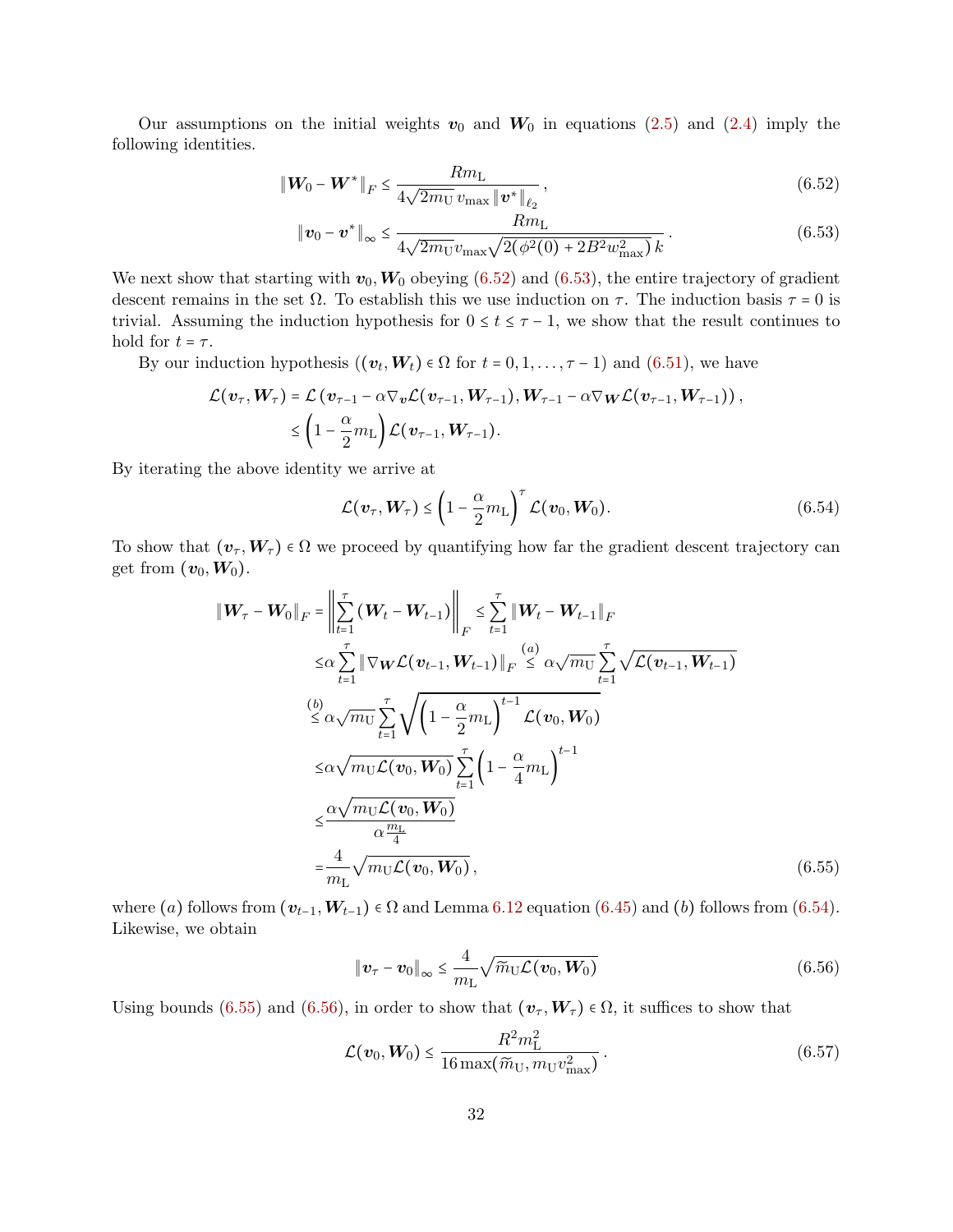The right-hand sides of Equation [\(6.57\)](#page-31-5) depends on  $\max(\widetilde{m}_U, m_U^2_{\text{max}})$ . The dominant term is  $m_{\rm U}v_{\rm max}^2$  because it is of order at least k, while  $m_{\rm U}$  is  $O(1)$ . Therefore, the desired bound in  $(6.57)$ is equivalent to

<span id="page-32-3"></span>
$$
\mathcal{L}(\mathbf{v}_0, \mathbf{W}_0) \le \frac{R^2 m_{\rm L}^2}{16 m_{\rm U} v_{\rm max}^2} \,. \tag{6.58}
$$

We can verify Equation  $(6.58)$  by using Lemma [6.13](#page-30-4) combined with  $(6.52)$  and  $(6.53)$ . This completes the induction argument and shows that  $(\mathbf{v}_\tau, \mathbf{W}_\tau) \in \Omega$  for all  $\tau \geq 1$ .

Finally, since  $(\mathbf{v}_\tau, \mathbf{W}_\tau) \in \Omega$  for all  $\tau \geq 0$ , [\(6.54\)](#page-31-2) holds for all  $\tau \geq 0$ . Substituting for  $m_L$ , we obtain

$$
\mathcal{L}(\boldsymbol{v}_{\tau}, \boldsymbol{W}_{\tau}) \leq \left(1 - \frac{\alpha c^2}{4} \sigma_{\min}^2(\boldsymbol{W}^*) \frac{d}{n}\right)^{\tau} \mathcal{L}(\boldsymbol{v}_0, \boldsymbol{W}_0),
$$
  
 
$$
\leq \left(1 - c^2 w_{\max} \frac{\alpha d}{4n}\right)^{\tau} \mathcal{L}(\boldsymbol{v}_0, \boldsymbol{W}_0), \tag{6.59}
$$

where the last step holds because  $\sigma_{\min}(\boldsymbol{W}^*) < w_{\max}$ .<br>This can slad to the number  $\Lambda$  convention  $2, 2, 3$ .

This concludes the proof under Assumption [2.3](#page-4-2) (a). The claim under Assumption [2.3](#page-4-2) (b) can be proven by a similar argument. The only required adjustment is that the initial radius  $R$  and the term  $m_{\text{L}}$  should now be defined via  $R = \frac{c}{4C'} \sqrt{d/n}$  and  $m_{\text{L}} = c^2 d^2/(2n)$ .

#### Acknowledgements

This work was done in part while M.S. was visiting the Simons Institute for the Theory of Computing. A.J. was partially supported by a Google Faculty Research Award. A.J. would also like to acknowledge the financial support of the Office of the Provost at the University of Southern California through the Zumberge Fund Individual Grant Program. M.S. would like to thank Peter Bartlett for discussions related to [\[50\]](#page-35-8).

## References

- <span id="page-32-4"></span>[1] R. Adamczak. A note on the hanson-wright inequality for random vectors with dependencies. Electronic Communications in Probability, 20, 2015.
- <span id="page-32-2"></span>[2] R. Adamczak, A. E. Litvak, A. Pajor, and N. Tomczak-Jaegermann. Restricted isometry property of matrices with independent columns and neighborly polytopes by random sampling. Constructive Approximation, 34(1):61–88, 2011.
- <span id="page-32-1"></span>[3] N. Agarwal, Z. Allen-Zhu, B. Bullins, E. Hazan, and T. Ma. Finding approximate local minima for nonconvex optimization in linear time.  $arXiv$  preprint  $arXiv:1611.01146$ , 2016.
- <span id="page-32-5"></span>[4] G. W. Anderson, A. Guionnet, and O. Zeitouni. An introduction to random matrices. Cambridge University Press, 2009.
- <span id="page-32-0"></span>[5] A. R. Barron. Approximation and estimation bounds for artificial neural networks. Machine Learning, 14(1):115–133, 1994.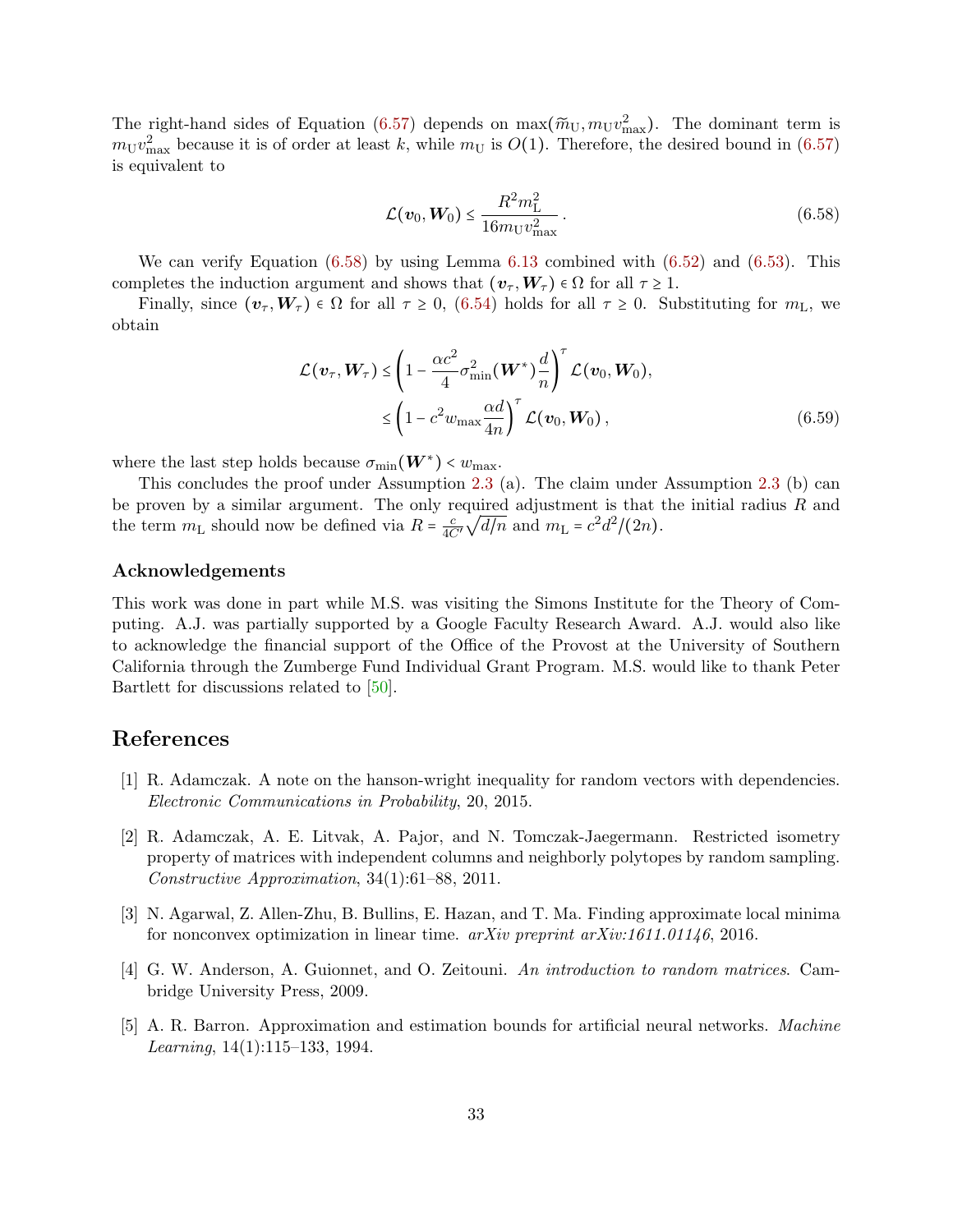- <span id="page-33-13"></span>[6] P. Bartlett, D. J. Foster, and M. Telgarsky. Spectrally-normalized margin bounds for neural networks. arXiv preprint arXiv:1706.08498, 2017.
- <span id="page-33-1"></span>[7] A. Blum and R. L. Rivest. Training a 3-node neural network is NPs-complete. In Proceedings of the 1st International Conference on Neural Information Processing Systems, pages 494–501. MIT Press, 1988.
- <span id="page-33-7"></span>[8] H. Bolcskei, P. Grohs, G. Kutyniok, and P. Petersen. Optimal approximation with sparsely connected deep neural networks. arXiv preprint arXiv:1705.01714, 2017.
- <span id="page-33-10"></span>[9] A. Brutzkus and A. Globerson. Globally optimal gradient descent for a convnet with gaussian inputs. arXiv preprint arXiv:1702.07966, 2017.
- <span id="page-33-15"></span>[10] E. J. Candes, X. Li, and M. Soltanolkotabi. Phase retrieval via Wirtinger flow: Theory and algorithms. IEEE Transactions on Information Theory, 61(4):1985–2007, 2015.
- <span id="page-33-3"></span>[11] Y. Carmon and J. C. Duchi. Gradient descent efficiently finds the cubic-regularized non-convex newton step. arXiv preprint arXiv:1612.00547, 2016.
- <span id="page-33-4"></span>[12] Y. Carmon, J. C. Duchi, O. Hinder, and A. Sidford. Accelerated methods for non-convex optimization. arXiv preprint arXiv:1611.00756, 2016.
- <span id="page-33-9"></span>[13] A. Choromanska, M. Henaff, M. Mathieu, G. B. Arous, and Y. LeCun. The loss surfaces of multilayer networks. In AISTATS, 2015.
- <span id="page-33-0"></span>[14] R. Collobert and J. Weston. A unified architecture for natural language processing: Deep neural networks with multitask learning. In Proceedings of the 25th international conference on Machine learning, pages 160–167. ACM, 2008.
- <span id="page-33-2"></span>[15] F. E. Curtis, D. P. Robinson, and M. Samadi. A trust region algorithm with a worst-case iteration complexity of mathcal  $\{O\}$  epsilon^{-3/2}) for nonconvex optimization. Mathematical Programming, pages 1–32, 2014.
- <span id="page-33-6"></span>[16] R. Ge, F. Huang, C. Jin, and Y. Yuan. Escaping from saddle pointsonline stochastic gradient for tensor decomposition. In Proceedings of The 28th Conference on Learning Theory, pages 797–842, 2015.
- <span id="page-33-14"></span>[17] S. Goel, V. Kanade, A. Klivans, and J. Thaler. Reliably learning the relu in polynomial time. arXiv preprint arXiv:1611.10258, 2016.
- <span id="page-33-12"></span>[18] B. D. Haeffele and R. Vidal. Global optimality in tensor factorization, deep learning, and beyond. arXiv preprint arXiv:1506.07540, 2015.
- <span id="page-33-8"></span>[19] E. Hazan, K. Levy, and S. Shalev-Shwartz. Beyond convexity: Stochastic quasi-convex optimization. In Advances in Neural Information Processing Systems, pages 1594–1602, 2015.
- <span id="page-33-11"></span>[20] M. Janzamin, H. Sedghi, and A. Anandkumar. Beating the perils of non-convexity: Guaranteed training of neural networks using tensor methods. arXiv preprint arXiv:1506.08473, 2015.
- <span id="page-33-5"></span>[21] C. Jin, R. Ge, P. Netrapalli, S. M. Kakade, and M. I. Jordan. How to escape saddle points efficiently. arXiv preprint arXiv:1703.00887, 2017.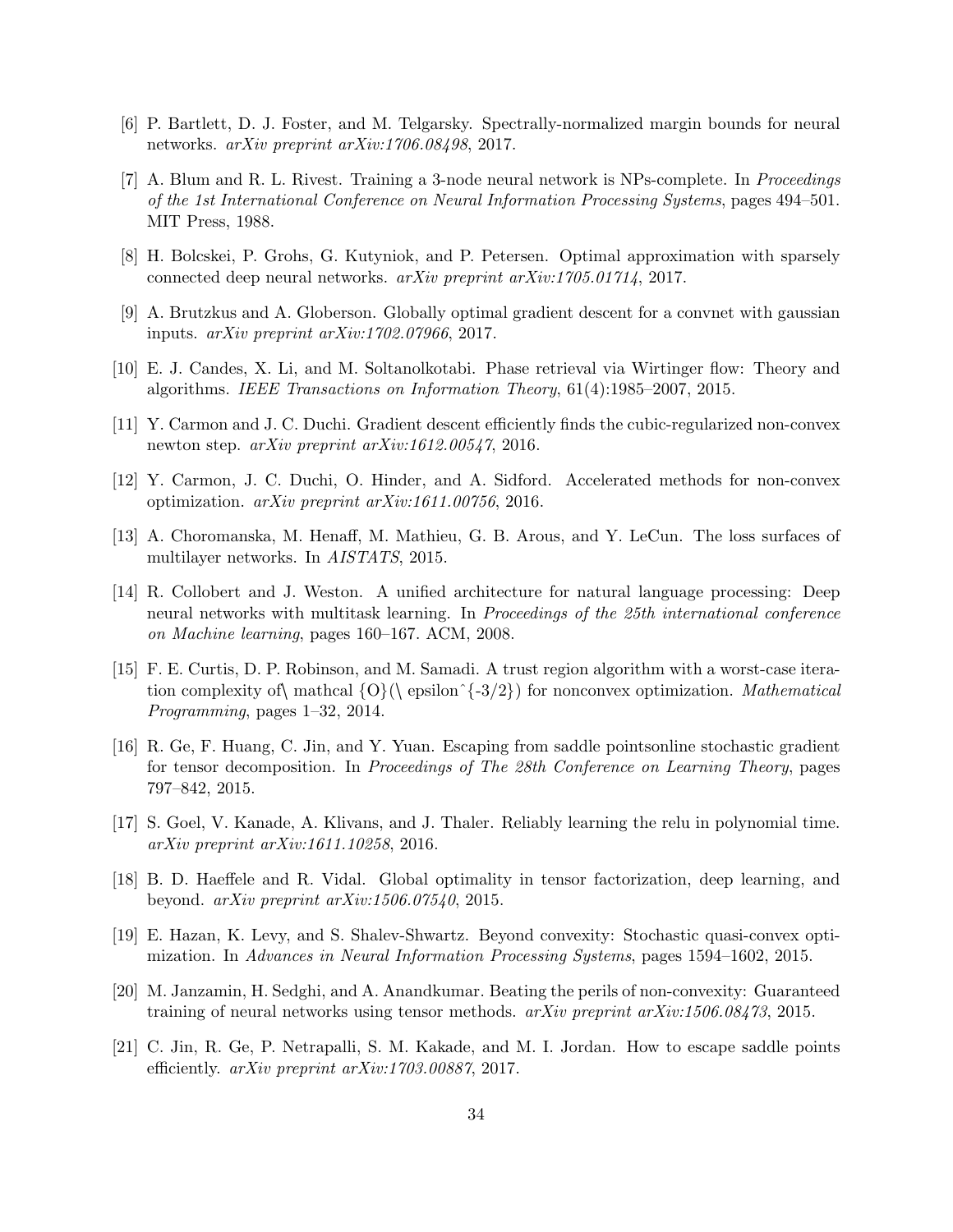- <span id="page-34-7"></span>[22] S. M. Kakade, V. Kanade, O. Shamir, and A. Kalai. Efficient learning of generalized linear and single index models with isotonic regression. In Advances in Neural Information Processing Systems, pages 927–935, 2011.
- <span id="page-34-8"></span>[23] A. T. Kalai and R. Sastry. The isotron algorithm: High-dimensional isotonic regression. In COLT, 2009.
- <span id="page-34-9"></span>[24] K. Kawaguchi. Deep learning without poor local minima. In Advances In Neural Information Processing Systems, pages 586–594, 2016.
- <span id="page-34-0"></span>[25] A. Krizhevsky, I. Sutskever, and G. E. Hinton. Imagenet classification with deep convolutional neural networks. In Advances in neural information processing systems, pages 1097–1105, 2012.
- <span id="page-34-5"></span>[26] C. J. Kuo. The CNN as a guided multilayer RECOS transform [lecture notes]. IEEE Signal Processing Magazine, 34(3):81–89, 2017.
- <span id="page-34-16"></span>[27] Michel Ledoux. The concentration of measure phenomenon, volume 89. American Mathematical Soc., 2005.
- <span id="page-34-3"></span>[28] J. D. Lee, M. Simchowitz, M. I. Jordan, and B. Recht. Gradient descent converges to minimizers. University of California, Berkeley, 1050:16, 2016.
- <span id="page-34-4"></span>[29] K. Y. Levy. The power of normalization: Faster evasion of saddle points. arXiv preprint arXiv:1611.04831, 2016.
- <span id="page-34-10"></span>[30] Y. Li and Y. Yuan. Convergence analysis of two-layer neural networks with ReLU activation. arXiv preprint arXiv:1705.09886, 2017.
- <span id="page-34-6"></span>[31] S. Mei, Y. Bai, and A. Montanari. The landscape of empirical risk for non-convex losses.  $arXiv$ preprint arXiv:1607.06534, 2016.
- <span id="page-34-1"></span>[32] A. Mohamed, G. E. Dahl, and G. Hinton. Acoustic modeling using deep belief networks. IEEE Transactions on Audio, Speech, and Language Processing, 20(1):14–22, 2012.
- <span id="page-34-2"></span>[33] Y. Nesterov and B. T. Polyak. Cubic regularization of newton method and its global performance. Mathematical Programming, 108(1):177–205, 2006.
- <span id="page-34-12"></span>[34] Quynh Nguyen and Matthias Hein. The loss surface of deep and wide neural networks.  $arXiv$ preprint arXiv:1704.08045, 2017.
- <span id="page-34-15"></span>[35] B. T. Polyak. Gradient methods for minimizing functionals. Zhurnal Vychislitel'noi Matematiki i Matematicheskoi Fiziki, 3(4):643–653, 1963.
- <span id="page-34-11"></span>[36] T. Poston, C-N. Lee, Y. Choie, and Y. Kwon. Local minima and back propagation. In Neural Networks, 1991., IJCNN-91-Seattle International Joint Conference on, volume 2, pages 173– 176. IEEE, 1991.
- <span id="page-34-13"></span>[37] S. Shalev-Shwartz, O. Shamir, and K. Sridharan. Learning kernel-based halfspaces with the 0-1 loss. SIAM Journal on Computing, 40(6):1623–1646, 2011.
- <span id="page-34-14"></span>[38] M. Soltanolkotabi. Algorithms and Theory for Clustering and Nonconvex Quadratic Programming. PhD thesis, Stanford University, 2014.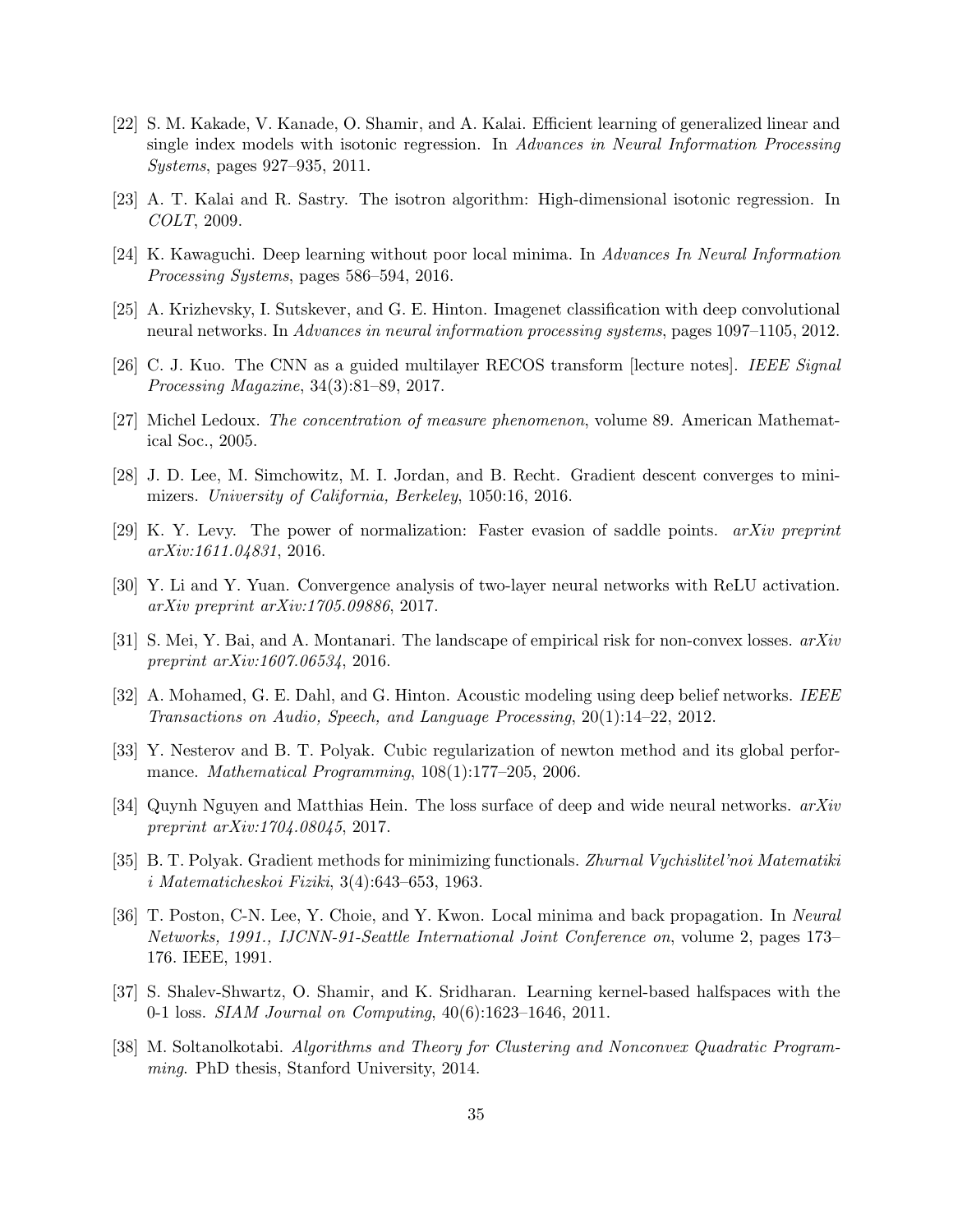- <span id="page-35-3"></span>[39] M. Soltanolkotabi. Learning relus via gradient descent. arXiv preprint arXiv:1705.04591, 2017.
- <span id="page-35-10"></span>[40] M. Soltanolkotabi. Structured signal recovery from quadratic measurements: Breaking sample complexity barriers via nonconvex optimization. arXiv preprint arXiv:1702.06175, 2017.
- <span id="page-35-4"></span>[41] D. Soudry and Y. Carmon. No bad local minima: Data independent training error guarantees for multilayer neural networks. arXiv preprint arXiv:1605.08361, 2016.
- <span id="page-35-1"></span>[42] M. Telgarsky. Benefits of depth in neural networks. arXiv preprint arXiv:1602.04485, 2016.
- <span id="page-35-6"></span>[43] Y. Tian. An analytical formula of population gradient for two-layered relu network and its applications in convergence and critical point analysis. International Conference on Machine Learning (ICML), 2017.
- <span id="page-35-11"></span>[44] R. Vershynin. Introduction to the non-asymptotic analysis of random matrices. arXiv preprint arXiv:1011.3027, 2010.
- <span id="page-35-2"></span>[45] T. Wiatowski, P. Grohs, and H. Bolcskei. Energy propagation in deep convolutional neural networks. arXiv preprint arXiv:1704.03636, 2017.
- <span id="page-35-5"></span>[46] B. Xie, Y. Liang, and L. Song. Diversity leads to generalization in neural networks. arXiv preprint arXiv:1611.03131, 2016.
- <span id="page-35-0"></span>[47] C. Zhang, S. Y. Bengio, M. Hardt, B. Recht, and O. Vinyals. Understanding deep learning requires rethinking generalization. arXiv preprint arXiv:1611.03530, 2016.
- <span id="page-35-7"></span>[48] Q. Zhang, R. Panigrahy, S. Sachdeva, and A. Rahimi. Electron-proton dynamics in deep learning.  $arXiv$  preprint  $arXiv:1702.00458$ , 2017.
- <span id="page-35-9"></span>[49] Y. Zhang, J. D. Lee, and M. I. Jordan. L1-regularized neural networks are improperly learnable in polynomial time. In International Conference on Machine Learning, pages 993–1001, 2016.
- <span id="page-35-8"></span>[50] K. Zhong, Z. Song, P. Jain, P. L. Bartlett, and I. S. Dhillon. Recovery guarantees for onehidden-layer neural networks. *arXiv preprint arXiv:1706.03175*, 2017.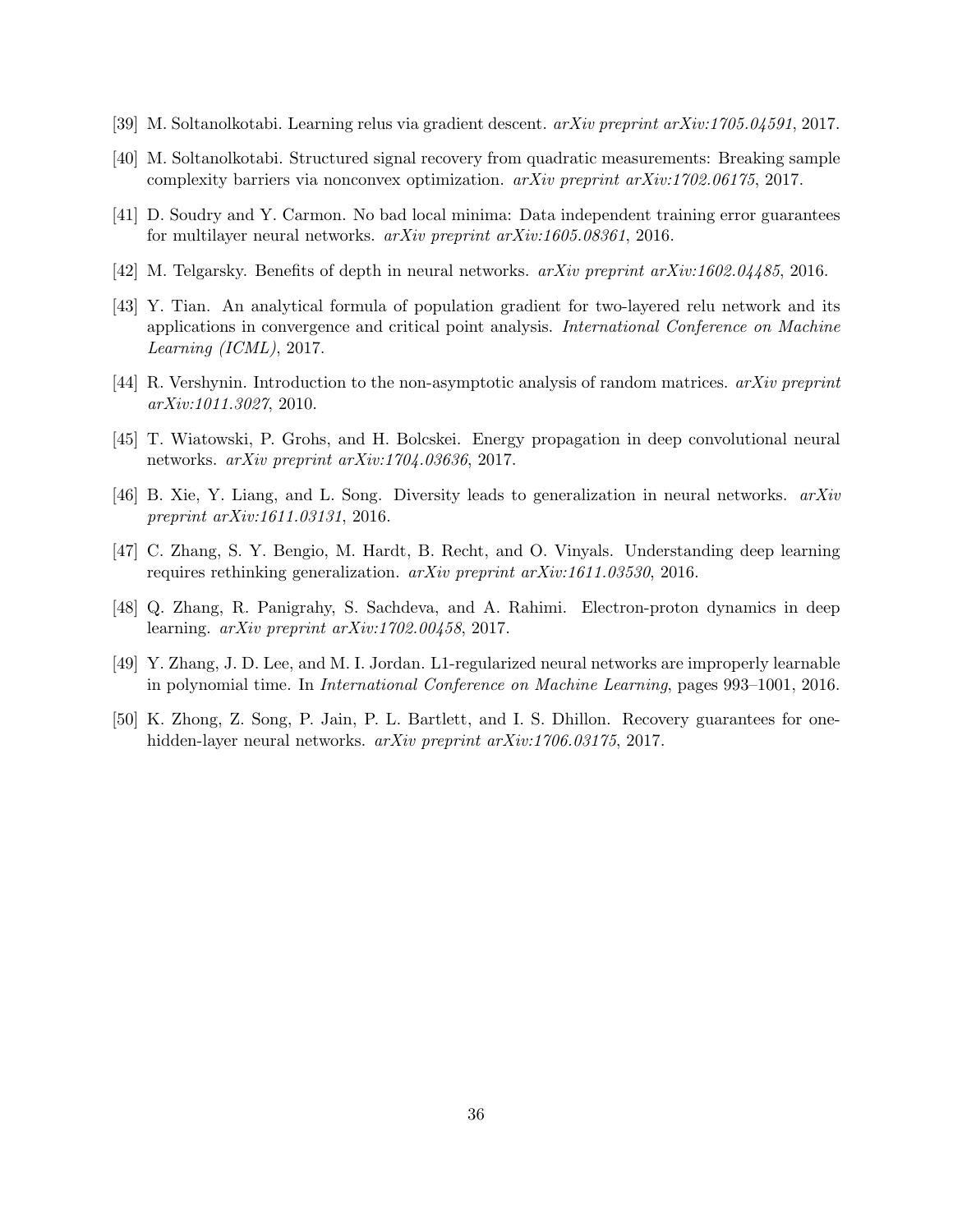## <span id="page-36-0"></span>A Proof of preliminary lemmas

### A.1 Proof of Lemma [4.3](#page-11-0)

If  $\sigma_{\min}(A) = 0$  then the claim is obvious. We therefore assume that A has full column rank. Let  $i^* = \arg \max_{1 \le i \le k} |v_i|$ . We choose **u** such that  $Au = e_{i^*}$ . We then have

$$
\|\boldsymbol{v}\|_{\ell_{\infty}} = |v_{i^*}| = \|\boldsymbol{D}_{\boldsymbol{v}}\boldsymbol{A}\boldsymbol{u}\| \leq \sigma_{\max}(\boldsymbol{D}_{\boldsymbol{v}}\boldsymbol{A})\|\boldsymbol{u}\|.
$$
 (A.1)

We also have

<span id="page-36-4"></span><span id="page-36-3"></span>
$$
\sigma_{\min}(\boldsymbol{A})\|\boldsymbol{u}\| \le \|\boldsymbol{A}\boldsymbol{u}\| = 1. \tag{A.2}
$$

<span id="page-36-1"></span>Equations  $(A.1)$  and  $(A.2)$  together implies the desired result.

### A.2 Proof of Lemma [4.5](#page-11-4)

We have

$$
\mathbb{E}|Y|^p = \int_0^\infty \mathbb{P}\{|Y|^p \ge u\} du
$$
  
\n
$$
= \int_0^\infty \mathbb{P}\{|Y| \ge t\} pt^{p-1} dt
$$
  
\n
$$
= \int_0^{\frac{A}{B}} e^{-c\frac{t^2}{A}} pt^{p-1} dt + \int_{\frac{A}{B}}^\infty e^{-c\frac{t}{B}} pt^{p-1} dt
$$
  
\n
$$
\le p \left( \int_0^\infty e^{-c\frac{t^2}{A}} t^{p-1} dt + \int_0^\infty e^{-c\frac{t}{B}} t^{p-1} dt \right)
$$
  
\n
$$
= \left( \frac{A}{c} \right)^{\frac{p}{2}} \Gamma\left(\frac{p}{2}\right) + \left( \frac{B}{c} \right)^p \Gamma(p)
$$
  
\n
$$
\le \left( \frac{A}{2c} p \right)^{\frac{p}{2}} + \left( \frac{B}{c} p \right)^p \le 2 \max \left( \sqrt{\frac{A}{2c}} p, \frac{B}{c} p \right)^p \le 2p^p \max \left( \sqrt{\frac{A}{2c}}, \frac{B}{c} \right)^p.
$$
 (A.3)

Let  $\xi = \max\left(\sqrt{\frac{A}{2c}}\right)$  $\frac{A}{2c}$ ,  $\frac{B}{c}$  $\frac{B}{c}$ ). This implies that

$$
\mathbb{E} \exp(|Y|/C) = 1 + \sum_{p=1}^{\infty} \frac{\mathbb{E}|Y|^p}{C^p p!} \le 1 + 2 \sum_{p=1}^{\infty} \left(\frac{\xi e}{C}\right)^p = 1 + \frac{2\xi e}{C - \xi e}.
$$

The first inequality follows from [\(A.3\)](#page-36-5); in the second one we use  $p! \ge (p/e)^p$ . Therefore, we have  $\mathbb{E} \exp(|Y|/C) \leq 2$ , if  $C \geq 3e\xi$ . This yields  $||Y||_{\psi_1} \leq 9 \max\left(\sqrt{\frac{A}{2c}}\right)$  $\frac{A}{2c}$ ,  $\frac{B}{c}$  $\frac{B}{c}$ ).

### <span id="page-36-2"></span>A.3 Proof of Lemma [4.7](#page-11-2)

We begin by considering the eigenvalue decomposition of the matrix  $\boldsymbol{A}$  given by

<span id="page-36-5"></span>
$$
\boldsymbol{A} = \sum_{i=1}^d \lambda_i \boldsymbol{v}_i \boldsymbol{v}_i^T.
$$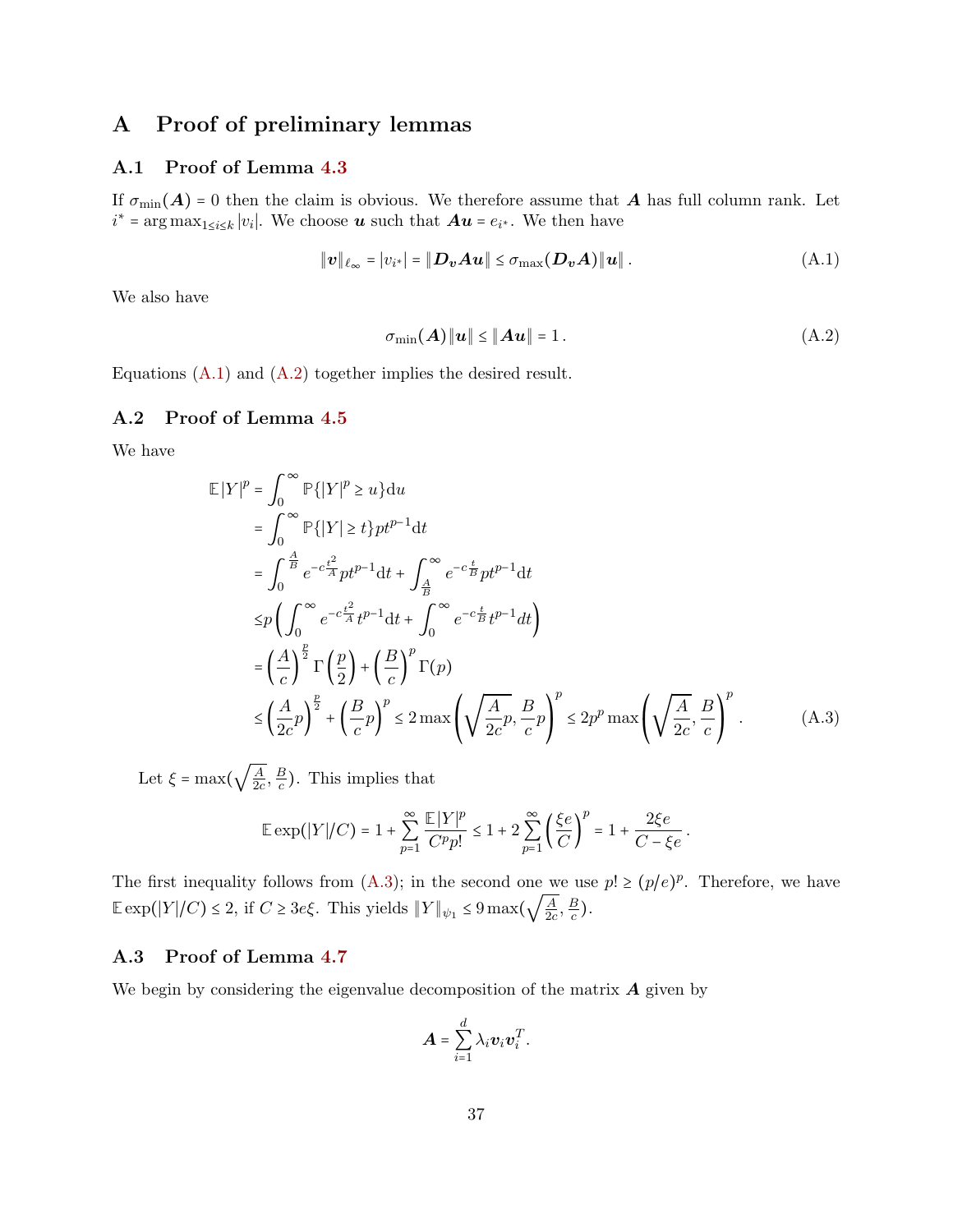Note that we have

$$
\frac{1}{n}\sum_{i=1}^{n}\left(\boldsymbol{x}_{i}^{T}\boldsymbol{A}\boldsymbol{x}_{i}\right)\boldsymbol{x}_{i}\boldsymbol{x}_{i}^{T}-(2\boldsymbol{A}+\text{trace}(\boldsymbol{A})\boldsymbol{I})=\frac{1}{n}\sum_{i=1}^{n}\left(\boldsymbol{x}_{i}^{T}\left(\sum_{j=1}^{d}\lambda_{j}\boldsymbol{v}_{j}\boldsymbol{v}_{j}^{T}\right)\boldsymbol{x}_{i}\right)\boldsymbol{x}_{i}\boldsymbol{x}_{i}^{T}-\left(2\sum_{j=1}^{d}\lambda_{j}\boldsymbol{v}_{j}\boldsymbol{v}_{j}^{T}+\left(\sum_{j=1}^{d}\lambda_{j}\right)\boldsymbol{I}\right),
$$
\n
$$
=\sum_{j=1}^{d}\lambda_{j}\left(\frac{1}{n}\sum_{i=1}^{n}(\boldsymbol{x}_{i}^{T}\boldsymbol{v}_{i})^{2}\boldsymbol{x}_{i}\boldsymbol{x}_{i}^{T}-\left(2\boldsymbol{v}_{i}\boldsymbol{v}_{i}^{T}+\boldsymbol{I}\right)\right).
$$
\n(A.4)

To continue we state a Lemma due to [\[10\]](#page-33-15) (see also [\[38,](#page-34-14) [40\]](#page-35-10) for closely related results).

**Lemma A.1** [\[10,](#page-33-15) Lemma 7.4] Let  $\boldsymbol{a} \in \mathbb{R}^d$  be a fixed vector and for  $i = 1, 2, ..., n$ , let  $\boldsymbol{x}_i$  be distributed i.i.d.  $\mathcal{N}(\mathbf{0}, \mathbf{I}_d)$ . Then as long as

<span id="page-37-1"></span> $n \geq c(\delta) d \log d$ ,

with c a constant depending only on  $\delta$ . Then

$$
\left\|\frac{1}{n}\sum_{i=1}^n(\bm{x}_i^T\bm{a})^2\bm{x}_i\bm{x}_i^T - (2\bm{a}\bm{a}^T + \|\bm{a}\|_{\ell_2}^2\,\bm{I})\right\| \leq \delta \|\bm{a}\|_{\ell_2}^2\,,
$$

holds with probability at least  $1 - 10e^{-\gamma d} - 8/d^2$  with  $\gamma$  a fixed numerical constant.

Applying the union bound to the above lemma we conclude that for the unit norm vectors  $\{v_j\}_{j=1}^d$ 

$$
\left\| \frac{1}{n} \sum_{i=1}^n \left| \boldsymbol{x}_i^T \boldsymbol{v}_j \right|^2 \boldsymbol{x}_i \boldsymbol{x}_i^T - \left( 2 \boldsymbol{v}_j \boldsymbol{v}_j^T + \boldsymbol{I} \right) \right\| \leq \delta,
$$

hold simultaneously with probability at least  $1 - 10de^{-\gamma d} - 8/d$ . Combining the latter inequalities together with [\(A.4\)](#page-37-1) we conclude that

$$
\left\| \frac{1}{n} \sum_{i=1}^{n} \left( \boldsymbol{x}_{i}^{T} \boldsymbol{A} \boldsymbol{x}_{i} \right) \boldsymbol{x}_{i} \boldsymbol{x}_{i}^{T} - (2\boldsymbol{A} + \text{trace}(\boldsymbol{A})\boldsymbol{I}) \right\| = \left\| \sum_{j=1}^{d} \lambda_{j} \left( \frac{1}{n} \sum_{i=1}^{n} (\boldsymbol{x}_{i}^{T} \boldsymbol{v}_{i})^{2} \boldsymbol{x}_{i} \boldsymbol{x}_{i}^{T} - (2\boldsymbol{v}_{i} \boldsymbol{v}_{i}^{T} + \boldsymbol{I}) \right) \right\|,
$$
  

$$
\leq \sum_{j=1}^{d} \lambda_{j} \left\| \frac{1}{n} \sum_{i=1}^{n} \left| \boldsymbol{x}_{i}^{T} \boldsymbol{v}_{j} \right|^{2} \boldsymbol{x}_{i} \boldsymbol{x}_{i}^{T} - (2\boldsymbol{v}_{j} \boldsymbol{v}_{j}^{T} + \boldsymbol{I}) \right\|,
$$
  

$$
\leq \delta \left( \sum_{j=1}^{d} \lambda_{j} \right),
$$
  

$$
= \delta \cdot \text{trace}(\boldsymbol{A}),
$$

<span id="page-37-0"></span>completing the proof.

## B Proof of Proposition [6.1](#page-21-2)

Recalling definition of  $\mu$  given by [\(6.1\)](#page-21-4), we first show that  $\mathbb{E}[\phi'(Wx)] = \mu$ . Due to rotational invariance of Gaussian distribution, without loss of generality, we assume that  $w_i = ||w_i||e_1$ . Therefore,

$$
\mathbb{E}[\phi'(\mathbf{w}_i^T\mathbf{x})] = \mathbb{E}[\phi'(\|\mathbf{w}_i\|x_1)] = \mu_i.
$$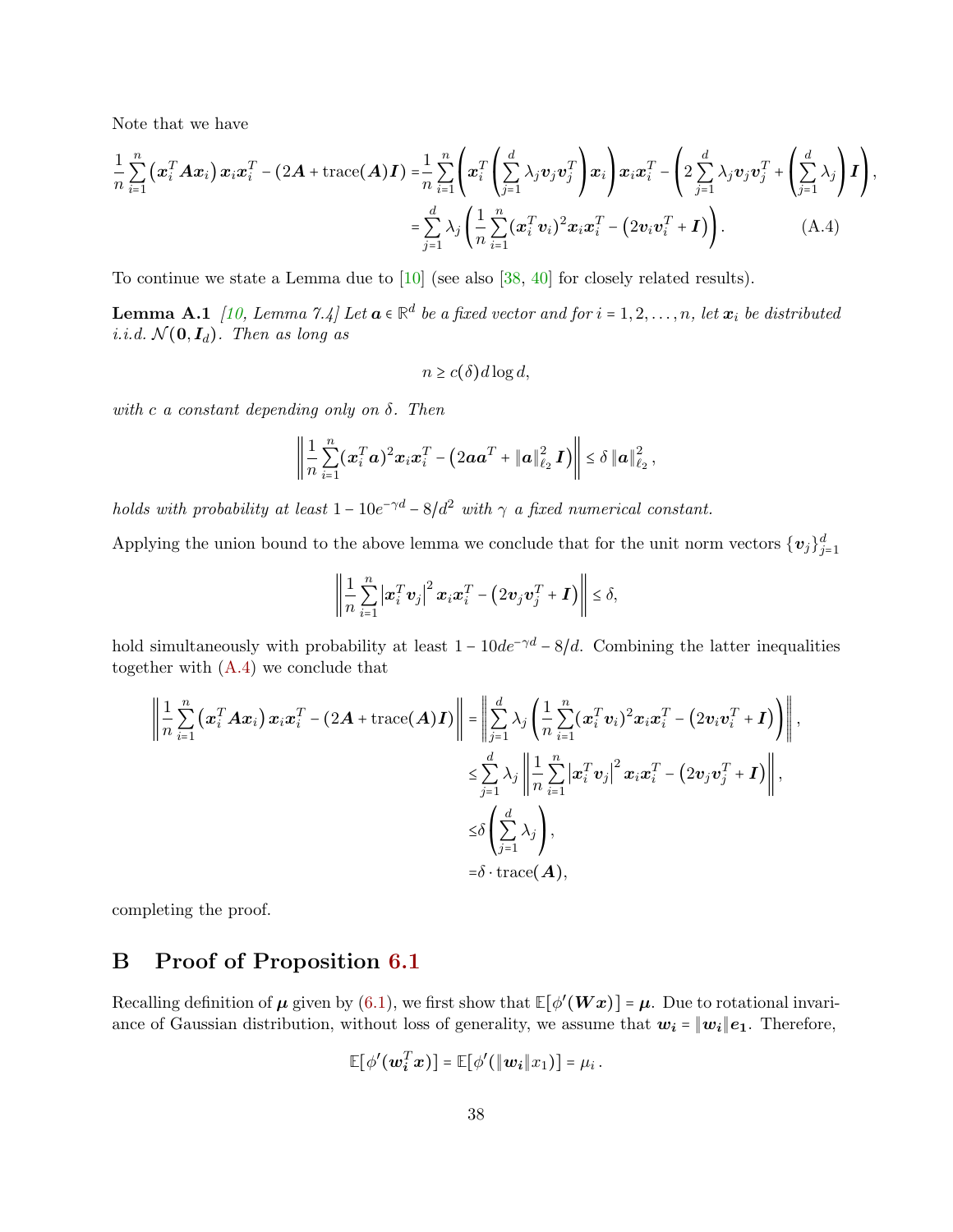Consequently, we have  $\mathbb{E}[\phi'(WX)] = \mu \mathbf{1}_n^T$ .

We shall try to deduce a bound on the minimum singular value of  $J$  via a lower bound on the minimum singular value of  $\tilde{\mathbf{J}} = \mathbf{X} * \mathbf{D}_{v}(\phi'(\mathbf{W}\mathbf{X}) - \boldsymbol{\mu}\mathbf{1}_{n}^{T})$ . By Lemma [4.4,](#page-11-5) we have

$$
J^T J = (X^T X) \circ (\phi'(WX)^T D_v^2 \phi(WX)),
$$
  

$$
\tilde{J}^T \tilde{J} = (X^T X) \circ ((\phi'(WX) - \mu 1_n^T)^T D_v^2 (\phi(WX) - \mu 1_n^T)).
$$

Now note that

$$
J^{T} J = \tilde{J}^{T} \tilde{J} + (X^{T} X) \circ (||D_{v} \mu||_{\ell_{2}}^{2} 1_{n} 1_{n}^{T})
$$
  
+  $(X^{T} X) \circ ((\phi'(WX) - \mu_{1n}^{T})^{T} D_{v}^{2} (\mu_{1n}^{T}))$   
+  $(X^{T} X) \circ ((\mu_{1n}^{T})^{T} D_{v}^{2} (\phi'(WX) - \mu_{1n}^{T}))$   
=  $\tilde{J}^{T} \tilde{J} + ||D_{v} \mu||_{\ell_{2}}^{2} (X^{T} X)$   
+  $(X^{T} X) \circ ((\phi'(WX)^{T} D_{v}^{2} \mu - ||D_{v} \mu||_{\ell_{2}}^{2} 1_{n}) 1_{n}^{T})$   
+  $(X^{T} X) \circ (1_{n} (\phi'(WX)^{T} D_{v}^{2} \mu - ||D_{v} \mu||_{\ell_{2}}^{2} 1_{n})^{T})$   
=  $\tilde{J}^{T} \tilde{J} + ||D_{v} \mu||_{\ell_{2}}^{2} (X^{T} X)$   
+ diag  $(\phi'(WX)^{T} D_{v}^{2} \mu - ||D_{v} \mu||_{\ell_{2}}^{2} 1_{n}) (X^{T} X)$   
+  $(X^{T} X) \text{ diag } (\phi'(WX)^{T} D_{v}^{2} \mu - ||D_{v} \mu||_{\ell_{2}}^{2} 1_{n}).$ 

Now let us focus on bounding the maximum eigenvalue of the extra terms. For simplicity define  $\Lambda = \text{diag}((\phi'(\boldsymbol{W}\boldsymbol{X})^T\boldsymbol{D}_{\boldsymbol{v}}^2\boldsymbol{\mu} - \|\boldsymbol{D}_{\boldsymbol{v}}\boldsymbol{\mu}\|^2_{\ell})$  $\sum_{\ell_2}^2 \mathbf{1}_n$ ) and  $\widehat{\mathbf{\Sigma}} = \mathbf{X}^T \mathbf{X}$ .

Note that by isoperimetry property [\[27\]](#page-34-16) and union bounding over  $i \in [n]$ , we have

$$
\mathbb{P}\left(\sup_{i\in[n]}\left\|\boldsymbol{D}_{\boldsymbol{v}}\phi'(\boldsymbol{W}\boldsymbol{x}_{i})-\boldsymbol{D}_{\boldsymbol{v}}\boldsymbol{\mu}\right\|_{\ell_{2}}\geq\frac{1}{4}\|\boldsymbol{D}_{\boldsymbol{v}}\boldsymbol{\mu}\|\right)\leq2n\exp\left(-\frac{1}{32L^{2}v_{\max}^{2}}\frac{\|\boldsymbol{D}_{\boldsymbol{v}}\boldsymbol{\mu}\|^{2}}{\sigma_{\max}^{2}(\boldsymbol{W})}\right)\leq2n\exp\left(-\frac{v_{\min}^{2}}{32L^{2}v_{\max}^{2}}\frac{\|\boldsymbol{\mu}\|^{2}}{\sigma_{\max}^{2}(\boldsymbol{W})}\right),
$$

where we used the fact that  $f(x) = ||D_v \phi'(Wx)||_{\ell_2}$  is a Lipschitz function with Lipschitz constant  $Lv_{\text{max}}(\boldsymbol{W})$ . This implies that

$$
\|\Lambda\| \leq \frac{1}{4} \|D_{\boldsymbol{v}}\boldsymbol{\mu}\|^2 \quad \Rightarrow \quad \frac{\|D_{\boldsymbol{v}}\boldsymbol{\mu}\|_{\ell_2}^2}{2}\boldsymbol{I} + \Lambda \geq \frac{\|\boldsymbol{D}_{\boldsymbol{v}}\boldsymbol{\mu}\|_{\ell_2}^2}{4}\boldsymbol{I}
$$

Therefore,

$$
\|\mathbf{D}_{\boldsymbol{v}}\boldsymbol{\mu}\|_{\ell_2}^2\widehat{\boldsymbol{\Sigma}}+\boldsymbol{\Lambda}\widehat{\boldsymbol{\Sigma}}+\widehat{\boldsymbol{\Sigma}}\boldsymbol{\Lambda}=\left(\frac{\|\mathbf{D}_{\boldsymbol{v}}\boldsymbol{\mu}\|_{\ell_2}^2}{2}\boldsymbol{I}+\boldsymbol{\Lambda}\right)\widehat{\boldsymbol{\Sigma}}+\widehat{\boldsymbol{\Sigma}}\left(\frac{\|\mathbf{D}_{\boldsymbol{v}}\boldsymbol{\mu}\|_{\ell_2}^2}{2}\boldsymbol{I}+\boldsymbol{\Lambda}\right)\geq \frac{\|\mathbf{D}_{\boldsymbol{v}}\boldsymbol{\mu}\|_{\ell_2}^2}{2}\widehat{\boldsymbol{\Sigma}}.
$$

Plugging the latter into the original expression we conclude that

$$
\mathbf{J}^T \mathbf{J} \geq \tilde{\mathbf{J}}^T \tilde{\mathbf{J}} + \frac{\|\mathbf{D}_v \boldsymbol{\mu}\|_{\ell_2}^2}{2} \mathbf{X}^T \mathbf{X}.
$$
 (B.1)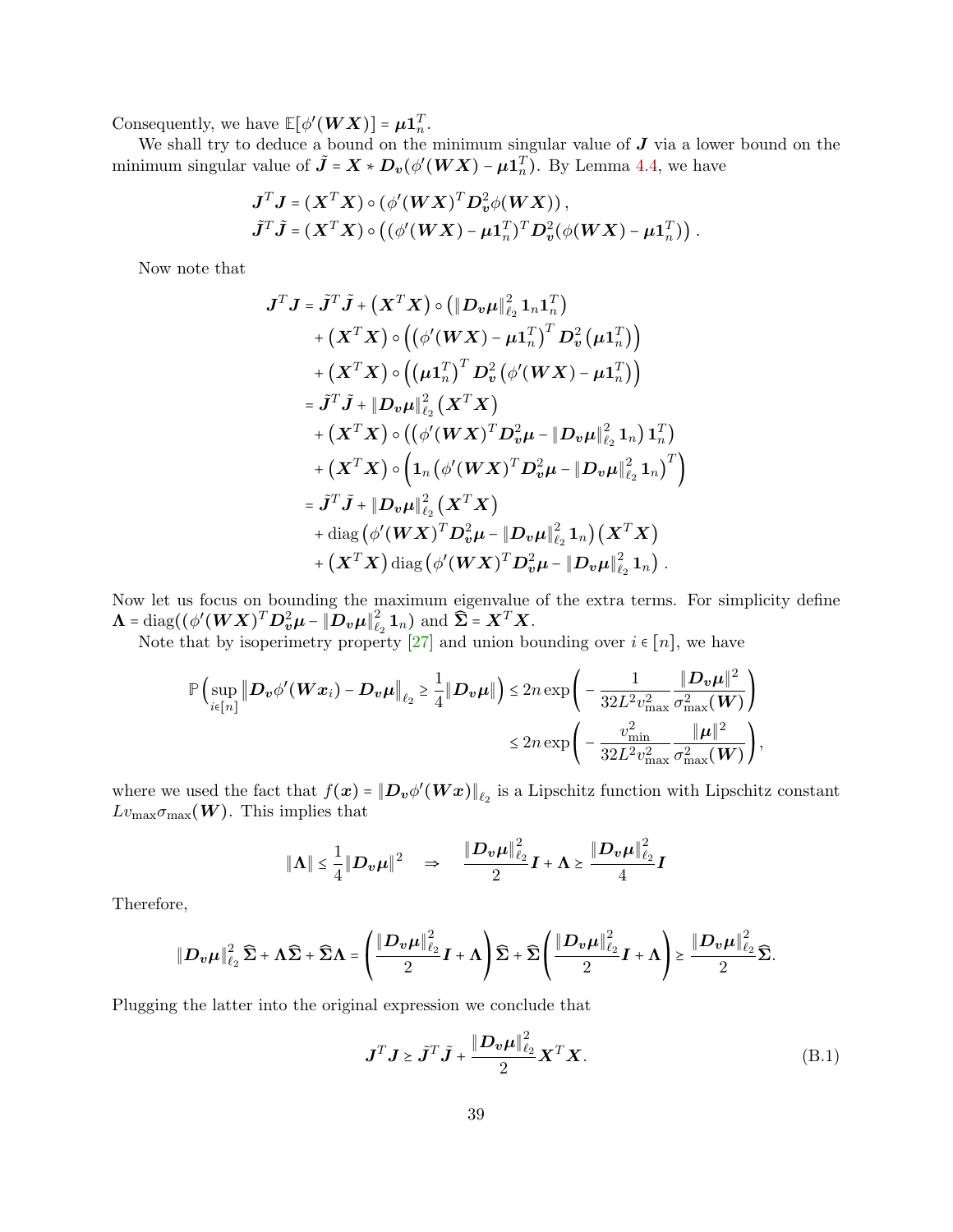We have  $\sigma_{\min}(\boldsymbol{J}) \geq \sigma_{\min}(\boldsymbol{J})$ . Further,

$$
\sigma_{\max}(\boldsymbol{J}) \leq \sigma_{\max}(\tilde{\boldsymbol{J}}) + \|\boldsymbol{D}_{\boldsymbol{v}}\boldsymbol{\mu}\| \sigma_{\max}(\boldsymbol{X})\,.
$$

By [\[44,](#page-35-11) Corollary 5.35],  $\sigma_{\max}(\boldsymbol{X}) \leq \sqrt{d} + 2\sqrt{n}$ , with probability at least  $1 - 2e^{-n/2}$ . The result follows be recalling that  $n \geq d$ .

## <span id="page-39-0"></span>C Proof of Proposition [6.4](#page-22-5)

We first prove the claim under Assumption [2.3](#page-4-2) (a). We start by bounding the entries of  $\Gamma$  and mean vector  $\mu$ .

Recall that  $\gamma_{\phi}(\sigma) = \mathbb{E}(\phi''(\sigma g))$ , where  $g \sim \mathcal{N}(0, 1)$ . Also not that the function  $|\gamma_{\phi}(\sigma)|$  is continuous and always positive by Assumption [2.3](#page-4-2) (a). Therefore it attains its minimum over any compact set. Since  $||w_\ell||_{\ell_2} \in [w_{\min}, w_{\max}]$ , for all  $1 \leq \ell \leq k$ , there exists a constant  $\gamma_{\min} > 0$ , such that is  $(|w_{\min}|) \geq 1$ that  $|\gamma_{\phi}(\|\mathbf{w}_{\ell}\|_{\ell_2})| \geq \gamma_{\min}$ , for all  $1 \leq \ell \leq k$ . Furthermore,  $|\phi''| \leq L$  implies  $|\gamma_{\phi}(\sigma)| = |\mathbb{E}[\phi''(\sigma g)]| \leq L$ . Hence, for  $1 \leq \ell \leq k$ , we have

$$
0 < \gamma_{\min} < |\Gamma_{\ell\ell}| \le L \,. \tag{C.1}
$$

By a similar argument, we have  $|\mu_{\ell}| > \mu_{\min} > 0$ , for some constant  $\mu_{\min}$  and for all  $1 \leq \ell \leq k$ . Furthermore,

$$
\|\mu\|_{\ell_2} = \|\mathbb{E}[\phi'(Wx)]\|_{\ell_2},
$$
\n
$$
\leq \mathbb{E}[\|\phi'(Wx)\|_{\ell_2}],
$$
\n
$$
\stackrel{(b)}{=} \mathbb{E}\left[\|\phi'(0) + \text{diag}\left(\int_0^1 \phi''(tWx)dt\right)Wx\right\|_{\ell_2},
$$
\n
$$
\leq \mathbb{E}\left[\|\phi'(0)1_k\|_{\ell_2} + L\sigma_{\text{max}}(W)\|x\|_{\ell_2}\right],
$$
\n
$$
\leq \phi'(0)\sqrt{k} + L\sigma_{\text{max}}(W)\sqrt{d}.
$$

Here (a) follows from Jenson's inequality, (b) follows from Taylor's theorem, (c) from the triangular inequality together with the fact that  $|\phi''| \leq L$  and the definition of the maximum eigenvalue, and<br>(d) follows from Japan's incomplite which involves (FIInII, 1)?  $\leq$  FIInI<sup>2</sup>, 1, 1, 1, experiments (d) follows from Jenson's inequality which implies  $(\mathbb{E}[\|\boldsymbol{x}\|_{\ell_2}])^2 \leq \mathbb{E}[\|\boldsymbol{x}\|_{\ell_2}^2]$  $\begin{bmatrix} 2 \\ \ell_2 \end{bmatrix} = d$ . In conclusion, we have

$$
\mu_{\min} \sqrt{k} \leq \|\boldsymbol{\mu}\|_{\ell_2} \leq \sqrt{k} + L\sigma_{\max}(\boldsymbol{W})\sqrt{d}.
$$
 (C.2)

We next simplify the statement of Proposition [6.1](#page-21-2) using the above bounds on  $\Gamma_{\ell\ell}$  and  $||\mu||_{\ell_2}$ . Note that by  $(6.11)$  and the lower bound in  $(C.2)$  we have

<span id="page-39-2"></span><span id="page-39-1"></span>
$$
\frac{\|\boldsymbol{\mu}\|^2}{\sigma_{\max}^2(\boldsymbol{W})} \ge \frac{\mu_{\min}^2}{c_0^{1/4}\sigma_{\min}(\boldsymbol{W})} \cdot \frac{k n^{1/4}}{\sqrt{d}}.
$$
\n(C.3)

Also note that  $||w_\ell||_{\ell_2} \in [w_{\min}, w_{\max}]$  implies  $\sigma_{\min}(W) \leq w_{\max}$ . Using the latter in [\(C.3\)](#page-39-2) together with the fact that  $k \geq d$  and  $n \geq 1$  implies that

$$
\frac{\|\boldsymbol{\mu}\|^2}{\sigma_{\max}^2(\boldsymbol{W})}\geq \frac{\mu_{\min}^2}{\sqrt[4]{c_0}w_{\max}}n^{1/4}\sqrt{d}\geq \frac{\mu_{\min}^2}{\sqrt[4]{c_0}w_{\max}}\sqrt{d}\,.
$$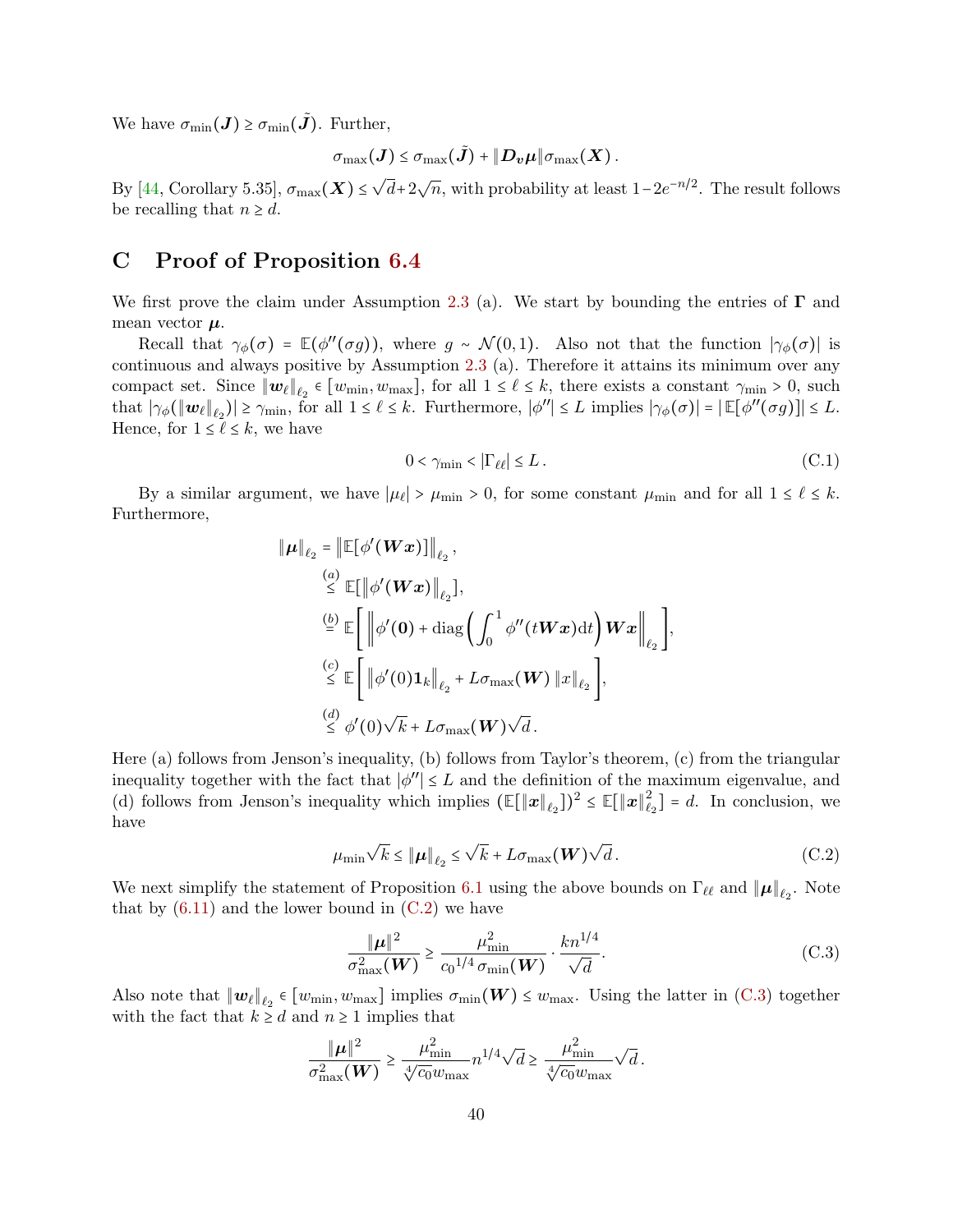Therefore, by Proposition [6.1](#page-21-2)

$$
\sigma_{\min}(\boldsymbol{J}) \ge \sigma_{\min}(\tilde{\boldsymbol{J}}) \quad \text{and} \quad \sigma_{\max}(\boldsymbol{J}) \le \sigma_{\max}(\tilde{\boldsymbol{J}}) + 3\sqrt{n} \left\| \boldsymbol{D}_{\boldsymbol{v}} \boldsymbol{\mu} \right\|_{\ell_2}, \tag{C.4}
$$

hold with probability at least

<span id="page-40-1"></span>
$$
1-2e^{-n/2}-2n\exp\left(-c\frac{\mu_{\min}^2}{\sqrt[4]{c_0}w_{\max}}\sqrt{d}\right).
$$

Plugging the bound on  $\|\mu\|_{\ell_2}$  from [\(C.2\)](#page-39-1) in the right-hand side of [\(C.4\)](#page-40-1) allows us to conclude that with high probability

$$
\sigma_{\max}(\boldsymbol{J}) \leq \sigma_{\max}(\tilde{\boldsymbol{J}}) + 3\sqrt{n} \|\boldsymbol{D}_{\boldsymbol{v}}\boldsymbol{\mu}\|_{\ell_2},
$$
  
\n
$$
\leq \sigma_{\max}(\tilde{\boldsymbol{J}}) + 3\sqrt{n}v_{\max}(\sqrt{k} + L\sigma_{\max}(\boldsymbol{W})\sqrt{d}),
$$
  
\n
$$
\leq \sigma_{\max}(\tilde{\boldsymbol{J}}) + 3\sqrt{n}kv_{\max}(L + 1/w_{\min})\sigma_{\max}(\boldsymbol{W}).
$$
 (C.5)

In the last inequality we have used the fact that  $k \leq d$  combined with  $w_{\text{min}} \leq \sigma_{\text{max}}(W)$ . To summarize  $(C.4)$  can now be replaced with

$$
\sigma_{\min}(\boldsymbol{J}) \geq \sigma_{\min}(\tilde{\boldsymbol{J}}) \quad \text{and} \quad \sigma_{\max}(\boldsymbol{J}) \leq \sigma_{\max}(\tilde{\boldsymbol{J}}) + 3\sqrt{n k} v_{\max}(L + 1/w_{\min}) \sigma_{\max}(\boldsymbol{W}). \tag{C.6}
$$

All that remains is to bound  $\sigma_{\min}(\tilde{J})$  and  $\sigma_{\max}(\tilde{J})$  by appealing to Proposition [6.2.](#page-21-0) Before applying this result however, we need to show that assumption [\(6.6\)](#page-21-1) on the sample size holds. To this aim note that

<span id="page-40-2"></span>
$$
\frac{L^2 \sigma_{\max}^4(\boldsymbol{W}) + 1}{\sigma_{\min}^2(\boldsymbol{\Gamma} \boldsymbol{W})} \stackrel{(a)}{\leq} \frac{L^4 \sigma_{\max}^4(\boldsymbol{W}) + 1}{\gamma_{\min}^2 \sigma_{\min}^2(\boldsymbol{W})},
$$
\n
$$
\stackrel{(b)}{\leq} \frac{\sigma_{\max}^4(\boldsymbol{W})}{\sigma_{\min}^2(\boldsymbol{W})} \cdot \frac{1}{\gamma_{\min}^2} \left( L^4 + \frac{1}{w_{\min}^4} \right),
$$
\n
$$
\leq \frac{d}{\sqrt{n}} \cdot \frac{\sqrt{c_0}}{\gamma_{\min}^2} \left( L^4 + \frac{1}{w_{\min}^4} \right),
$$

which immediately implies assumption [\(6.6\)](#page-21-1). Here, (a) follows from  $\sigma_{\min}(\Gamma W) \ge \gamma_{\min} \sigma_{\min}(W)$ , (b) from  $\sigma_{\text{max}}(W) \geq w_{\text{min}}$ , and (c) from [\(6.11\)](#page-22-3). With assumption [\(6.6\)](#page-21-1) in place we can now combine Proposition [6.2](#page-21-0) with [\(C.6\)](#page-40-2) to conclude that

$$
\sigma_{\min}(\boldsymbol{J}) \ge \sigma_{\min}(\tilde{\boldsymbol{J}}) \ge \frac{v_{\min} \gamma_{\min}}{2} \sigma_{\min}(\boldsymbol{W}) d, \qquad (C.7)
$$
\n
$$
\sigma_{\max}(\boldsymbol{J}) \le \sigma_{\max}(\tilde{\boldsymbol{J}}) + 3\sqrt{n k} v_{\max}(L + 1/w_{\min}) \sigma_{\max}(\boldsymbol{W})
$$
\n
$$
\le C(d + Lv_{\max} \sigma_{\max}(\boldsymbol{W}) \sqrt{n k}) + 3\sqrt{n k} v_{\max}(L + 1/w_{\min}) \sigma_{\max}(\boldsymbol{W})
$$
\n
$$
\le C \sigma_{\max}(\boldsymbol{W}) \sqrt{n k}, \qquad (C.8)
$$

<span id="page-40-0"></span>for a constant  $C > 0$  that depends on  $v_{\text{max}}$ ,  $w_{\text{min}}$ , L. The claim under Assumption [2.3](#page-4-2) (b) follows in a similar manner by using Remark [6.3](#page-22-6) in lieu of Proposition [6.2.](#page-21-0)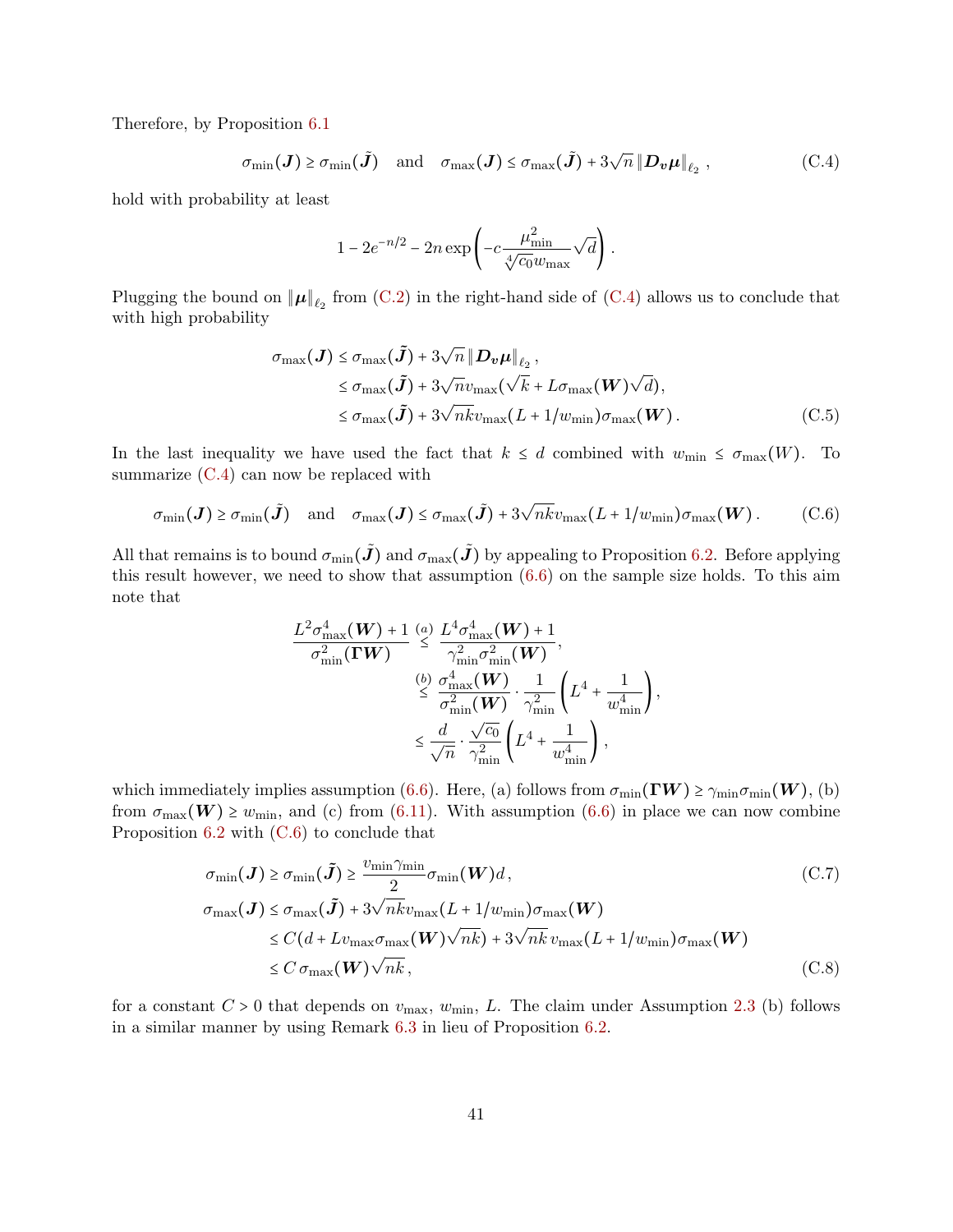## D Proof of Proposition [6.8](#page-25-1)

We prove Proposition [6.8](#page-25-1) via an asymmetric version of Hanson-Wright inequality. We begin by the definition of the convex concentration property which is the most general condition under which it is known that Hanson-Wright inequality holds.

**Definition D.1 (Convex concentration property)** Let  $x$  be a random vector in  $\mathbb{R}^d$ . We will say that  $x$  has the convex concentration property with constant  $K$  if for every 1-Lipschitz convex function  $\psi : \mathbb{R}^n \to \mathbb{R}$ , we have  $\mathbb{E}[\psi(\boldsymbol{x})] < \infty$  and for every  $t > 0$ ,

$$
\mathbb{P}\big\{\big|\psi(\boldsymbol{x})-\mathbb{E}[\psi(\boldsymbol{x})]\big|\geq t\big\}\leq 2e^{-\frac{t^2}{2K^2}}.
$$

<span id="page-41-1"></span>We will prove the proposition by using a result by  $[1]$  on the Hanson-Wright inequality stated below.

**Lemma D.2** Let  $\boldsymbol{u}$  be a mean zero random vector in  $\mathbb{R}^d$ . If  $\boldsymbol{u}$  has the convex concentration property with constant K then for any matrix  $A \in \mathbb{R}^{d \times d}$  and every  $t > 0$ ,

<span id="page-41-2"></span>
$$
\mathbb{P}\left\{\left|\boldsymbol{u}^T\boldsymbol{A}\boldsymbol{u}-\mathbb{E}\left[\boldsymbol{u}^T\boldsymbol{A}\boldsymbol{u}\right]\right|\geq t\right\}\leq 2\exp\left(-\frac{1}{C}\min\left(\frac{t^2}{2K^4\left\|\boldsymbol{A}\right\|_F^2},\frac{t}{K^2\left\|\boldsymbol{A}\right\|}\right)\right).
$$

We wish to apply this result to the vector  $u = (x, z)^T$ . Note that u has zero mean. To this aim, we<br>first at the selection of such the convex concentration was well for the new day we then we whose weak first state a lemma about the convex concentration property for the random vector  $\boldsymbol{u}$  whose proof appears in Section [D.1](#page-41-0) below.

**Lemma D.3** Let  $x \in \mathbb{R}^d$  be a random Gaussian vector distributed as  $\mathcal{N}(\mathbf{0}, \mathbf{I}_d)$ . Also assume that the nonlinear function  $\phi : \mathbb{R} \to \mathbb{R}$  has bounded second derivative, i.e.  $|\phi''| \leq L$ . Then, the random vector  $\mathbf{u} = (\mathbf{x}, \mathbf{z})^T$  obeys the convex concentration property with  $K = (L^2 \sigma_{\max}^2(\mathbf{W}) + 1)^{1/2}$ .

Lemmas [D.2](#page-41-1) and [D.3](#page-41-2) combined allows us to conclude that

$$
\mathbb{P}\left\{\left|\boldsymbol{u}^T\boldsymbol{A}\boldsymbol{u}-\mathbb{E}[\boldsymbol{u}^T\boldsymbol{A}\boldsymbol{u}]\right|\geq t\right\}\leq 2\exp\left(-\frac{1}{C}\min\left(\frac{t^2}{2K^4\left\|\boldsymbol{A}\right\|_F^2},\frac{t}{K^2\left\|\boldsymbol{A}\right\|}\right)\right).
$$

For  $\boldsymbol{A} = \begin{bmatrix} \boldsymbol{0} & \boldsymbol{U} \ \boldsymbol{U}^T & \boldsymbol{0} \end{bmatrix}$  $\overline{\mathbf{U}^T}$  **0**, this is equivalent to

$$
\mathbb{P}\bigg\{\big|\boldsymbol{x}^T\boldsymbol{U}\boldsymbol{z}-\mathbb{E}[\boldsymbol{x}^T\boldsymbol{U}\boldsymbol{z}]\big|\geq \frac{t}{2}\bigg\}\leq 2\exp\bigg(-\frac{1}{C}\min\bigg(\frac{t^2}{2K^4\|\boldsymbol{U}\|_F^2},\frac{t}{K^2\|\boldsymbol{U}\|}\bigg)\bigg).
$$

<span id="page-41-0"></span>The proof is complete by replacing  $t$  with  $2t$ .

### D.1 Proof of Lemma [D.3](#page-41-2)

Define  $u_1 = (x_1, z_1)^T$  and  $u_2 = (x_2, z_2)^T$ . Note that for any convex function  $\psi : \mathbb{R}^{2d} \to \mathbb{R}$  that is 1-Lipschitz we have

$$
\left|\psi\left(\bm{u}_{2}\right)-\psi\left(\bm{u}_{1}\right)\right|^{2} \leq \left\|\bm{u}_{2}-\bm{u}_{1}\right\|_{\ell_{2}}^{2} = \left\|\bm{x}_{1}-\bm{z}_{1}\right\|_{\ell_{2}}^{2} + \left\|\bm{x}_{2}-\bm{z}_{2}\right\|_{\ell_{2}}^{2}
$$
\n
$$
= \left\|\bm{x}_{2}-\bm{x}_{1}\right\|_{\ell_{2}}^{2} + \left\|\phi'\left(\bm{W}\bm{x}_{2}\right)-\phi'\left(\bm{W}\bm{x}_{1}\right)\right\|_{\ell_{2}}^{2}
$$
\n
$$
\leq \left\|\bm{x}_{2}-\bm{x}_{1}\right\|_{\ell_{2}}^{2} + L^{2} \left\|\bm{W}\left(\bm{x}_{2}-\bm{x}_{1}\right)\right\|_{\ell_{2}}^{2}
$$
\n
$$
\leq \left(1 + L^{2}\sigma_{\max}^{2}(\bm{W})\right)\left\|\bm{x}_{2}-\bm{x}_{1}\right\|_{\ell_{2}}^{2}.
$$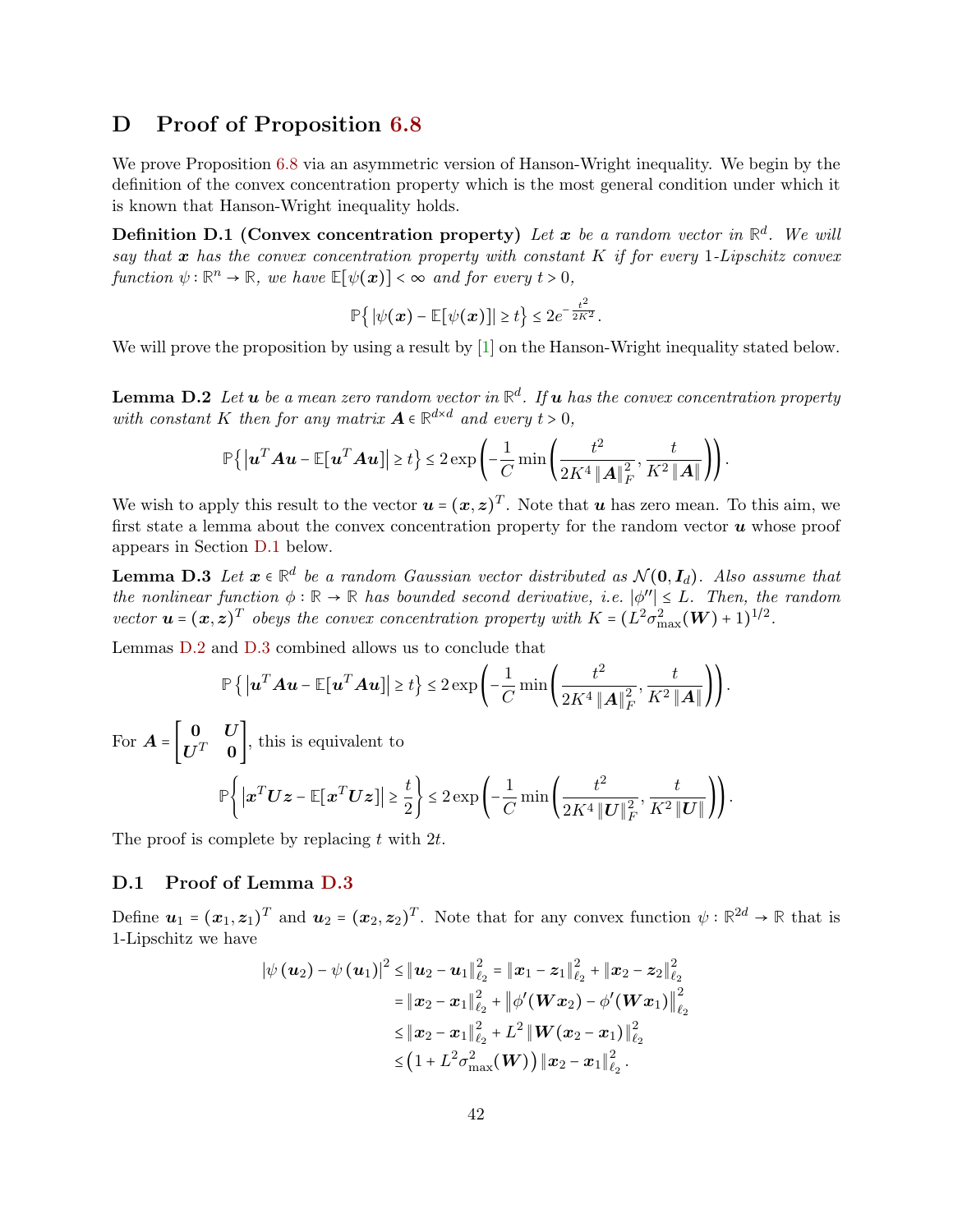Thus  $\psi(\boldsymbol{u})$  is a Lipschitz function of x with Lipschitz constant  $K = \sqrt{1 + L^2 \sigma_{\text{max}}^2(\boldsymbol{W})}$ . The convex concentration property follows from Gaussian isoperimetry [\[27\]](#page-34-16).

## <span id="page-42-0"></span>E Proof of Lemma [6.6](#page-23-1)

For  $q \sim \mathcal{N}(0, 1)$  and  $r \in \mathbb{R}$ , we have

$$
\mathbb{E}[\phi'(rg)g] = \frac{1}{r} \mathbb{E}[\phi'(rg)rg] = r\gamma_{\phi}(r).
$$

Let us start by calculating  $\mathbb{E}[\phi'(\mathbf{w}_i^T\mathbf{x})\mathbf{x}]$ . Note that due to symmetry of the Gaussian distribution without loss of generality we can assume that  $w_i = ||w_i||_{\ell_2} e_1$ . In this case we have

$$
\mathbb{E}[\phi'(\|\mathbf{w}_i\|_{\ell_2} \mathbf{e}_1^T \mathbf{x})\mathbf{x}] = \mathbb{E}[\phi'(\|\mathbf{w}_i\|_{\ell_2} x_1) x_1 \mathbf{e}_1] + \mathbb{E}[\phi'(\|\mathbf{w}_i\|_{\ell_2} x_1) (I - e_1 \mathbf{e}_1^T) \mathbf{x}]
$$
  
=  $\|\mathbf{w}_i\|_{\ell_2} \gamma_{\phi}(\|\mathbf{w}_i\|_{\ell_2}) \mathbf{e}_1$ ,

where the last step holds because  $x_1$  is independent of  $x_i$ , for  $i \neq 1$ . Replacing  $e_1$  with  $\mathbf{w}_i / ||\mathbf{w}_i||_{\ell_2}$ the latter calculation immediately implies that

$$
\mathbb{E} \bigl[ \phi'(\boldsymbol{w}_i^T \boldsymbol{x}) \boldsymbol{x} \bigr] = \gamma_\phi(\|\boldsymbol{w}_i\|_{\ell_2}) \boldsymbol{w}_i~.
$$

This also implies that

$$
\mathbb{E}\big[\big(\phi'(\boldsymbol w_i^T\boldsymbol x)-\mathbb{E}\big[\phi'(\boldsymbol w_i^T\boldsymbol x)\big]\big)\boldsymbol x\big] = \gamma_\phi(\|\boldsymbol w_i\|_{\ell_2})\boldsymbol w_i\,.
$$

Hence,

$$
\mathbb{E}[\tilde{J}_x] = \mathbb{E}[x \otimes D_v(\phi'(Wx) - \mathbb{E}[\phi'(Wx)])] = \text{vec}(D_v\Gamma W),
$$
 (E.1)

with  $\mathbf{\Gamma} = \text{diag}(\gamma_{\phi}(\|\mathbf{w}_1\|_{\ell_2}), \gamma_{\phi}(\|\mathbf{w}_2\|_{\ell_2}), \dots, \gamma_{\phi}(\|\mathbf{w}_k\|_{\ell_2})).$ 

On the other hand, note that for any vector  $\boldsymbol{a}$ ,  $\mathbb{E}[(\boldsymbol{a},\boldsymbol{x})\boldsymbol{x}] = \boldsymbol{a}$ . Writing it in matrix form, for any matrix  $\mathbf{A} \in \mathbb{R}^{k \times d}$  we have

<span id="page-42-4"></span><span id="page-42-3"></span><span id="page-42-2"></span>
$$
\mathbb{E}[\boldsymbol{x} \otimes \boldsymbol{A}\boldsymbol{x}] = \text{vec}(\boldsymbol{A}). \tag{E.2}
$$

By comparing  $(E.1)$  and  $(E.2)$ , we get

$$
\mathbb{E}[\tilde{J}_x] = \mathbb{E}[x \otimes D_v \Gamma W x]. \tag{E.3}
$$

Recalling the definition  $\mathbf{A} = \mathbf{D}_v \mathbf{\Gamma} \mathbf{W}$  and using Lemma [4.1,](#page-10-1) we arrive at

 $\mathbb{E}[\tilde{J}_x] = D_A \, \mathbb{E}[x \otimes x] = D_A Q$  ,

<span id="page-42-1"></span>concluding the proof.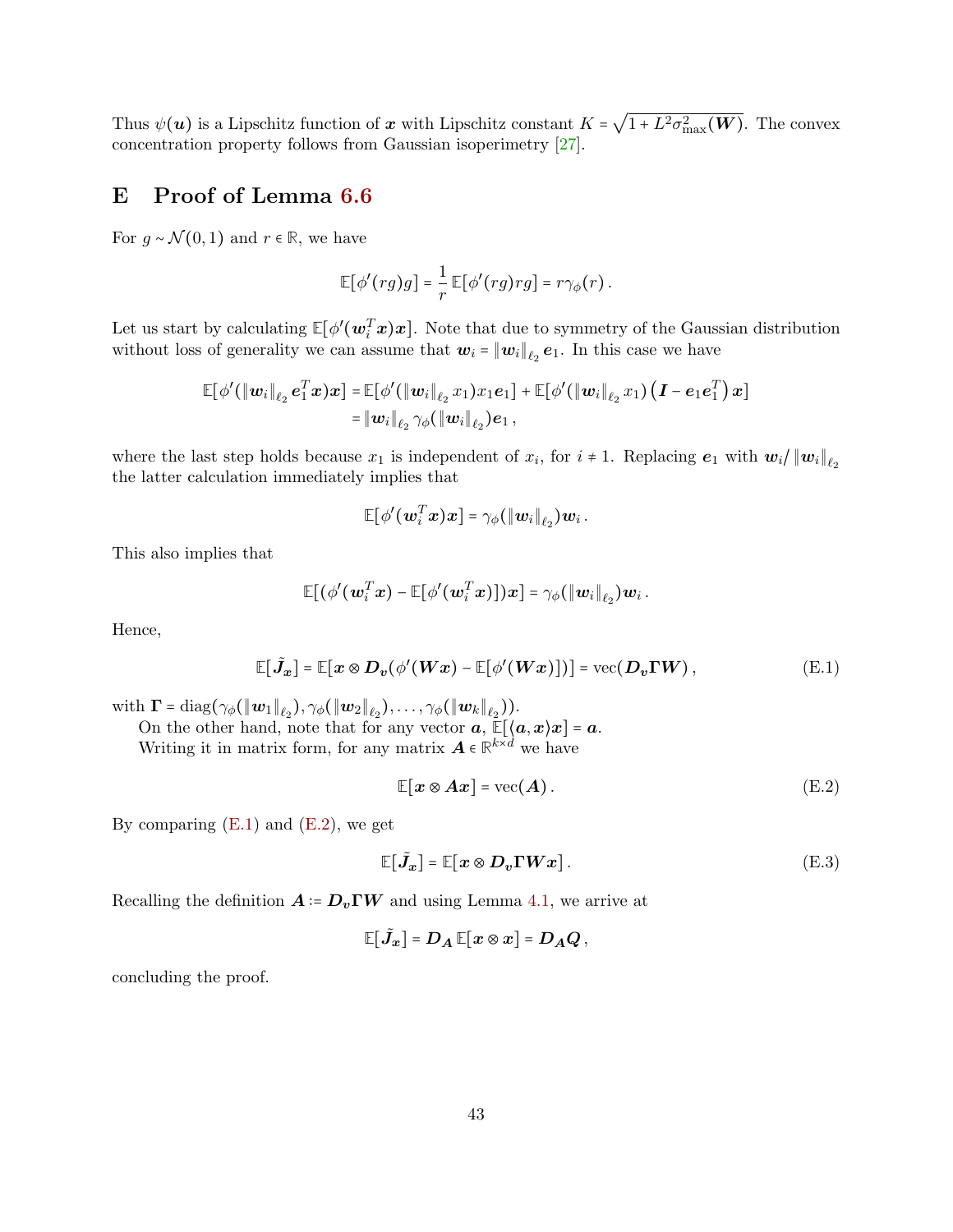## F Proof of Proposition [6.9](#page-26-0)

Define

$$
B_n = \sup_{z \in S^{n-1}} \left| \sum_{i \neq j} \langle z_i \boldsymbol{u_i}, z_j \boldsymbol{u_j} \rangle \right|^{1/2}
$$

We write

$$
\|\bm{U}\bm{z}\|^2 = \sum_{i=1}^n z_i^2 \|\bm{u_i}\|^2 + \sum_{i \neq j} \langle z_i \bm{u_i}, z_j \bm{u_j} \rangle
$$

Then, clearly for  $z \in \mathbb{S}^{n-1}$ ,

<span id="page-43-2"></span>
$$
\|\boldsymbol{U}\boldsymbol{z}\|^2 \geq \eta_{\min}^2 - B_n^2, \quad \|\boldsymbol{U}\boldsymbol{z}\|^2 \leq \eta_{\max}^2 + B_n^2. \tag{F.1}
$$

The following Lemma is similar to [\[2\]](#page-32-2)[Theorem 3.2].

**Lemma F.1** Let  $u_1, \ldots, u_n$  be independent sub-exponential random vectors with  $\psi = \max_{1 \leq i \leq n} ||u_i||_{\psi_1}$ . Let  $\theta \in (0, 1/4)$ ,  $K, K' \geq 1$  and assume that

<span id="page-43-0"></span>
$$
n\log^2(2/\theta) \le \theta^2\eta^2
$$

Then setting  $\xi = \psi K + K'$ , the inequality

<span id="page-43-1"></span>
$$
B_n^2 \le C\xi^2 \theta \eta^2
$$

holds with probability at least

$$
1-\exp\Big(-cK\sqrt{n}\log\Big(\frac{2}{\theta}\Big)\Big)-\mathbb{P}\left(\eta_{\max}\geq K'\eta\right)
$$

We apply Lemma [F.1](#page-43-0) by setting  $\eta = \eta_{\text{min}}$  and letting  $\theta$  be the solution of  $n \log^2(2/\theta) = \theta^2 \eta^2$ . Clearly,  $\theta > \sqrt{n}/\eta_{\min}$ , and therefore  $\theta < (\sqrt{n}/\eta_{\min}) \log(2\eta_{\min}/\sqrt{n})$ . This gives

$$
B_n^2 \le C\xi^2 \eta_{\min} \sqrt{n} \log \left( \frac{2\eta_{\min}}{\sqrt{n}} \right). \tag{F.2}
$$

with probability at least

$$
1 - C \exp\left(-cK\sqrt{n}\log\left(\frac{2\eta_{\min}}{\sqrt{n}}\right)\right) - \mathbb{P}\left(\eta_{\max} \ge K'\eta_{\min}\right)
$$

Using bound  $(F.2)$  in  $(F.1)$  we obtain the desired result.

Proof We first recall the following Lemma from Adamczak (this applies to vectors with non-trivial covariance).

**Lemma F.2** Let  $u_1, \ldots, u_n$  be independent sub-exponential vectors with  $\psi = \max_{1 \leq i \leq n} ||u_i||_{\psi_1}$ . For  $\theta \in (0, 1/4)$  and  $K \geq 1$ , one has

<span id="page-43-3"></span>
$$
\mathbb{P}\left(B_n^2 \ge \max\{B^2, \eta_{\max}B, 24\theta\eta_{\max}^2\}\right) \le \left(1+3\log n\right)\exp\left(-2K\sqrt{n}\log(2/\theta)\right)
$$

and

$$
B = C_0 \psi K \sqrt{n} \log(2/\theta)
$$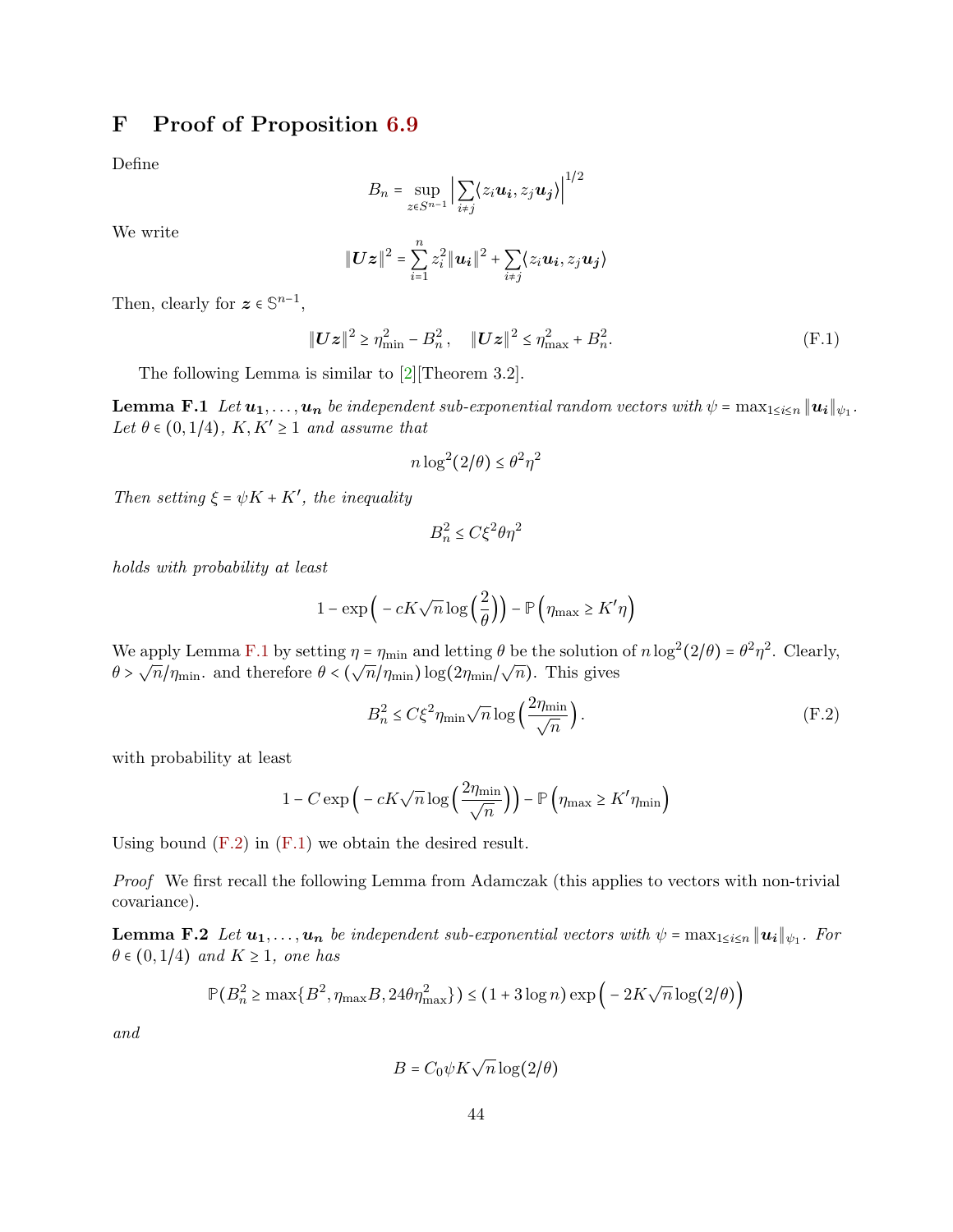Fix  $K \geq 1$  and define

$$
K_1 = \frac{K\theta\eta}{\sqrt{n}\log(2/\theta)} \ge K
$$

By Lemma [F.2,](#page-43-3) we have

$$
\mathbb{P}(B_n^2 \ge \max\{B^2, \eta_{\max}B, 24\theta\eta_{\max}^2\}) \le (1 + 3\log n) \exp\left(-2K_1\sqrt{n}\log(2/\theta)\right)
$$

$$
\le \exp\left(-cK\sqrt{n}\log(2/\theta)\right)
$$

where

$$
B = C_0 \psi K_1 \sqrt{n} \log(2/\theta) = C_0 \psi K \theta \eta
$$

Thus if  $\eta_{\text{max}} \leq K' \eta$  for some K', then

$$
\max\{B^2, \eta_{\max}B, 24\theta\eta_{\max}^2\} \le C_1 \theta \eta^2 \max\{\psi^2 K^2, \psi K K', K'^2\} \le C_1 \theta \eta^2 (\psi K + K')^2,
$$

<span id="page-44-0"></span>where  $C_1$  is an absolute constant. This completes the proof.

## G Proof of Lemma [6.10](#page-26-3)

Define the function  $f(x) = ||MD_v(\phi'(Wx) - \mathbb{E}[\phi'(Wx)])||_{\ell_2}$ . We first compute the Lipschitz constant of  $f$  as follows:

$$
\begin{aligned} |f(\boldsymbol{x})-f(\tilde{\boldsymbol{x}})|&\leq \big\|MD_{\boldsymbol{v}}\big(\phi'(\boldsymbol{W}\boldsymbol{x})-\phi'(\boldsymbol{W}\tilde{\boldsymbol{x}})\big)\big\|_{\ell_2}\\ &\leq \|MD_{\boldsymbol{v}}\|\left\|\phi'(\boldsymbol{W}\boldsymbol{x})-\phi'(\boldsymbol{W}\tilde{\boldsymbol{x}})\right\|_{\ell_2}\\ =&\frac{1}{\sigma_{\min}\left(\boldsymbol{\Gamma}\boldsymbol{W}\right)}\left\|\phi'(\boldsymbol{W}\boldsymbol{x})-\phi'(\boldsymbol{W}\tilde{\boldsymbol{x}})\right\|_{\ell_2}\\ &\leq &\frac{L}{\sigma_{\min}\left(\boldsymbol{\Gamma}\boldsymbol{W}\right)}\left\|\boldsymbol{W}(\boldsymbol{x}-\tilde{\boldsymbol{x}})\right\|_{\ell_2}\\ \leq &L\frac{\sigma_{\max}\left(\boldsymbol{W}\right)}{\sigma_{\min}\left(\boldsymbol{\Gamma}\boldsymbol{W}\right)}\left\|\boldsymbol{x}-\tilde{\boldsymbol{x}}\right\|_{\ell_2}=\rho(\boldsymbol{W})\|\boldsymbol{x}-\tilde{\boldsymbol{x}}\|. \end{aligned}
$$

Thus  $||z||_{\ell_2}$  is a Lipschitz function of  $x$  with Lipschitz constant  $\rho(W)$ . As a result,

<span id="page-44-1"></span>
$$
\mathbb{P}\left(\left|\left\|\mathbf{z}\right\|_{\ell_2} - \sqrt{\mathbb{E}\left[\left\|\mathbf{z}\right\|_{\ell_2}^2\right]}\right| \ge t\rho(\boldsymbol{W})\right) \le 2e^{-t^2/2} \,. \tag{G.1}
$$

<span id="page-44-2"></span>П

We next bound  $\mathbb{E}[\Vert \boldsymbol{z} \Vert_{\ell}^2]$  $\mathcal{L}_2$ ]. First note that

$$
\mathbb{E}[\|\boldsymbol{z}\|_{\ell_2}^2] = \mathbb{E}\left[\left\|\boldsymbol{M}\boldsymbol{D}_{\boldsymbol{v}}\left(\phi'(\boldsymbol{W}\boldsymbol{x}) - \boldsymbol{\mu}\right)\right\|^2\right],
$$
\n
$$
= \mathbb{E}\left[\left\|\boldsymbol{M}\boldsymbol{D}_{\boldsymbol{v}}\left(\phi'(\boldsymbol{W}\boldsymbol{x}) - \boldsymbol{\mu} - \boldsymbol{\Gamma}\boldsymbol{W}\boldsymbol{x}\right) + \boldsymbol{x}\right\|^2\right],
$$
\n
$$
\geq \mathbb{E}[\|\boldsymbol{x}\|^2] = d,
$$
\n(G.2)

where in the last inequality, we used the observation that  $\mathbb{E}[\langle x, MD_v(\phi'(Wx) - \mu - \Gamma Wx \rangle)] = 0$ which holds based on Equation [\(E.3\)](#page-42-4).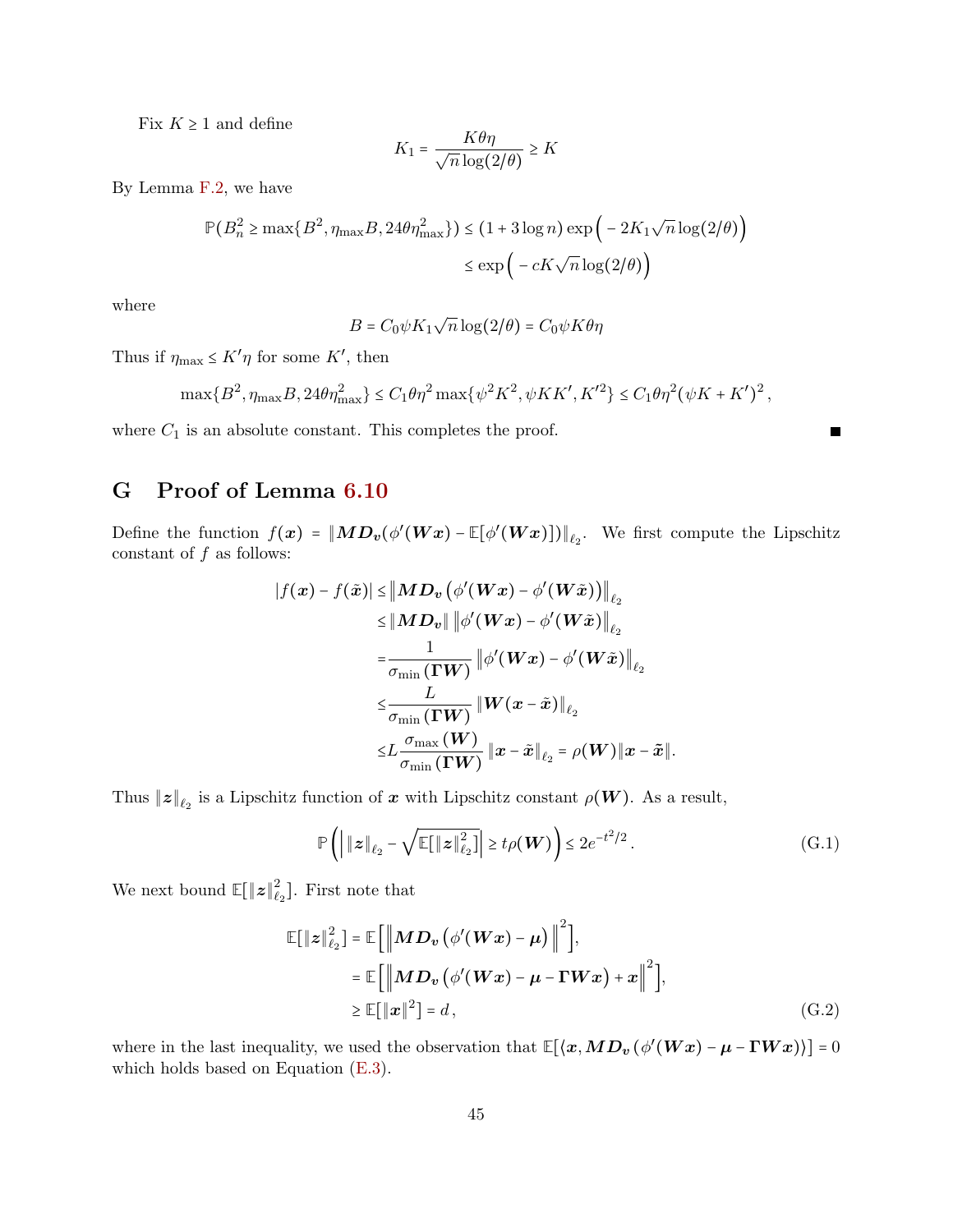For upper bounding  $\mathbb{E}[\Vert \boldsymbol{z} \Vert_{\ell}^2]$  $\binom{2}{\ell_2}$  note that

$$
\mathbb{E}[\|\boldsymbol{z}\|_{\ell_{2}}^{2}] = \mathbb{E}[\|\boldsymbol{M} \boldsymbol{D}_{\boldsymbol{v}}(\phi'(\boldsymbol{W}\boldsymbol{x}) - \boldsymbol{\mu})\|_{\ell_{2}}^{2}]
$$
\n
$$
= \|\boldsymbol{M} \boldsymbol{D}_{\boldsymbol{v}}\|^{2} \mathbb{E}[\|\phi'(\boldsymbol{W}\boldsymbol{x}) - \boldsymbol{\mu}\|_{\ell_{2}}^{2}]
$$
\n
$$
= \|\boldsymbol{M} \boldsymbol{D}_{\boldsymbol{v}}\|^{2} \mathbb{E}[\|\phi'(\boldsymbol{W}\boldsymbol{x}) - \phi'(0)\mathbf{1}_{k} + \phi'(0)\mathbf{1}_{k} - \boldsymbol{\mu}\|_{\ell_{2}}^{2}]
$$
\n
$$
= \|\boldsymbol{M} \boldsymbol{D}_{\boldsymbol{v}}\|^{2} \left\{\mathbb{E}[\|\phi'(\boldsymbol{W}\boldsymbol{x}) - \phi'(0)\mathbf{1}_{k}\|_{\ell_{2}}^{2}] - \|\boldsymbol{\mu} - \phi'(0)\mathbf{1}_{k}\|_{\ell_{2}}^{2}\right\}
$$
\n
$$
\leq \|\boldsymbol{M} \boldsymbol{D}_{\boldsymbol{v}}\|^{2} \mathbb{E}[\|\phi'(\boldsymbol{W}\boldsymbol{x}) - \phi'(0)\mathbf{1}_{k}\|_{\ell_{2}}^{2}]
$$
\n
$$
\leq \frac{L^{2} \sigma_{\max}^{2}(\boldsymbol{W})}{\sigma_{\min}^{2}(\boldsymbol{\Gamma}\boldsymbol{W})} \mathbb{E}[\|\boldsymbol{x}\|^{2}] = \rho^{2}(\boldsymbol{W})d.
$$
\n(G.3)

Here,  $\mathbf{1}_k \in \mathbb{R}^k$  is the all-one vector. The result follows by putting together bounds [\(G.2\)](#page-44-1) and [\(G.3\)](#page-45-1) into [\(G.1\)](#page-44-2).

## <span id="page-45-0"></span>H Proof of Lemma [6.11](#page-29-4)

Note that

<span id="page-45-1"></span>
$$
\big(J(\widetilde{\boldsymbol{v}},\widetilde{\boldsymbol{W}})-J(\boldsymbol{v},\boldsymbol{W})\big)_i=\frac{1}{n}\boldsymbol{x}_i\otimes\big(\boldsymbol{D}_{\widetilde{\boldsymbol{v}}}\phi'(\widetilde{\boldsymbol{W}}\boldsymbol{x}_i)-\boldsymbol{D}_{\boldsymbol{v}}\phi'(\boldsymbol{W}\boldsymbol{x}_i)\big)\ .
$$

Further,

$$
\widetilde{v}_{\ell} \phi'(\widetilde{\boldsymbol{w}}_{\ell}^{T} \boldsymbol{x}_{i}) - v_{\ell} \phi'(\boldsymbol{w}_{\ell}^{T} \boldsymbol{x}_{i}) \n= (\widetilde{v}_{\ell} - v_{\ell}) \phi'(\widetilde{\boldsymbol{w}}_{\ell}^{T} \boldsymbol{x}_{i}) + v_{\ell} (\phi'(\widetilde{\boldsymbol{w}}_{\ell}^{T} \boldsymbol{x}_{i}) - \phi'(\boldsymbol{w}_{\ell}^{T} \boldsymbol{x}_{i})) \n= (\widetilde{v}_{\ell} - v_{\ell}) \phi'(\widetilde{\boldsymbol{w}}_{\ell}^{T} \boldsymbol{x}_{i}) + v_{\ell} (\int_{0}^{1} \phi''((t \widetilde{\boldsymbol{w}}_{\ell} + (1-t) \boldsymbol{w}_{\ell})^{T} \boldsymbol{x}_{i}) dt)(\widetilde{\boldsymbol{w}}_{\ell} - \boldsymbol{w}_{\ell})^{T} \boldsymbol{x}_{i}.
$$
\n(H.1)

To simplify our exposition, define

<span id="page-45-2"></span>
$$
\lambda_{i\ell} \coloneqq \int_0^1 \phi''\left( (t\widetilde{\boldsymbol{w}}_{\ell} + (1-t)\boldsymbol{w}_{\ell})^T\boldsymbol{x}_i \right) \mathrm{d} t \quad \eta_{i\ell} \coloneqq \phi'(\widetilde{\boldsymbol{w}}_{\ell}^T\boldsymbol{x}_i) .
$$

Writing [\(H.1\)](#page-45-2) in terms of  $\lambda_{i\ell}$  and  $\eta_{i\ell}$ , we have

<span id="page-45-4"></span><span id="page-45-3"></span>
$$
\widetilde{v}_{\ell}\phi'(\widetilde{\boldsymbol{w}}_{\ell}^T\boldsymbol{x}_i)-v_{\ell}\phi'(\boldsymbol{w}_{\ell}^T\boldsymbol{x}_i)=\eta_{i\ell}(\widetilde{v}_{\ell}-v_{\ell})+\lambda_{i\ell}v_{\ell}(\widetilde{\boldsymbol{w}}_{\ell}-\boldsymbol{w}_{\ell})^T\boldsymbol{x}_i.
$$

Writing the above identity in matrix form, we get

$$
\mathbf{D}_{\widetilde{\boldsymbol{v}}}\phi'(\widetilde{\boldsymbol{W}}\boldsymbol{x}_i)-\mathbf{D}_{\boldsymbol{v}}\phi'(\boldsymbol{W}\boldsymbol{x}_i)=\mathrm{diag}(\boldsymbol{\eta_i})(\widetilde{\boldsymbol{v}}-\boldsymbol{v})+\mathrm{diag}(\boldsymbol{\lambda_i})\mathbf{D}_{\boldsymbol{v}}(\widetilde{\boldsymbol{W}}-\boldsymbol{W})\boldsymbol{x}_i.
$$
(H.2)

By triangle inequality, we have

$$
\|J(\widetilde{\mathbf{v}},\widetilde{\mathbf{W}}) - J(\mathbf{v},\mathbf{W})\| \le \|J(\mathbf{v},\widetilde{\mathbf{W}}) - J(\mathbf{v},\mathbf{W})\| + \|J(\widetilde{\mathbf{v}},\widetilde{\mathbf{W}}) - J(\mathbf{v},\widetilde{\mathbf{W}})\|.
$$
 (H.3)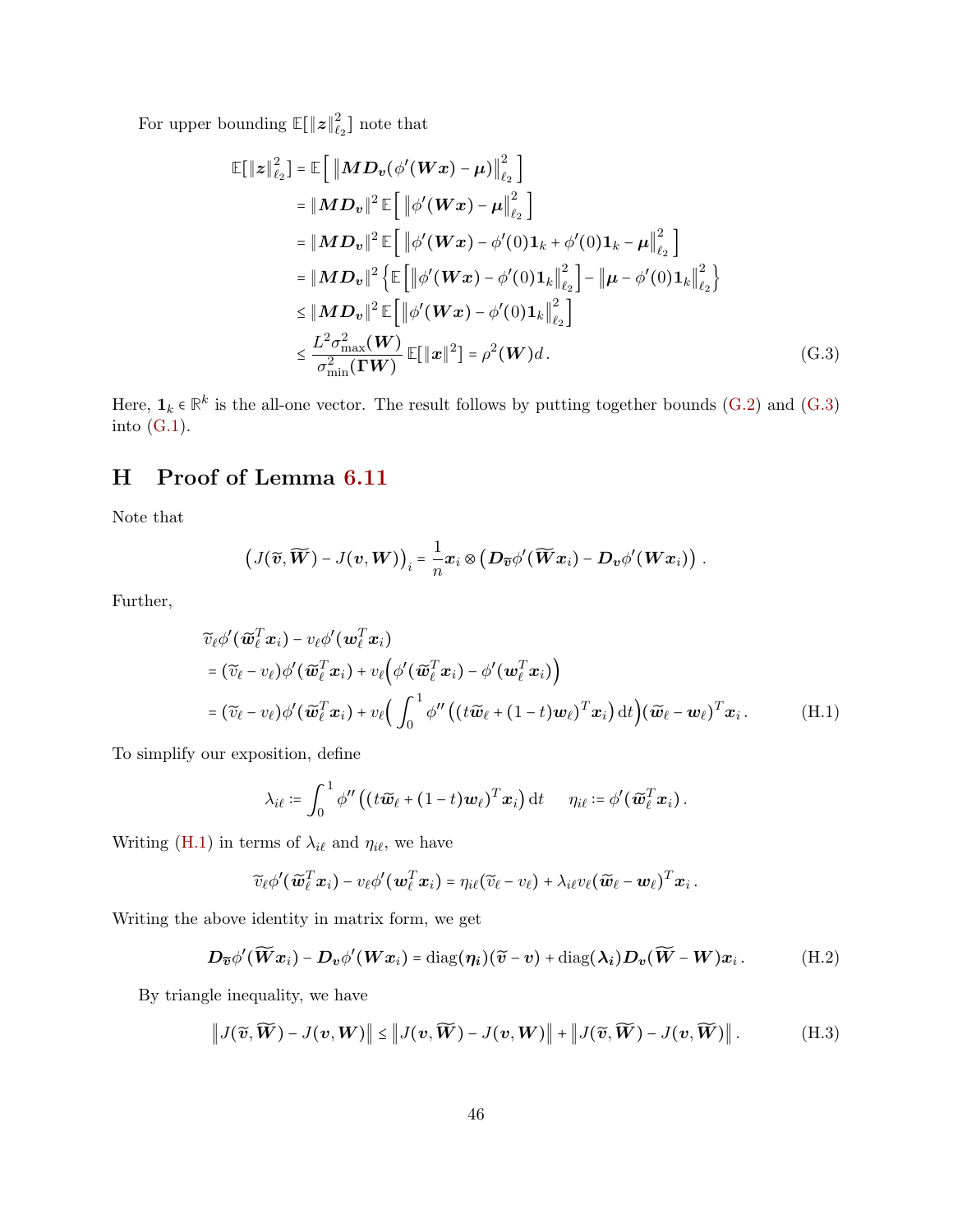We proceed by bounding the two terms above. For the first term note that by applying  $(H.2)$ , we arrive at

$$
\left\|J(\boldsymbol{v},\widetilde{\boldsymbol{W}})-J(\boldsymbol{v},\boldsymbol{W})\right\|=\sup_{\boldsymbol{u}\in\mathbb{R}^n,\left\|\boldsymbol{u}\right\|_{\ell_2}=1}\ \left\|\frac{1}{n}\sum_{i=1}^nu_i\mathrm{diag}(\boldsymbol{\lambda_i})\boldsymbol{D}_{\boldsymbol{v}}(\widetilde{\boldsymbol{W}}-\boldsymbol{W})\boldsymbol{x}_i\boldsymbol{x}_i^T\right\|_F.
$$

Define a matrix  $M \in \mathbb{R}^{d^2 \times n}$  with columns given by

$$
M_x = x \otimes x.
$$

Invoking Corollary [6.5,](#page-22-0)

$$
\|\mathbf{M}\| \le C\sqrt{nd}.\tag{H.4}
$$

<span id="page-46-2"></span><span id="page-46-1"></span>.

holds with probability at least  $1 - ne^{-b_1\sqrt{n}} - n^{-1} - 2ne^{-b_2d}$  for some constants  $b_1, b_2 > 0$ . Now using the above we can also write

∥ $I(x, \widetilde{W}) = I(y, W)$ ∥

$$
\|\mathcal{J}(v, W) - \mathcal{J}(v, W)\|
$$
\n
$$
= \|\text{blockdiag}(\text{diag}(\lambda_1)D_v(\widetilde{W} - W), \text{diag}(\lambda_2)D_v(\widetilde{W} - W), \dots, \text{diag}(\lambda_n)D_v(\widetilde{W} - W)) (x \otimes x)\|
$$
\n
$$
\leq \|\text{blockdiag}(\text{diag}(\lambda_1)D_v(\widetilde{W} - W), \text{diag}(\lambda_2)D_v(\widetilde{W} - W), \dots, \text{diag}(\lambda_n)D_v(\widetilde{W} - W))\| \|x \otimes x\|
$$
\n
$$
\leq \|\text{blockdiag}(\text{diag}(\lambda_1), \text{diag}(\lambda_2), \dots, \text{diag}(\lambda_n))\| \|D_v(\widetilde{W} - W)\| \|x \otimes x\|
$$
\n
$$
\leq L \|v\|_{\ell_{\infty}} \|\widetilde{W} - W\| \|x \otimes x\|
$$
\n
$$
\leq CL \|v\|_{\ell_{\infty}} \sqrt{nd} \|\widetilde{W} - W\|,
$$
\n(H.5)

where in the penultimate inequality, we use the fact that  $|\lambda_{i\ell}| < L$ . This concludes our bound on the first term of  $(H.3)$ . To bound the second term in  $(H.3)$  note that,

$$
\left\|J(\widetilde{\boldsymbol{v}},\widetilde{\boldsymbol{W}})-J(\boldsymbol{v},\widetilde{\boldsymbol{W}})\right\|=\sup_{\boldsymbol{u}\in\mathbb{R}^n,\|\boldsymbol{u}\|_{\ell_2}=1}\ \left\|\frac{1}{n}\sum_{i=1}^nu_i\mathrm{diag}(\boldsymbol{\eta_i})(\widetilde{\boldsymbol{v}}-\boldsymbol{v})\boldsymbol{x}_i\boldsymbol{x}_i^T\right\|_F
$$

Using the fact that  $|\eta_{i\ell}| < B$ , with an analogous argument to the one we used for bounding the first we arrive at

$$
\|J(\widetilde{\mathbf{v}},\widetilde{\mathbf{W}}) - J(\mathbf{v},\widetilde{\mathbf{W}})\| \leq CB\sqrt{nd} \|\widetilde{\mathbf{v}} - \mathbf{v}\|_{\ell_{\infty}}.
$$
 (H.6)

Combining inequalities  $(H.5)$  and  $(H.6)$ , we have

$$
\big\|J(\widetilde{\boldsymbol{v}},\widetilde{\boldsymbol{W}})-J(\boldsymbol{v},\boldsymbol{W})\big\|\leq C\sqrt{nd}\Big(\|\boldsymbol{v}\|_{\ell_{\infty}}\left\|\widetilde{\boldsymbol{W}}-\boldsymbol{W}\right\|+\|\widetilde{\boldsymbol{v}}-\boldsymbol{v}\|_{\ell_{\infty}}\Big),
$$

<span id="page-46-0"></span>where  $C$  depends on constants  $L$  and  $B$ .

## I Proof of Lemma [6.12](#page-29-3)

Recall that

$$
\nabla_{\boldsymbol{W}} \mathcal{L}(\boldsymbol{v}, \boldsymbol{W}) = \frac{1}{n} \boldsymbol{J}(\boldsymbol{v}, \boldsymbol{W}) \boldsymbol{r}, \quad \mathcal{L}(\boldsymbol{v}, \boldsymbol{W}) = \frac{1}{2n} ||\boldsymbol{r}||_{\ell_2}^2.
$$
 (I.1)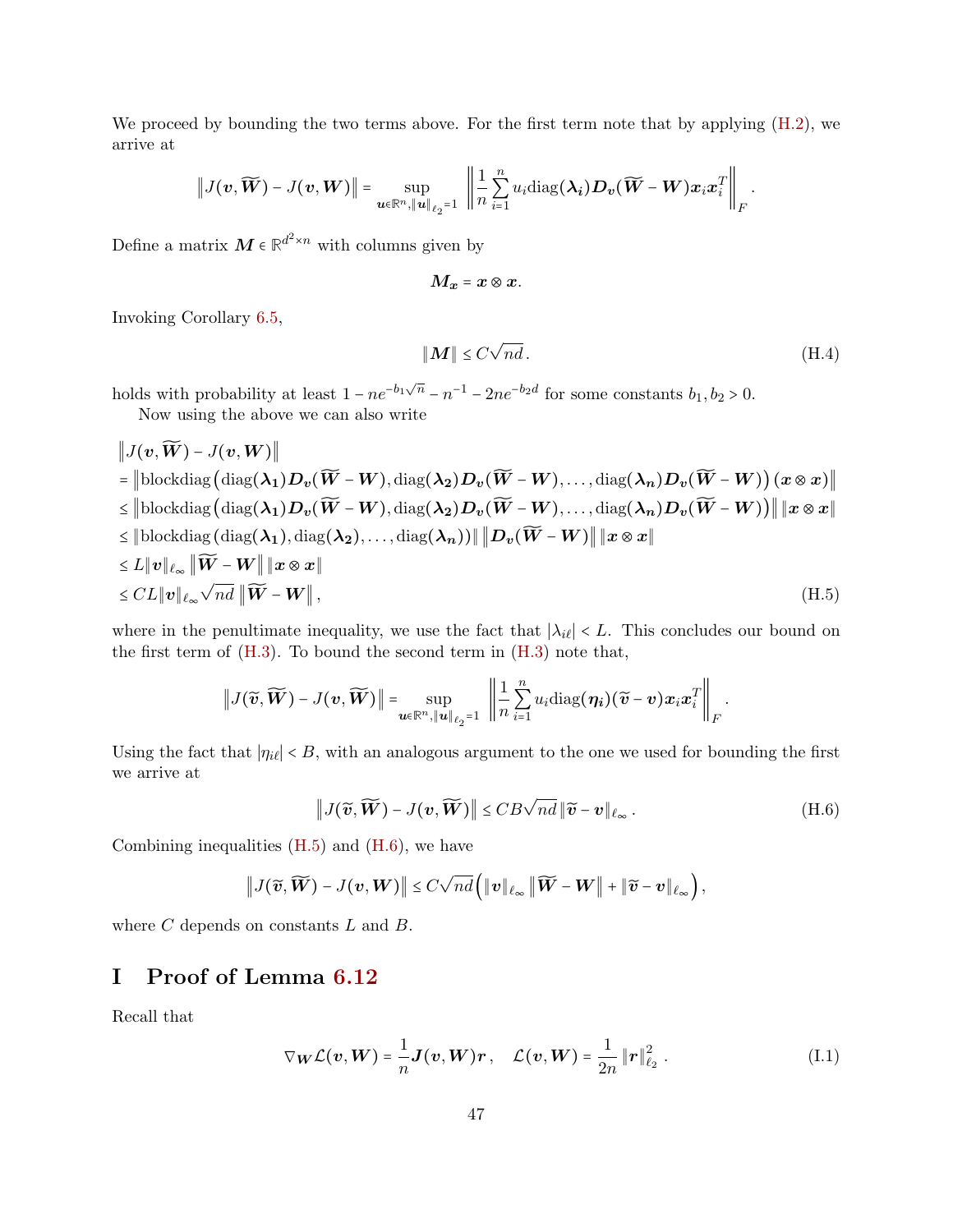Given that  $(v, W) \in \Omega$ , we have

$$
\begin{aligned} \sigma_{\min}(\bm{J}(\bm{v},\bm{W}))&\geq \sigma_{\min}(\bm{J}(\bm{v}^*,\bm{W}^*))-\|\bm{J}(\bm{v},\bm{W})-\bm{J}(\bm{v}^*,\bm{W}^*)\|\\ &\geq \sigma_{\min}(\bm{J}(\bm{v}^*,\bm{W}^*))-C'\sqrt{nd}\Big(\|\bm{v}^*\|_{\ell_\infty}\,\|\bm{W}-\bm{W}^*\|+\|\bm{v}-\bm{v}^*\|_{\ell_\infty}\Big)\\ &\geq \frac{c}{2}\sigma_{\min}(\bm{W}^*)d\,, \end{aligned}
$$

where the first inequality follows from Lemma [6.11](#page-29-4) and the second one follows readily from definition of set  $\Omega$  and Equation [\(6.42\)](#page-29-5).

Likewise,

$$
\sigma_{\max}(\boldsymbol{J}(\boldsymbol{v}, \boldsymbol{W})) \leq \sigma_{\max}(\boldsymbol{J}(\boldsymbol{v}^*, \boldsymbol{W}^*)) + \|\boldsymbol{J}(\boldsymbol{v}, \boldsymbol{W}) - \boldsymbol{J}(\boldsymbol{v}^*, \boldsymbol{W}^*)\|
$$
  
\n
$$
\leq \sigma_{\max}(\boldsymbol{J}(\boldsymbol{v}^*, \boldsymbol{W}^*)) + C'\sqrt{nd}\left(\|\boldsymbol{v}^*\|_{\ell_\infty} \|\boldsymbol{W} - \boldsymbol{W}^*\| + \|\boldsymbol{v} - \boldsymbol{v}^*\|_{\ell_\infty}\right)
$$
  
\n
$$
\leq C\sigma_{\max}(\boldsymbol{W}^*)\sqrt{nk} + \frac{c}{2}\sigma_{\min}(\boldsymbol{W}^*)d,
$$
  
\n
$$
\leq \frac{3}{2}C\sigma_{\max}(\boldsymbol{W}^*)\sqrt{nk}.
$$
\n(I.2)

Therefore,

<span id="page-47-1"></span>
$$
\begin{aligned} \left\|\nabla_{\boldsymbol{W}} \mathcal{L}(\boldsymbol{v}, \boldsymbol{W})\right\|_F^2 &= \frac{1}{n^2}\left\|\boldsymbol{J}(\boldsymbol{v}, \boldsymbol{W}) \boldsymbol{r}\right\|_{\ell_2}^2 \\ &\geq \frac{2}{n} \sigma_{\min}^2(\boldsymbol{J}(\boldsymbol{v}, \boldsymbol{W})) \mathcal{L}(\boldsymbol{v}, \boldsymbol{W}) \\ &\geq \frac{c^2}{2} \sigma_{\min}^2(\boldsymbol{W}^*) \frac{d^2}{n} \mathcal{L}(\boldsymbol{v}, \boldsymbol{W})\,, \end{aligned}
$$

proving Equation [\(6.44\)](#page-30-0).

Similarly, we have

$$
\|\nabla_{\boldsymbol{W}}\mathcal{L}(\boldsymbol{v},\boldsymbol{W})\|_{F}^{2} = \frac{1}{n^{2}}\|\boldsymbol{J}(\boldsymbol{v},\boldsymbol{W})\boldsymbol{r}\|_{\ell_{2}}^{2}
$$

$$
\leq \frac{2}{n}\sigma_{\max}^{2}(\boldsymbol{J}(\boldsymbol{v},\boldsymbol{W}))\mathcal{L}(\boldsymbol{v},\boldsymbol{W})
$$

$$
\leq \frac{9}{2}C^{2}\sigma_{\max}^{2}(\boldsymbol{W}^{*})k\mathcal{L}(\boldsymbol{v},\boldsymbol{W}),
$$

proving Equation [\(6.45\)](#page-30-3).

To prove the last bound (i.e.  $(6.46)$ ), we recall Equation  $(4.6)$ 

$$
\nabla_{\boldsymbol{v}} \mathcal{L}(\boldsymbol{v}, \boldsymbol{W}) = \frac{1}{n} \phi(\boldsymbol{W} \boldsymbol{X}) \boldsymbol{r}.
$$

We write

$$
\|\nabla_{\boldsymbol{v}}\mathcal{L}(\boldsymbol{v},\boldsymbol{W})\|_{\ell_{\infty}} \leq \left\|\sqrt{\frac{2}{n}}\phi(\boldsymbol{W}\boldsymbol{X})\frac{1}{\sqrt{2n}}\boldsymbol{r}\right\|_{\ell_{\infty}}\tag{I.3}
$$

<span id="page-47-0"></span>
$$
\leq \sqrt{\frac{2}{n}} \left\| \phi(WX) \right\|_{2,\infty} \sqrt{\mathcal{L}(v,W)},\tag{I.4}
$$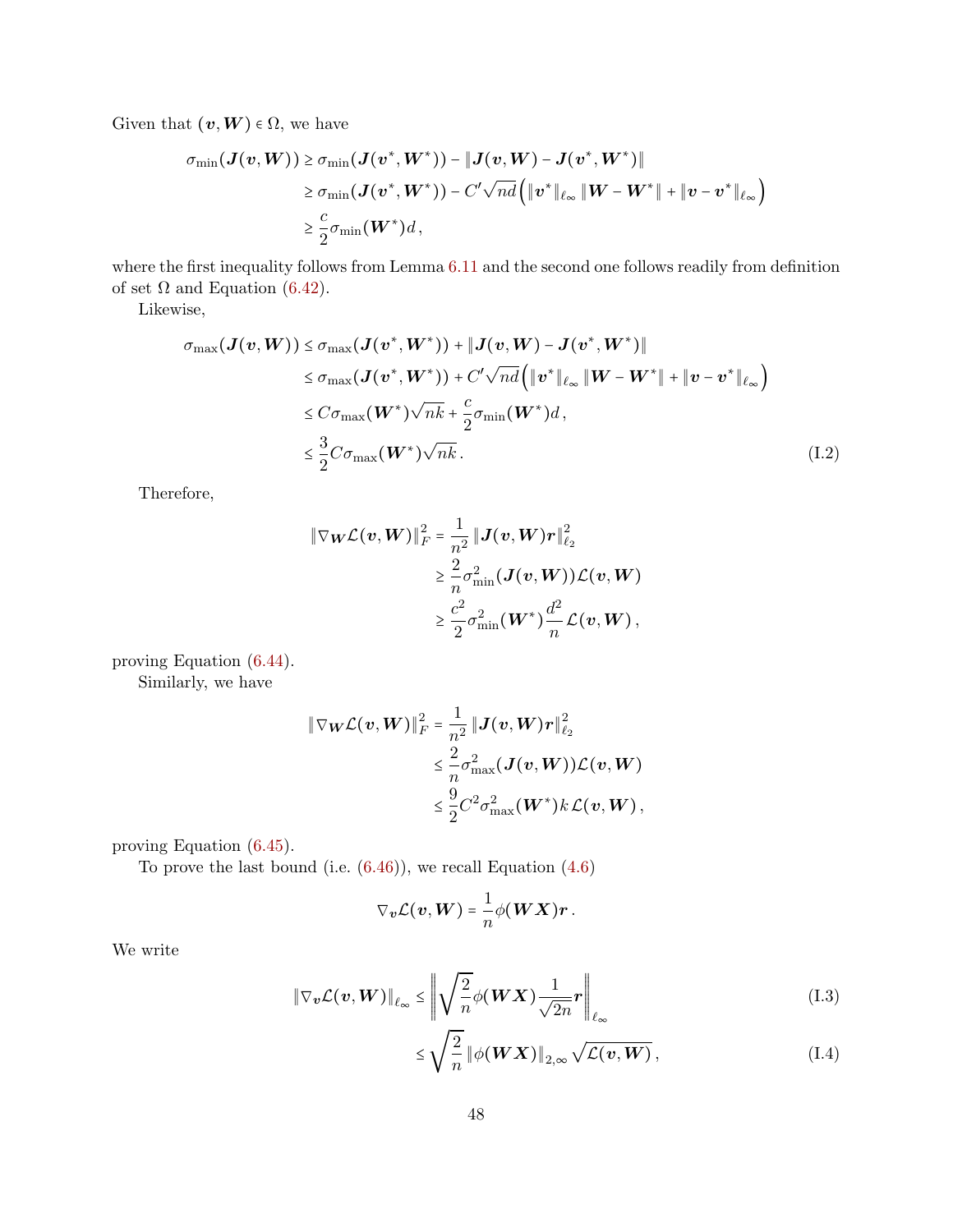where for a matrix  $\mathbf{A}, \|\mathbf{A}\|_{2,\infty}$  denotes the maximum  $\ell_2$  norm of its rows. Hence,

<span id="page-48-1"></span>
$$
\|\phi(\boldsymbol{W}\boldsymbol{X})\|_{2,\infty} = \max_{\ell \in [k]} \left( \sum_{i=1}^{n} \phi(\boldsymbol{w}_{\ell}^{T}\boldsymbol{x}_{i})^{2} \right)^{1/2} \n\leq \max_{\ell \in [k]} \left( \sum_{i=1}^{n} \left( |\phi(0)| + B | \boldsymbol{w}_{\ell}^{T}\boldsymbol{x}_{i}|^{2} \right)^{1/2} \right) \n\leq \max_{\ell \in [k]} \left( \sum_{i=1}^{n} \left( 2\phi^{2}(0) + 2B^{2} | \boldsymbol{w}_{\ell}^{T}\boldsymbol{x}_{i}|^{2} \right) \right)^{1/2} \n= \max_{\ell \in [k]} \left( 2\phi^{2}(0)n + 2B^{2} \left\| \boldsymbol{w}_{\ell}^{T}\boldsymbol{X} \right\|_{\ell_{2}}^{2} \right)^{1/2} \n\leq \max_{\ell \in [k]} \left( 2\phi^{2}(0)n + 2B^{2} \left\| \boldsymbol{w}_{\ell} \right\|_{\ell_{2}}^{2} \left\| \boldsymbol{X} \right\|^{2} \right)^{1/2}
$$
\n(1.5)

Here, we used the assumption that  $\phi(z)$  is B-Lipschitz.

Next, by the Bai-Yin law [\[4\]](#page-32-5), we have  $||\boldsymbol{X}|| \le 4\sqrt{n}$ , with probability at least  $1-2e^{-2n}$ . Continuing with Equation  $(I.5)$ , we have

$$
\|\phi'(\boldsymbol{W}\boldsymbol{X})\|_{2,\infty} \leq \max_{\ell \in [k]} \left(2\phi^2(0)n + 32B^2n \|\boldsymbol{w}_{\ell}\|_{\ell_2}^2\right)^{1/2}
$$
  
\n
$$
\leq \max_{\ell \in [k]} \left(2\phi^2(0)n + 32B^2n \left(\|\boldsymbol{w}_{\ell}^*\|_{\ell_2} + 1\right)^2\right)^{1/2}
$$
  
\n
$$
\leq \max_{\ell \in [k]} \left(2\phi^2(0)n + 32B^2n \left(2\|\boldsymbol{w}_{\ell}^*\|_{\ell_2}^2 + 2\right)\right)^{1/2}
$$
  
\n
$$
\leq \max_{\ell \in [k]} \left(\left(2\phi^2(0) + 64B^2\right)n + 64B^2n \|\boldsymbol{w}_{\ell}^*\|_{\ell_2}^2\right)^{1/2}
$$
  
\n
$$
\leq \left(2\phi^2(0) + 64B^2 + 64B^2\omega_{\text{max}}^2\right)^{1/2} \sqrt{n}, \tag{I.6}
$$

where in the second inequality, we use the fact that  $(v, W) \in \Omega$  and hence  $\|W - W^*\|_F \le 1$  (since  $R < v_{\text{max}}$ ). Using bound [\(I.6\)](#page-48-2) in [\(I.3\)](#page-47-0), we obtain

<span id="page-48-2"></span>
$$
\|\nabla_{\boldsymbol{v}}\mathcal{L}(\boldsymbol{v},\boldsymbol{W})\|_{\ell_{\infty}}^2 \le \left(4\phi^2(0) + 128B^2 + 128B^2w_{\text{max}}^2\right)\mathcal{L}(\boldsymbol{v},\boldsymbol{W}).\tag{I.7}
$$

<span id="page-48-0"></span>concluding the proof of Equation [\(6.46\)](#page-30-5).

## J Proof of Lemma [6.13](#page-30-4)

We have

$$
\mathcal{L}(\mathbf{v}, \mathbf{W}) = \frac{1}{2n} \sum_{i=1}^{n} (\mathbf{v}^{T} \phi(\mathbf{W} \mathbf{x}_{i}) - \mathbf{v}^{*T} \phi(\mathbf{W}^{*} \mathbf{x}_{i}))^{2},
$$
\n
$$
\leq \frac{1}{n} ||\mathbf{v}||_{\ell_{2}}^{2} \sum_{i=1}^{n} ||\phi(\mathbf{W} \mathbf{x}_{i}) - \phi(\mathbf{W}^{*} \mathbf{x}_{i})||_{\ell_{2}}^{2} + \frac{1}{n} \sum_{i=1}^{n} ((\mathbf{v} - \mathbf{v}^{*})^{T} \phi(\mathbf{W}^{*} \mathbf{x}_{i}))^{2}.
$$
\n
$$
\xrightarrow{T_{1}} (1.1)
$$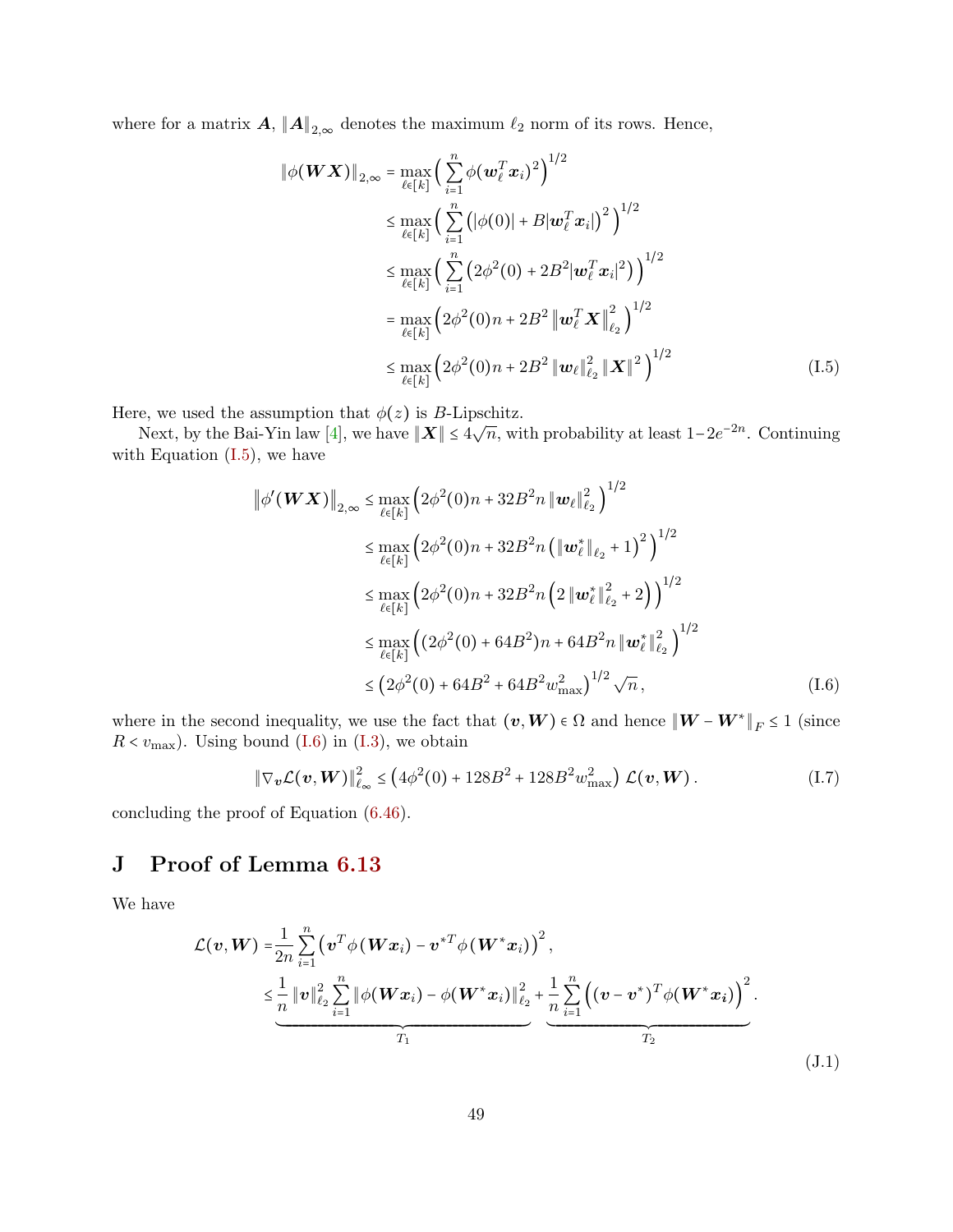By standard concentration of sample covariance matrices we conclude that for any  $\delta > 0$ , there exist constants  $c, b_0 > 0$ , such that for  $n \geq \frac{c^2}{\delta^2}$  $\frac{c^2}{\delta^2}d$ , we have

<span id="page-49-1"></span>
$$
\left\| \frac{1}{n} \sum_{i=1}^{n} \boldsymbol{x}_i \boldsymbol{x}_i^T - \boldsymbol{I} \right\| \le \delta \,, \tag{J.2}
$$

with probability at least  $1-2e^{-b_0d}$ . Using this bound, with  $\delta = 1$ , along with the 1-Lipschitz property of the activation  $\phi(z)$ , we arrive at

$$
T_{1} \leq \frac{\|\mathbf{v}\|^{2}}{2n} \sum_{i=1}^{n} \|\phi(\mathbf{W}\mathbf{x}_{i}) - \phi(\mathbf{W}^{*}\mathbf{x}_{i})\|_{\ell_{2}}^{2},
$$
  
\n
$$
\leq \frac{B\|\mathbf{v}\|^{2}}{2n} \sum_{i=1}^{n} \left\|(\mathbf{W} - \mathbf{W}^{*})\mathbf{x}_{i}\right\|_{\ell_{2}}^{2},
$$
  
\n
$$
= \frac{B\|\mathbf{v}\|^{2}}{2} \langle (\mathbf{W} - \mathbf{W}^{*})^{T}(\mathbf{W} - \mathbf{W}^{*}), \frac{1}{n} \sum_{i=1}^{n} \mathbf{x}_{i} \mathbf{x}_{i}^{T} \rangle,
$$
  
\n
$$
\leq B\|\mathbf{v}\|^{2} \|\mathbf{W} - \mathbf{W}^{*}\|_{F}^{2}.
$$
\n(J.3)

To bound the second term note that we have

$$
T_2 \leq \frac{1}{n} \sum_{i=1}^n \left( (\mathbf{v} - \mathbf{v}^*)^T \phi(\mathbf{W}^* \mathbf{x}_i) \right)^2,
$$
  

$$
\leq \frac{1}{n} \|\mathbf{v} - \mathbf{v}^*\|_{\ell_\infty}^2 \sum_{i=1}^n \|\phi(\mathbf{W}^* \mathbf{x}_i)\|_{\ell_1}^2,
$$
  

$$
\leq \frac{1}{n} \|\mathbf{v} - \mathbf{v}^*\|_{\ell_\infty}^2 \sum_{i=1}^n \left( \sum_{\ell=1}^k \phi(\mathbf{w}_{\ell}^* \mathbf{x}_i) \right)^2
$$

Note that for any  $z \in \mathbb{R}$ , we have  $|\phi(z)| < |\phi(0)| + B|z|$ . Continuing with the above inequality, we write

$$
T_2 \leq \frac{1}{n} \|\mathbf{v} - \mathbf{v}^*\|_{\ell_{\infty}}^2 \sum_{i=1}^n \left( \sum_{\ell=1}^k (|\phi(0)| + B | \mathbf{w}_{\ell}^{*T} \mathbf{x}_i|) \right)^2,
$$
  
\n
$$
\leq \frac{k}{n} \|\mathbf{v} - \mathbf{v}^*\|_{\ell_{\infty}}^2 \sum_{i=1}^n \sum_{\ell=1}^k (|\phi(0)| + B | \mathbf{w}_{\ell}^{*T} \mathbf{x}_i|)^2,
$$
  
\n
$$
\leq \frac{k}{n} \|\mathbf{v} - \mathbf{v}^*\|_{\ell_{\infty}}^2 \sum_{i=1}^n \left( 2|\phi(0)|k + 2B \sum_{\ell=1}^k (\mathbf{w}_{\ell}^{*T} \mathbf{x}_i)^2 \right),
$$
  
\n
$$
= \frac{2k}{n} \|\mathbf{v} - \mathbf{v}^*\|_{\ell_{\infty}}^2 \left( \phi^2(0)kn + B^2 \| \mathbf{W}^* \mathbf{X} \|_F^2 \right),
$$
  
\n
$$
\leq \frac{2k}{n} \|\mathbf{v} - \mathbf{v}^*\|_{\ell_{\infty}}^2 \left( \phi^2(0)kn + B^2 \| \mathbf{W}^* \|_F^2 \| \mathbf{X} \|^2 \right),
$$
  
\n
$$
\leq 2k^2 \|\mathbf{v} - \mathbf{v}^*\|_{\ell_{\infty}}^2 \left( \phi^2(0) + 2B^2 \mathbf{w}_{\text{max}}^2 \right),
$$

<span id="page-49-0"></span>where in the last step, we used [\(J.2\)](#page-49-1) and the fact that  $\|\boldsymbol{W}^*\|$ 2  $\frac{2}{F} \leq kw_{\text{max}}^2$ . Combining the bounds on  $T_1$  and  $T_2$ , completes the proof.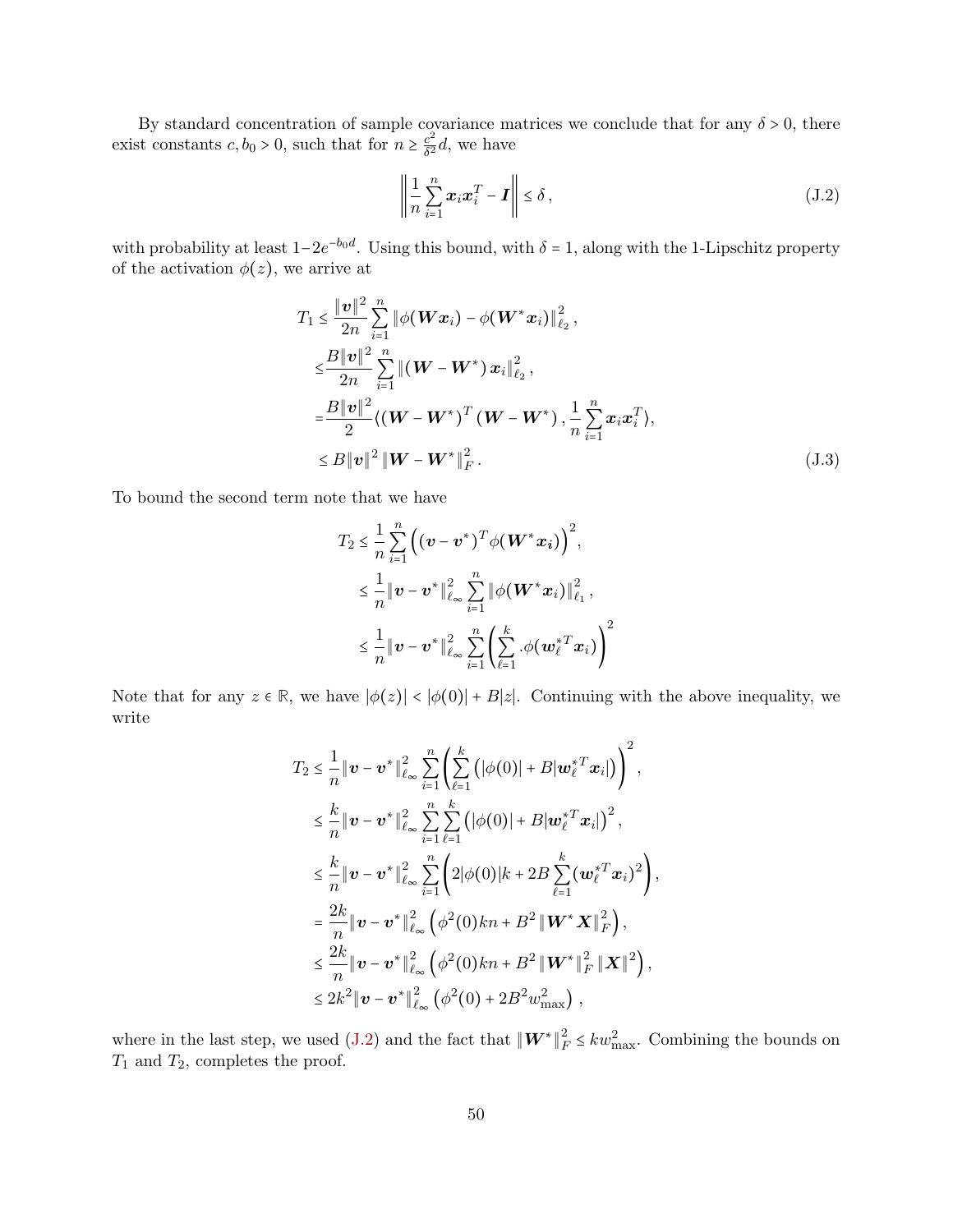## K Proof of Lemma [6.14](#page-30-6)

Note that the spectral norm of a matrix is bounded above by the sum of the spectral norms of the diagonal blocks of that matrix. Hence,

$$
\left\|\nabla^2 \mathcal{L}(\boldsymbol{v}, \boldsymbol{W})\right\| \le \left\|\nabla^2 \mathcal{L}(\boldsymbol{v}, \boldsymbol{W})\right\| + \left\|\nabla^2 \mathcal{L}(\boldsymbol{v}, \boldsymbol{W})\right\|.
$$
 (K.1)

We proceed by bounding each of these two terms. Using Identity  $(4.8)$ , we have

$$
\nabla_{\boldsymbol{W}}^2 \mathcal{L}(\boldsymbol{v}, \boldsymbol{W}) = \frac{1}{n} \mathbf{J} \mathbf{J}^T + \frac{1}{n} \text{blockdiag}\left(\sum_{i=1}^n v_1 \phi''(\boldsymbol{w}_1^T \boldsymbol{x}_i) r_i \boldsymbol{x}_i \boldsymbol{x}_i^T, \sum_{i=1}^n v_2 \phi''(\boldsymbol{w}_2^T \boldsymbol{x}_i) r_i \boldsymbol{x}_i \boldsymbol{x}_i^T, \dots, \sum_{i=1}^n v_k \phi''(\boldsymbol{w}_k^T \boldsymbol{x}_i) r_i \boldsymbol{x}_i \boldsymbol{x}_i^T\right).
$$

Since  $(v, W) \in \Omega$ , we have

$$
\|\boldsymbol{v}\|_{\ell_{\infty}} \leq \|\boldsymbol{v}^*\|_{\ell_{\infty}} + \|\boldsymbol{v} - \boldsymbol{v}^*\|_{\ell_{\infty}} \leq R + v_{\max} < 2v_{\max}.
$$

Furthermore using [\(J.2\)](#page-49-1) together with  $|\phi''|$  < L we conclude that

$$
\left\| \nabla_{\mathbf{W}}^2 \mathcal{L}(\mathbf{v}, \mathbf{W}) - \frac{1}{n} \mathbf{J} \mathbf{J}^T \right\| \le 2Lv_{\text{max}} \left\| \frac{1}{n} \sum_{i=1}^n r_i \mathbf{x}_i \mathbf{x}_i^T \right\|,
$$
  

$$
\le 2Lv_{\text{max}} \left\| \mathbf{r} \right\|_{\ell_\infty} \left\| \frac{1}{n} \sum_{i=1}^n \mathbf{x}_i \mathbf{x}_i^T \right\|,
$$
  

$$
\le 4Lv_{\text{max}} \left\| \mathbf{r} \right\|_{\ell_\infty}, \tag{K.2}
$$

holds with probability at least  $1-2e^{-b_0d}$ . Moreover, using the B-Lipschitz property of the activation, we have

<span id="page-50-1"></span><span id="page-50-0"></span>
$$
|r_i| = |\boldsymbol{v}^T \phi(\boldsymbol{W} \boldsymbol{x}_i) - \boldsymbol{v}^T \phi(\boldsymbol{W}^* \boldsymbol{x}_i)|
$$
  
\n
$$
\leq ||\boldsymbol{v}||_{\ell_2} ||\phi(\boldsymbol{W} \boldsymbol{x}_i) - \boldsymbol{v}^T \phi(\boldsymbol{W}^* \boldsymbol{x}_i)||_{\ell_2}
$$
  
\n
$$
\leq B v_{\text{max}} \sqrt{k} ||(\boldsymbol{W} - \boldsymbol{W}^*) \boldsymbol{x}_i||_{\ell_2}
$$
  
\n
$$
\leq 2 B v_{\text{max}} \sqrt{k d} ||\boldsymbol{W} - \boldsymbol{W}^*||,
$$
 (K.3)

where in the last step we used the fact that  $||x_i||_{\ell}^2$  $\frac{2}{e_2}$  ≤ d, which holds with probability at least  $1-e^{-d/8}$ by standard concentration bound for  $\chi^2$ - random variables. Using [\(K.3\)](#page-50-0) in [\(K.2\)](#page-50-1), we obtain

<span id="page-50-2"></span>
$$
\left\| \nabla_{\mathbf{W}}^{2} \mathcal{L}(\mathbf{v}, \mathbf{W}) - \frac{1}{n} \mathbf{J} \mathbf{J}^{T} \right\| \leq 8BLv_{\text{max}}^{2} \sqrt{kd} \left\| \mathbf{W} - \mathbf{W}^{*} \right\|,
$$
  
\n
$$
\stackrel{(a)}{\leq} 8BLv_{\text{max}} BL \sqrt{kd}R,
$$
  
\n
$$
\stackrel{(b)}{\leq} 8BLv_{\text{max}}^{2} BLk,
$$
 (K.4)

where (a) follows from the definition of the set  $\Omega$  and (b) follows from  $R \le v_{\text{max}}$  and  $k \ge d$ . Note that while we can plug in for  $R$  to obtain a tighter bound, we use a looser bound on  $R$  as this term will be dominated by the other term (i.e.  $||JJ^T/n||$ ) and thus a more accurate bound is unnecessary.